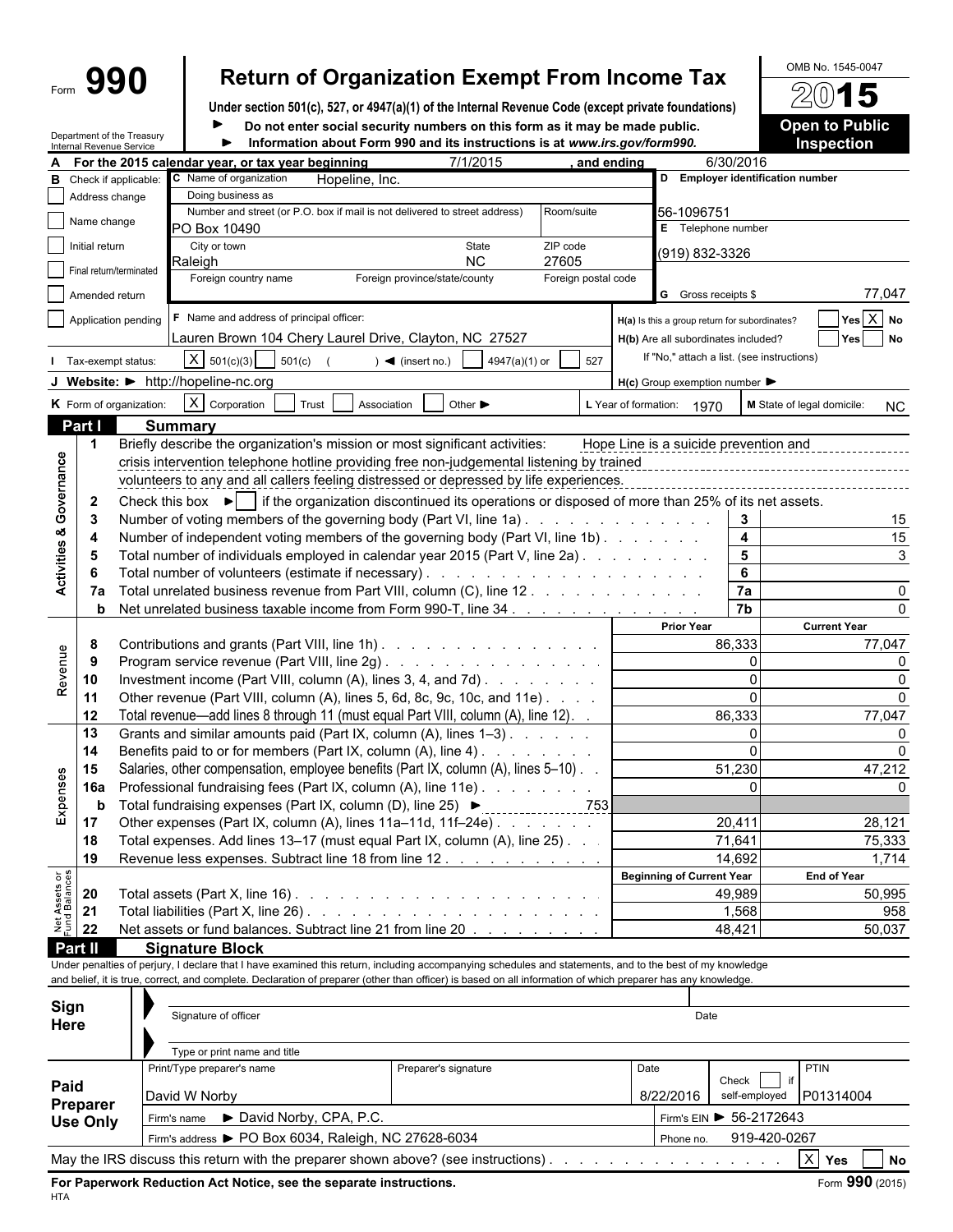|                         | Form 990 (2015) | Hopeline, Inc.                                                                                                                                                                               | 56-1096751 |                               | Page 2 |
|-------------------------|-----------------|----------------------------------------------------------------------------------------------------------------------------------------------------------------------------------------------|------------|-------------------------------|--------|
|                         | <b>Part III</b> | <b>Statement of Program Service Accomplishments</b>                                                                                                                                          |            |                               |        |
|                         |                 | Check if Schedule O contains a response or note to any line in this Part III                                                                                                                 |            |                               |        |
| -1                      |                 | Briefly describe the organization's mission:<br>To prevent suicides                                                                                                                          |            |                               |        |
|                         |                 |                                                                                                                                                                                              |            |                               |        |
| $\overline{\mathbf{2}}$ |                 | Did the organization undertake any significant program services during the year which were not listed on                                                                                     |            |                               |        |
|                         |                 | If "Yes," describe these new services on Schedule O.                                                                                                                                         |            | Yes $X$ No<br>$\vert \ \vert$ |        |
| 3                       |                 | Did the organization cease conducting, or make significant changes in how it conducts, any program                                                                                           |            |                               |        |
|                         |                 | If "Yes," describe these changes on Schedule O.                                                                                                                                              |            | Yes $X$ No<br>$\mathbf{I}$    |        |
| 4                       |                 | Describe the organization's program service accomplishments for each of its three largest program services, as measured by                                                                   |            |                               |        |
|                         |                 | expenses. Section 501(c)(3) and 501(c)(4) organizations are required to report the amount of grants and allocations to others,                                                               |            |                               |        |
|                         |                 | the total expenses, and revenue, if any, for each program service reported.                                                                                                                  |            |                               |        |
|                         |                 | 4a (Code: ) (Expenses \$67,048 including grants of \$ ) (Revenue \$                                                                                                                          |            | 77,047)                       |        |
|                         |                 | Hopeline is a suicide prevention and crisis intervention telephone hotline providing free,                                                                                                   |            |                               |        |
|                         |                 | non-judgemental listening by trained volunteers to any and all callers feeling distressed or<br>non-judgemental listening by trained volunteers to any and all callers feeling distressed or |            |                               |        |
|                         |                 | depressed by life experiences.                                                                                                                                                               |            |                               |        |
|                         |                 |                                                                                                                                                                                              |            |                               |        |
|                         |                 |                                                                                                                                                                                              |            |                               |        |
|                         |                 |                                                                                                                                                                                              |            |                               |        |
|                         |                 |                                                                                                                                                                                              |            |                               |        |
|                         |                 |                                                                                                                                                                                              |            |                               |        |
|                         |                 |                                                                                                                                                                                              |            |                               |        |
| 4b                      | (Code:          |                                                                                                                                                                                              |            |                               |        |
|                         |                 |                                                                                                                                                                                              |            |                               |        |
|                         |                 |                                                                                                                                                                                              |            |                               |        |
|                         |                 |                                                                                                                                                                                              |            |                               |        |
|                         |                 |                                                                                                                                                                                              |            |                               |        |
|                         |                 |                                                                                                                                                                                              |            |                               |        |
|                         |                 |                                                                                                                                                                                              |            |                               |        |
|                         |                 |                                                                                                                                                                                              |            |                               |        |
|                         |                 |                                                                                                                                                                                              |            |                               |        |
|                         |                 |                                                                                                                                                                                              |            |                               |        |
|                         |                 |                                                                                                                                                                                              |            |                               |        |
| 4c                      | (Code:          | ________________ including grants of \$ _________________ ) (Revenue \$<br>) (Expenses \$                                                                                                    |            |                               |        |
|                         |                 |                                                                                                                                                                                              |            |                               |        |
|                         |                 |                                                                                                                                                                                              |            |                               |        |
|                         |                 |                                                                                                                                                                                              |            |                               |        |
|                         |                 |                                                                                                                                                                                              |            |                               |        |
|                         |                 |                                                                                                                                                                                              |            |                               |        |
|                         |                 |                                                                                                                                                                                              |            |                               |        |
|                         |                 |                                                                                                                                                                                              |            |                               |        |
|                         |                 |                                                                                                                                                                                              |            |                               |        |
|                         |                 |                                                                                                                                                                                              |            |                               |        |
|                         |                 | 4d Other program services. (Describe in Schedule O.)                                                                                                                                         |            |                               |        |
|                         | (Expenses \$    | 0) (Revenue \$<br>0 including grants of \$                                                                                                                                                   |            |                               |        |
| 4e                      |                 | Total program service expenses<br>67,048                                                                                                                                                     |            |                               |        |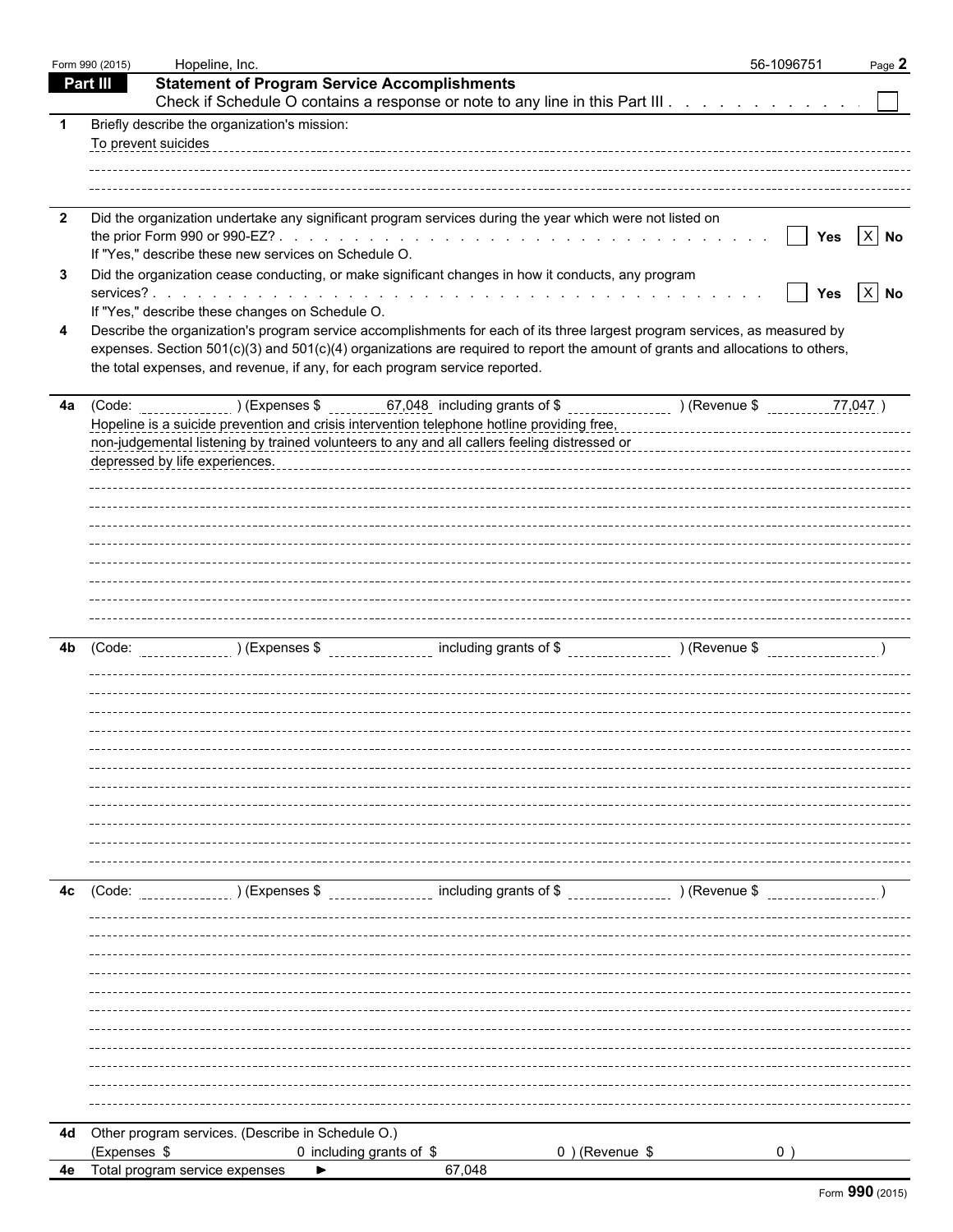|                | Form 990 (2015) Hopeline, Inc.                                                                                                                                                                                                                       | 56-1096751           | Page $3$                     |              |
|----------------|------------------------------------------------------------------------------------------------------------------------------------------------------------------------------------------------------------------------------------------------------|----------------------|------------------------------|--------------|
| <b>Part IV</b> | <b>Checklist of Required Schedules</b>                                                                                                                                                                                                               |                      |                              |              |
|                |                                                                                                                                                                                                                                                      |                      | Yes No                       |              |
|                | Is the organization described in section $501(c)(3)$ or $4947(a)(1)$ (other than a private foundation)? If "Yes,"                                                                                                                                    |                      | $\mathsf{X}$                 |              |
| $\mathbf{2}$   | Is the organization required to complete Schedule B, Schedule of Contributors (see instructions)?                                                                                                                                                    | 2 <sup>1</sup>       | $\overline{X}$               |              |
| 3              | Did the organization engage in direct or indirect political campaign activities on behalf of or in opposition to                                                                                                                                     | $\mathbf{3}$         | $\mathsf{X}$                 |              |
| 4              | Section 501(c)(3) organizations. Did the organization engage in lobbying activities, or have a section 501(h)                                                                                                                                        | $\overline{4}$       | $\mathsf{X}$                 |              |
| 5              | Is the organization a section $501(c)(4)$ , $501(c)(5)$ , or $501(c)(6)$ organization that receives membership dues,<br>assessments, or similar amounts as defined in Revenue Procedure 98-19? If "Yes," complete Schedule C,                        |                      |                              |              |
| 6              | Did the organization maintain any donor advised funds or any similar funds or accounts for which donors<br>have the right to provide advice on the distribution or investment of amounts in such funds or accounts? If                               | $5\overline{5}$<br>6 | $\mathsf{X}$<br>$\mathsf{X}$ |              |
|                | Did the organization receive or hold a conservation easement, including easements to preserve open space,                                                                                                                                            |                      |                              |              |
| 8              | the environment, historic land areas, or historic structures? If "Yes," complete Schedule D, Part II.<br>Did the organization maintain collections of works of art, historical treasures, or other similar assets? If "Yes,"                         | $\vert$ 7            | $\mathsf{X}$                 |              |
|                |                                                                                                                                                                                                                                                      | 8                    | $\mathsf{X}$                 |              |
| 9              | Did the organization report an amount in Part X, line 21, for escrow or custodial account liability, serve as a<br>custodian for amounts not listed in Part X; or provide credit counseling, debt management, credit repair, or debt                 |                      | $\mathsf{X}$                 |              |
| 10             | Did the organization, directly or through a related organization, hold assets in temporarily restricted<br>endowments, permanent endowments, or quasi-endowments? If "Yes," complete Schedule D, Part V.                                             | 10                   | X                            |              |
| 11             | If the organization's answer to any of the following questions is "Yes," then complete Schedule D, Parts VI,<br>VII, VIII, IX, or X as applicable.                                                                                                   |                      |                              |              |
|                | a Did the organization report an amount for land, buildings, and equipment in Part X, line 10? If "Yes," complete                                                                                                                                    | 11a                  | $\times$                     |              |
|                | <b>b</b> Did the organization report an amount for investments—other securities in Part X, line 12 that is 5% or more<br>of its total assets reported in Part X, line 16? If "Yes," complete Schedule D, Part VII.                                   | 11 <sub>b</sub>      | $\times$                     |              |
|                | c Did the organization report an amount for investments—program related in Part X, line 13 that is 5% or more<br>of its total assets reported in Part X, line 16? If "Yes," complete Schedule D, Part VIII.                                          | 11c                  | $\times$                     |              |
|                | <b>d</b> Did the organization report an amount for other assets in Part X, line 15 that is 5% or more of its total assets                                                                                                                            | 11d                  | X                            |              |
|                | e Did the organization report an amount for other liabilities in Part X, line 25? If "Yes," complete Schedule D, Part X.                                                                                                                             | 11e                  |                              | $\mathsf{X}$ |
|                | f Did the organization's separate or consolidated financial statements for the tax year include a footnote that addresses<br>the organization's liability for uncertain tax positions under FIN 48 (ASC 740)? If "Yes," complete Schedule D, Part X. | 11f                  | ∧                            |              |
|                | 12a Did the organization obtain separate, independent audited financial statements for the tax year? If "Yes," complete                                                                                                                              | 12a                  |                              | X.           |
|                | b Was the organization included in consolidated, independent audited financial statements for the tax year? If "Yes,"<br>and if the organization answered "No" to line 12a, then completing Schedule D, Parts XI and XII is optional                 | 12b                  | X                            |              |
|                | 13 Is the organization a school described in section 170(b)(1)(A)(ii)? If "Yes," complete Schedule E.                                                                                                                                                | 13                   | $\mathsf{X}$                 |              |
|                | 14a Did the organization maintain an office, employees, or agents outside of the United States?                                                                                                                                                      | 14a                  |                              | $\mathsf{X}$ |
|                | <b>b</b> Did the organization have aggregate revenues or expenses of more than \$10,000 from grantmaking,<br>fundraising, business, investment, and program service activities outside the United States, or aggregate                               |                      |                              |              |
| 15             | foreign investments valued at \$100,000 or more? If "Yes," complete Schedule F, Parts I and IV.<br>Did the organization report on Part IX, column (A), line 3, more than \$5,000 of grants or other assistance to or                                 | 14b                  | X                            |              |
|                |                                                                                                                                                                                                                                                      | 15                   |                              | X.           |
| 16             | Did the organization report on Part IX, column (A), line 3, more than \$5,000 of aggregate grants or other<br>assistance to or for foreign individuals? If "Yes," complete Schedule F, Parts III and IV.                                             | 16                   | $\mathsf{X}$                 |              |
| 17             | Did the organization report a total of more than \$15,000 of expenses for professional fundraising services<br>on Part IX, column (A), lines 6 and 11e? If "Yes," complete Schedule G, Part I (see instructions).                                    | 17                   | $\mathsf{X}$                 |              |
| 18             | Did the organization report more than \$15,000 total of fundraising event gross income and contributions on                                                                                                                                          | 18                   | X                            |              |
| 19             | Did the organization report more than \$15,000 of gross income from gaming activities on Part VIII, line 9a?                                                                                                                                         | 19                   | X                            |              |

Form **990** (2015)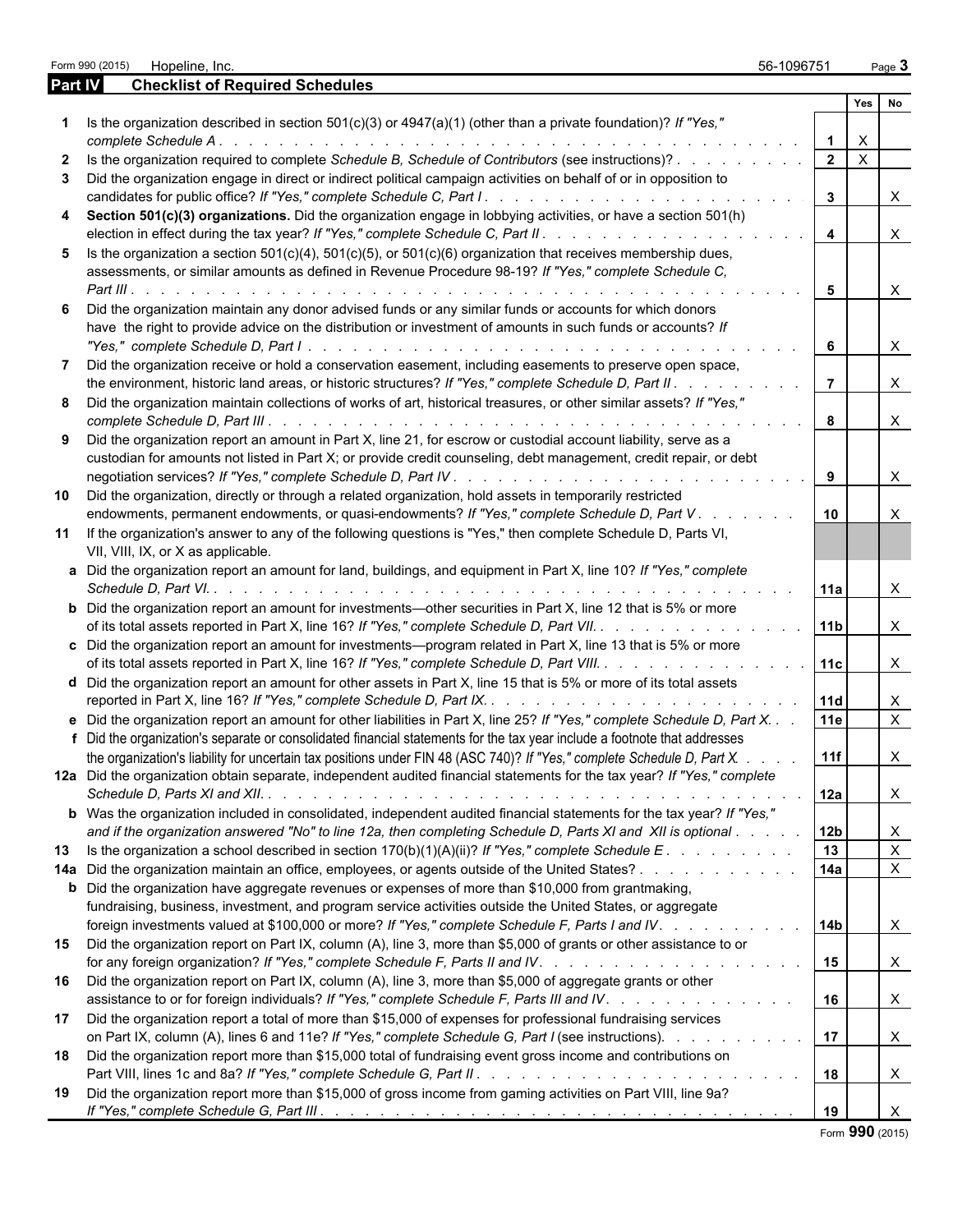|                | Form 990 (2015)<br>Hopeline, Inc.                                                                                                                                                                                                    | 56-1096751      |            | Page 4                    |  |
|----------------|--------------------------------------------------------------------------------------------------------------------------------------------------------------------------------------------------------------------------------------|-----------------|------------|---------------------------|--|
| <b>Part IV</b> | <b>Checklist of Required Schedules (continued)</b>                                                                                                                                                                                   |                 |            |                           |  |
|                |                                                                                                                                                                                                                                      |                 | <b>Yes</b> | No                        |  |
|                | 20a Did the organization operate one or more hospital facilities? If "Yes," complete Schedule H.                                                                                                                                     | 20a<br>20b      |            |                           |  |
| 21             | <b>b</b> If "Yes" to line 20a, did the organization attach a copy of its audited financial statements to this return?<br>Did the organization report more than \$5,000 of grants or other assistance to any domestic organization or |                 |            |                           |  |
|                | domestic government on Part IX, column (A), line 1? If "Yes," complete Schedule I, Parts I and II. .                                                                                                                                 | 21              |            | X                         |  |
| 22             | Did the organization report more than \$5,000 of grants or other assistance to or for domestic individuals on                                                                                                                        | 22              |            | X                         |  |
| 23             | Did the organization answer "Yes" to Part VII, Section A, line 3, 4, or 5 about compensation of the                                                                                                                                  |                 |            |                           |  |
|                | organization's current and former officers, directors, trustees, key employees, and highest compensated                                                                                                                              |                 |            |                           |  |
|                |                                                                                                                                                                                                                                      | 23              |            | X                         |  |
|                | 24a Did the organization have a tax-exempt bond issue with an outstanding principal amount of more than                                                                                                                              |                 |            |                           |  |
|                | \$100,000 as of the last day of the year, that was issued after December 31, 2002? If "Yes," answer lines                                                                                                                            | 24a             |            | X                         |  |
|                | <b>b</b> Did the organization invest any proceeds of tax-exempt bonds beyond a temporary period exception?                                                                                                                           | 24 <sub>b</sub> |            |                           |  |
|                | c Did the organization maintain an escrow account other than a refunding escrow at any time during the year                                                                                                                          |                 |            |                           |  |
|                |                                                                                                                                                                                                                                      | 24c             |            |                           |  |
|                | d Did the organization act as an "on behalf of" issuer for bonds outstanding at any time during the year?<br>25a Section 501(c)(3), 501(c)(4), and 501(c)(29) organizations. Did the organization engage in an excess benefit        | <b>24d</b>      |            |                           |  |
|                | transaction with a disqualified person during the year? If "Yes," complete Schedule L, Part I.                                                                                                                                       | 25a             |            | X                         |  |
|                | <b>b</b> Is the organization aware that it engaged in an excess benefit transaction with a disqualified person in a<br>prior year, and that the transaction has not been reported on any of the organization's prior Forms 990 or    |                 |            |                           |  |
|                |                                                                                                                                                                                                                                      | 25b             |            | X                         |  |
| -26            | Did the organization report any amount on Part X, line 5, 6, or 22 for receivables from or payables to any                                                                                                                           |                 |            |                           |  |
|                | current or former officers, directors, trustees, key employees, highest compensated employees, or                                                                                                                                    |                 |            |                           |  |
|                |                                                                                                                                                                                                                                      | 26              |            | Χ                         |  |
| 27             | Did the organization provide a grant or other assistance to an officer, director, trustee, key employee,                                                                                                                             |                 |            |                           |  |
|                | substantial contributor or employee thereof, a grant selection committee member, or to a 35% controlled<br>entity or family member of any of these persons? If "Yes," complete Schedule L, Part III.                                 | 27              |            | X                         |  |
|                | 28 Was the organization a party to a business transaction with one of the following parties (see Schedule L,                                                                                                                         |                 |            |                           |  |
|                | Part IV instructions for applicable filing thresholds, conditions, and exceptions):                                                                                                                                                  |                 |            |                           |  |
|                | a A current or former officer, director, trustee, or key employee? If "Yes," complete Schedule L, Part IV.                                                                                                                           | 28a             |            |                           |  |
|                | <b>b</b> A family member of a current or former officer, director, trustee, or key employee? If "Yes," complete<br>Schedule L. Part IV.                                                                                              |                 |            |                           |  |
|                | c An entity of which a current or former officer, director, trustee, or key employee (or a family member thereof)                                                                                                                    | 28b             |            | X                         |  |
|                | was an officer, director, trustee, or direct or indirect owner? If "Yes," complete Schedule L, Part IV                                                                                                                               | <b>28c</b>      |            | Χ                         |  |
| 29             | Did the organization receive more than \$25,000 in non-cash contributions? If "Yes," complete Schedule M.                                                                                                                            | 29              |            | X                         |  |
| 30             | Did the organization receive contributions of art, historical treasures, or other similar assets, or qualified                                                                                                                       | 30              |            |                           |  |
| 31             | Did the organization liquidate, terminate, or dissolve and cease operations? If "Yes," complete Schedule N,                                                                                                                          |                 |            | X                         |  |
|                |                                                                                                                                                                                                                                      | 31              |            | $\boldsymbol{\mathsf{X}}$ |  |
| 32             | Did the organization sell, exchange, dispose of, or transfer more than 25% of its net assets?                                                                                                                                        | 32              |            |                           |  |
|                | 33 Did the organization own 100% of an entity disregarded as separate from the organization under Regulations                                                                                                                        |                 |            | $\mathsf{X}$              |  |
|                |                                                                                                                                                                                                                                      | 33              |            | $\boldsymbol{\mathsf{X}}$ |  |
|                | 34 Was the organization related to any tax-exempt or taxable entity? If "Yes," complete Schedule R, Part II,                                                                                                                         |                 |            |                           |  |
|                |                                                                                                                                                                                                                                      | 34              |            | X                         |  |
|                | 35a Did the organization have a controlled entity within the meaning of section 512(b)(13)?                                                                                                                                          | 35a             |            | $\mathsf{X}$              |  |
|                | b If "Yes" to line 35a, did the organization receive any payment from or engage in any transaction with a controlled                                                                                                                 |                 |            |                           |  |
|                | entity within the meaning of section 512(b)(13)? If "Yes," complete Schedule R, Part V, line 2                                                                                                                                       | 35b             |            |                           |  |
|                | 36 Section 501(c)(3) organizations. Did the organization make any transfers to an exempt non-charitable related                                                                                                                      | 36              |            | $\boldsymbol{\mathsf{X}}$ |  |
| 37             | Did the organization conduct more than 5% of its activities through an entity that is not a related organization                                                                                                                     |                 |            |                           |  |
|                | and that is treated as a partnership for federal income tax purposes? If "Yes," complete Schedule R, Part                                                                                                                            |                 |            |                           |  |
|                |                                                                                                                                                                                                                                      | 37              |            | X                         |  |
| 38             | Did the organization complete Schedule O and provide explanations in Schedule O for Part VI, lines 11b and                                                                                                                           |                 |            |                           |  |
|                |                                                                                                                                                                                                                                      | 38              |            | X                         |  |
|                |                                                                                                                                                                                                                                      |                 |            | Form 990 (2015)           |  |

|  |  | Form 990 (2015) |
|--|--|-----------------|
|--|--|-----------------|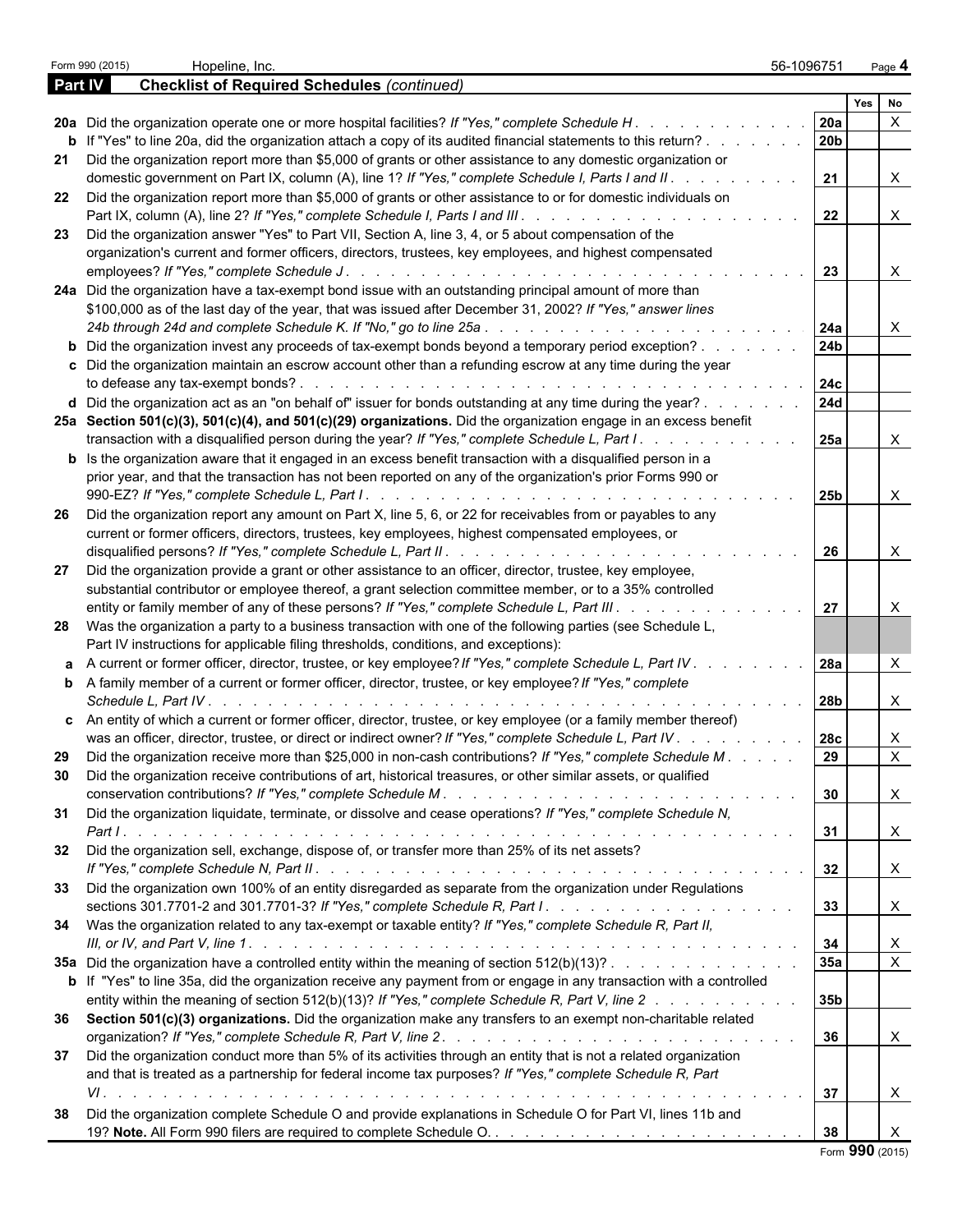|     | Form 990 (2015) | Hopeline, Inc.                                                                                                                                                                                                                                                        | 56-1096751      |          | Page 5                    |  |  |
|-----|-----------------|-----------------------------------------------------------------------------------------------------------------------------------------------------------------------------------------------------------------------------------------------------------------------|-----------------|----------|---------------------------|--|--|
|     | <b>Part V</b>   | <b>Statements Regarding Other IRS Filings and Tax Compliance</b>                                                                                                                                                                                                      |                 |          |                           |  |  |
|     |                 | Check if Schedule O contains a response or note to any line in this Part V.                                                                                                                                                                                           |                 |          |                           |  |  |
|     |                 |                                                                                                                                                                                                                                                                       |                 | Yes      |                           |  |  |
|     |                 | 1a<br>1a Enter the number reported in Box 3 of Form 1096. Enter -0- if not applicable                                                                                                                                                                                 |                 |          |                           |  |  |
|     |                 | 1 <sub>b</sub><br>Enter the number of Forms W-2G included in line 1a. Enter -0- if not applicable                                                                                                                                                                     |                 |          |                           |  |  |
|     |                 |                                                                                                                                                                                                                                                                       |                 |          |                           |  |  |
|     |                 | c Did the organization comply with backup withholding rules for reportable payments to vendors and reportable                                                                                                                                                         | 1c              | $\times$ |                           |  |  |
|     |                 | 2a Enter the number of employees reported on Form W-3, Transmittal of Wage and Tax                                                                                                                                                                                    |                 |          |                           |  |  |
|     |                 | 2a<br>Statements, filed for the calendar year ending with or within the year covered by this return                                                                                                                                                                   |                 |          |                           |  |  |
|     |                 | <b>b</b> If at least one is reported on line 2a, did the organization file all required federal employment tax returns?                                                                                                                                               | 2 <sub>b</sub>  | $\times$ |                           |  |  |
|     |                 | Note. If the sum of lines 1a and 2a is greater than 250, you may be required to e-file. (see instructions)                                                                                                                                                            |                 |          |                           |  |  |
| За  |                 | Did the organization have unrelated business gross income of \$1,000 or more during the year?.                                                                                                                                                                        | За              |          |                           |  |  |
|     |                 | If "Yes," has it filed a Form 990-T for this year? If "No" to line 3b, provide an explanation in Schedule O.                                                                                                                                                          | 3 <sub>b</sub>  |          |                           |  |  |
| 4a  |                 | At any time during the calendar year, did the organization have an interest in, or a signature or other authority                                                                                                                                                     |                 |          |                           |  |  |
|     |                 | over, a financial account in a foreign country (such as a bank account, securities account, or other financial                                                                                                                                                        |                 |          |                           |  |  |
|     | $account$ $?$ . | and the company of the company of the company of the company of the company of the company of the company of the                                                                                                                                                      | 4a              |          |                           |  |  |
|     |                 | If "Yes," enter the name of the foreign country: ▶                                                                                                                                                                                                                    |                 |          |                           |  |  |
|     |                 | See instructions for filing requirements for FinCEN Form 114, Report of Foreign Bank and Financial Accounts                                                                                                                                                           |                 |          |                           |  |  |
|     | (FBAR).         |                                                                                                                                                                                                                                                                       |                 |          |                           |  |  |
| 5а  |                 | Was the organization a party to a prohibited tax shelter transaction at any time during the tax year?.                                                                                                                                                                | 5а              |          | X                         |  |  |
|     |                 | Did any taxable party notify the organization that it was or is a party to a prohibited tax shelter transaction?                                                                                                                                                      | <b>5b</b>       |          | $\boldsymbol{\mathsf{X}}$ |  |  |
|     |                 | If "Yes" to line 5a or 5b, did the organization file Form 8886-T?                                                                                                                                                                                                     | 5 <sub>c</sub>  |          |                           |  |  |
|     |                 | 6a Does the organization have annual gross receipts that are normally greater than \$100,000, and did the                                                                                                                                                             |                 |          |                           |  |  |
|     |                 | organization solicit any contributions that were not tax deductible as charitable contributions?                                                                                                                                                                      | 6a              |          | X                         |  |  |
|     |                 | b If "Yes," did the organization include with every solicitation an express statement that such contributions or                                                                                                                                                      |                 |          |                           |  |  |
|     |                 | gifts were not tax deductible?<br>de la caractería de la caractería de la caractería de la caractería de la caractería                                                                                                                                                | -6b             |          |                           |  |  |
| 7   |                 | Organizations that may receive deductible contributions under section 170(c).                                                                                                                                                                                         |                 |          |                           |  |  |
|     |                 | a Did the organization receive a payment in excess of \$75 made partly as a contribution and partly for goods                                                                                                                                                         |                 |          |                           |  |  |
|     |                 | and services provided to the payor?.<br>a constitution of the constitution of the constitution of the constitution of the constitution of the constitution of the constitution of the constitution of the constitution of the constitution of the constitution of the | 7а              |          | X                         |  |  |
|     |                 | If "Yes," did the organization notify the donor of the value of the goods or services provided?                                                                                                                                                                       | 7b              |          |                           |  |  |
|     |                 | c Did the organization sell, exchange, or otherwise dispose of tangible personal property for which it was                                                                                                                                                            |                 |          |                           |  |  |
|     |                 |                                                                                                                                                                                                                                                                       | 7с              |          | X                         |  |  |
|     |                 | 7d<br>d If "Yes," indicate the number of Forms 8282 filed during the year                                                                                                                                                                                             |                 |          |                           |  |  |
|     |                 | Did the organization receive any funds, directly or indirectly, to pay premiums on a personal benefit contract?.                                                                                                                                                      | 7e              |          | X                         |  |  |
|     |                 | Did the organization, during the year, pay premiums, directly or indirectly, on a personal benefit contract? .                                                                                                                                                        | 7f              |          |                           |  |  |
|     |                 | If the organization received a contribution of qualified intellectual property, did the organization file Form 8899 as required?.                                                                                                                                     | 7g              |          |                           |  |  |
|     |                 | If the organization received a contribution of cars, boats, airplanes, or other vehicles, did the organization file a Form 1098-C?.                                                                                                                                   | 7h              |          | <b>X</b>                  |  |  |
| 8   |                 | Sponsoring organizations maintaining donor advised funds. Did a donor advised fund maintained by the                                                                                                                                                                  |                 |          |                           |  |  |
|     |                 | sponsoring organization have excess business holdings at any time during the year?                                                                                                                                                                                    | 8               |          | X                         |  |  |
| 9   |                 | Sponsoring organizations maintaining donor advised funds.                                                                                                                                                                                                             |                 |          |                           |  |  |
|     |                 | Did the sponsoring organization make any taxable distributions under section 4966?                                                                                                                                                                                    | 9а              |          | $\boldsymbol{\mathsf{X}}$ |  |  |
|     |                 | Did the sponsoring organization make a distribution to a donor, donor advisor, or related person?                                                                                                                                                                     | 9 <sub>b</sub>  |          | $\boldsymbol{\mathsf{X}}$ |  |  |
| 10  |                 | Section 501(c)(7) organizations. Enter:                                                                                                                                                                                                                               |                 |          |                           |  |  |
| а   |                 | 10a<br>Initiation fees and capital contributions included on Part VIII, line 12                                                                                                                                                                                       |                 |          |                           |  |  |
|     |                 | 10 <sub>b</sub><br>Gross receipts, included on Form 990, Part VIII, line 12, for public use of club facilities                                                                                                                                                        |                 |          |                           |  |  |
|     |                 | Section 501(c)(12) organizations. Enter:                                                                                                                                                                                                                              |                 |          |                           |  |  |
|     |                 | 11a                                                                                                                                                                                                                                                                   |                 |          |                           |  |  |
|     |                 | Gross income from other sources (Do not net amounts due or paid to other sources                                                                                                                                                                                      |                 |          |                           |  |  |
|     |                 | 11b                                                                                                                                                                                                                                                                   |                 |          |                           |  |  |
|     |                 | 12a Section 4947(a)(1) non-exempt charitable trusts. Is the organization filing Form 990 in lieu of Form 1041?.                                                                                                                                                       | 12a             |          |                           |  |  |
| b   |                 | If "Yes," enter the amount of tax-exempt interest received or accrued during the year<br>12 <sub>b</sub>                                                                                                                                                              |                 |          |                           |  |  |
| 13  |                 | Section 501(c)(29) qualified nonprofit health insurance issuers.                                                                                                                                                                                                      |                 |          |                           |  |  |
|     |                 | a Is the organization licensed to issue qualified health plans in more than one state?.                                                                                                                                                                               | 13a             |          |                           |  |  |
|     |                 | Note. See the instructions for additional information the organization must report on Schedule O.                                                                                                                                                                     |                 |          |                           |  |  |
|     |                 | <b>b</b> Enter the amount of reserves the organization is required to maintain by the states in which                                                                                                                                                                 |                 |          |                           |  |  |
|     |                 | 13 <sub>b</sub>                                                                                                                                                                                                                                                       |                 |          |                           |  |  |
|     |                 | 13 <sub>c</sub>                                                                                                                                                                                                                                                       |                 |          |                           |  |  |
| 14a |                 | Did the organization receive any payments for indoor tanning services during the tax year?.                                                                                                                                                                           | 14a             |          | $\mathsf{X}$              |  |  |
| b   |                 | If "Yes," has it filed a Form 720 to report these payments? If "No," provide an explanation in Schedule O                                                                                                                                                             | 14 <sub>b</sub> |          |                           |  |  |
|     |                 |                                                                                                                                                                                                                                                                       |                 |          |                           |  |  |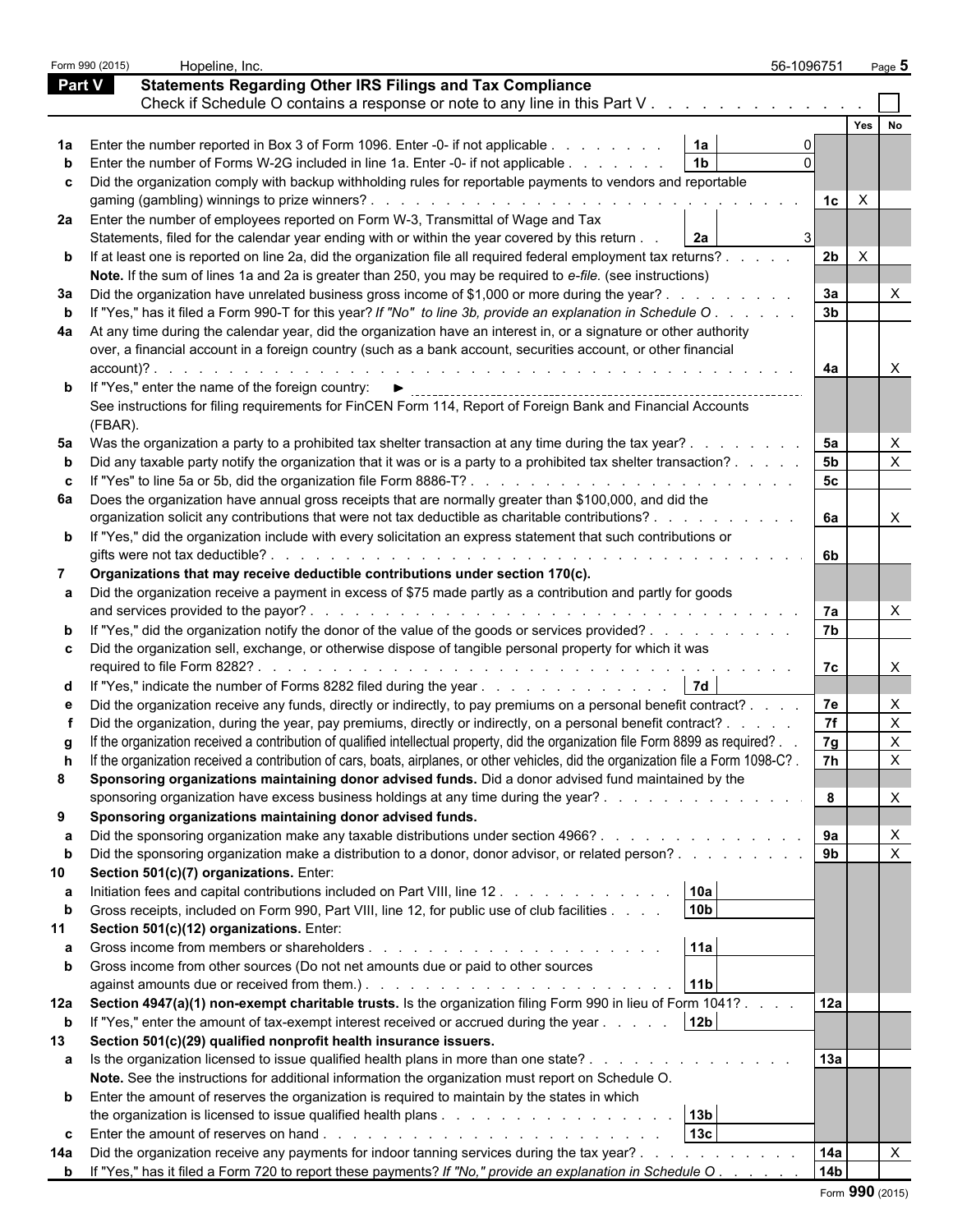|                | Form 990 (2015) | Hopeline, Inc.                                                                                                                                                                                                                                                                          | 56-1096751                    |                 |              | Page $6$                  |
|----------------|-----------------|-----------------------------------------------------------------------------------------------------------------------------------------------------------------------------------------------------------------------------------------------------------------------------------------|-------------------------------|-----------------|--------------|---------------------------|
| <b>Part VI</b> |                 | Governance, Management, and Disclosure For each "Yes" response to lines 2 through 7b below, and for a "No"                                                                                                                                                                              |                               |                 |              |                           |
|                |                 | response to line 8a, 8b, or 10b below, describe the circumstances, processes, or changes in Schedule O. See instructions.<br>Check if Schedule O contains a response or note to any line in this Part VI.                                                                               |                               |                 |              |                           |
|                |                 | <b>Section A. Governing Body and Management</b>                                                                                                                                                                                                                                         |                               |                 |              |                           |
|                |                 |                                                                                                                                                                                                                                                                                         |                               |                 | Yes No       |                           |
|                |                 | 1a Enter the number of voting members of the governing body at the end of the tax year.<br>1a                                                                                                                                                                                           | 15                            |                 |              |                           |
|                |                 | If there are material differences in voting rights among members of the governing body, or                                                                                                                                                                                              |                               |                 |              |                           |
|                |                 | if the governing body delegated broad authority to an executive committee or similar<br>committee, explain in Schedule O.                                                                                                                                                               |                               |                 |              |                           |
|                |                 | Enter the number of voting members included in line 1a, above, who are independent.                                                                                                                                                                                                     |                               |                 |              |                           |
|                |                 | Did any officer, director, trustee, or key employee have a family relationship or a business relationship with                                                                                                                                                                          |                               |                 |              |                           |
|                |                 |                                                                                                                                                                                                                                                                                         |                               | $\overline{2}$  |              |                           |
| 3              |                 | Did the organization delegate control over management duties customarily performed by or under the direct                                                                                                                                                                               |                               |                 |              |                           |
|                |                 | supervision of officers, directors, or trustees, or key employees to a management company or other person?.                                                                                                                                                                             |                               | $3^{\circ}$     |              | X                         |
|                |                 | Did the organization make any significant changes to its governing documents since the prior Form 990 was filed?.                                                                                                                                                                       |                               | $\overline{4}$  |              | X<br>X                    |
|                |                 | Did the organization become aware during the year of a significant diversion of the organization's assets?.<br>Did the organization have members or stockholders?.<br>de la construcción de la construcción de la construcción de la construcción de la construcción de la construcción |                               | 5<br>- 6        |              | X                         |
|                |                 | 7a Did the organization have members, stockholders, or other persons who had the power to elect or appoint                                                                                                                                                                              |                               |                 |              |                           |
|                |                 | one or more members of the governing body?<br>and the contract of the contract of the contract of the contract of the contract of the contract of the contract of the contract of the contract of the contract of the contract of the contract of the contract of the contra            |                               | 7a              |              | $\mathsf{X}$              |
|                |                 | <b>b</b> Are any governance decisions of the organization reserved to (or subject to approval by) members,                                                                                                                                                                              |                               |                 |              |                           |
|                |                 |                                                                                                                                                                                                                                                                                         |                               | <b>7b</b>       |              | Χ                         |
|                |                 | Did the organization contemporaneously document the meetings held or written actions undertaken during                                                                                                                                                                                  |                               |                 |              |                           |
|                |                 | the year by the following:<br><b>a</b> The governing body?                                                                                                                                                                                                                              |                               | 8a              |              |                           |
|                |                 |                                                                                                                                                                                                                                                                                         |                               | 8 <sub>b</sub>  |              | X                         |
|                |                 | Is there any officer, director, trustee, or key employee listed in Part VII, Section A, who cannot be reached                                                                                                                                                                           |                               |                 |              |                           |
|                |                 | at the organization's mailing address? If "Yes," provide the names and addresses in Schedule O.                                                                                                                                                                                         |                               |                 |              |                           |
|                |                 | Section B. Policies (This Section B requests information about policies not required by the Internal Revenue Code.)                                                                                                                                                                     |                               |                 |              |                           |
|                |                 |                                                                                                                                                                                                                                                                                         |                               | 10a             | Yes No       | $\times$                  |
|                |                 | <b>b</b> If "Yes," did the organization have written policies and procedures governing the activities of such chapters,                                                                                                                                                                 |                               |                 |              |                           |
|                |                 | affiliates, and branches to ensure their operations are consistent with the organization's exempt purposes?.                                                                                                                                                                            |                               | 10 <sub>b</sub> |              |                           |
|                |                 | 11a Has the organization provided a complete copy of this Form 990 to all members of its governing body before filing the form?.                                                                                                                                                        |                               | 11a             | $\mathsf{X}$ |                           |
| $\mathbf b$    |                 | Describe in Schedule O the process, if any, used by the organization to review this Form 990.                                                                                                                                                                                           |                               |                 |              |                           |
|                |                 | Did the organization have a written conflict of interest policy? If "No," go to line 13.                                                                                                                                                                                                |                               | 12a             | $\mathsf{X}$ |                           |
|                |                 | b Were officers, directors, or trustees, and key employees required to disclose annually interests that could give rise to conflicts?                                                                                                                                                   |                               | 12 <sub>b</sub> | $\mathsf{X}$ |                           |
|                |                 | c Did the organization regularly and consistently monitor and enforce compliance with the policy? If "Yes,"                                                                                                                                                                             |                               |                 |              |                           |
|                |                 |                                                                                                                                                                                                                                                                                         |                               | 12c<br>13       |              | X<br>$\mathsf{X}$         |
| 13<br>14       |                 |                                                                                                                                                                                                                                                                                         |                               | 14              |              | $\mathsf{X}$              |
|                |                 | 15 Did the process for determining compensation of the following persons include a review and approval by                                                                                                                                                                               |                               |                 |              |                           |
|                |                 | independent persons, comparability data, and contemporaneous substantiation of the deliberation and decision?                                                                                                                                                                           |                               |                 |              |                           |
|                |                 |                                                                                                                                                                                                                                                                                         |                               |                 | $\mathsf{X}$ |                           |
|                |                 |                                                                                                                                                                                                                                                                                         |                               | 15 <sub>b</sub> |              | $\boldsymbol{\mathsf{X}}$ |
|                |                 | If "Yes" to line 15a or 15b, describe the process in Schedule O (see instructions).                                                                                                                                                                                                     |                               |                 |              |                           |
|                |                 | 16a Did the organization invest in, contribute assets to, or participate in a joint venture or similar arrangement                                                                                                                                                                      |                               |                 |              |                           |
|                |                 | <b>b</b> If "Yes," did the organization follow a written policy or procedure requiring the organization to evaluate its                                                                                                                                                                 |                               | <b>16a</b>      |              | X                         |
|                |                 | participation in joint venture arrangements under applicable federal tax law, and take steps to safeguard                                                                                                                                                                               |                               |                 |              |                           |
|                |                 |                                                                                                                                                                                                                                                                                         |                               | 16 <sub>b</sub> |              |                           |
|                |                 | <b>Section C. Disclosure</b>                                                                                                                                                                                                                                                            |                               |                 |              |                           |
| 17             |                 | List the states with which a copy of this Form 990 is required to be filed                                                                                                                                                                                                              |                               |                 |              |                           |
| 18             |                 | Section 6104 requires an organization to make its Forms 1023 (or 1024 if applicable), 990, and 990-T (Section 501(c)(3)s only)<br>available for public inspection. Indicate how you made these available. Check all that apply.                                                         |                               |                 |              |                           |
|                | X               | Another's website<br>Own website<br>Upon request                                                                                                                                                                                                                                        | Other (explain in Schedule O) |                 |              |                           |
| 19             |                 | Describe in Schedule O whether (and if so, how) the organization made its governing documents, conflict of interest policy, and                                                                                                                                                         |                               |                 |              |                           |
|                |                 | financial statements available to the public during the tax year.                                                                                                                                                                                                                       |                               |                 |              |                           |
| 20             |                 | State the name, address, and telephone number of the person who possesses the organization's books and records:                                                                                                                                                                         |                               |                 |              |                           |
|                |                 | Connie Stock<br>PO Box 10490, Raleigh, NC 27605                                                                                                                                                                                                                                         | (919) 832-3326                |                 |              |                           |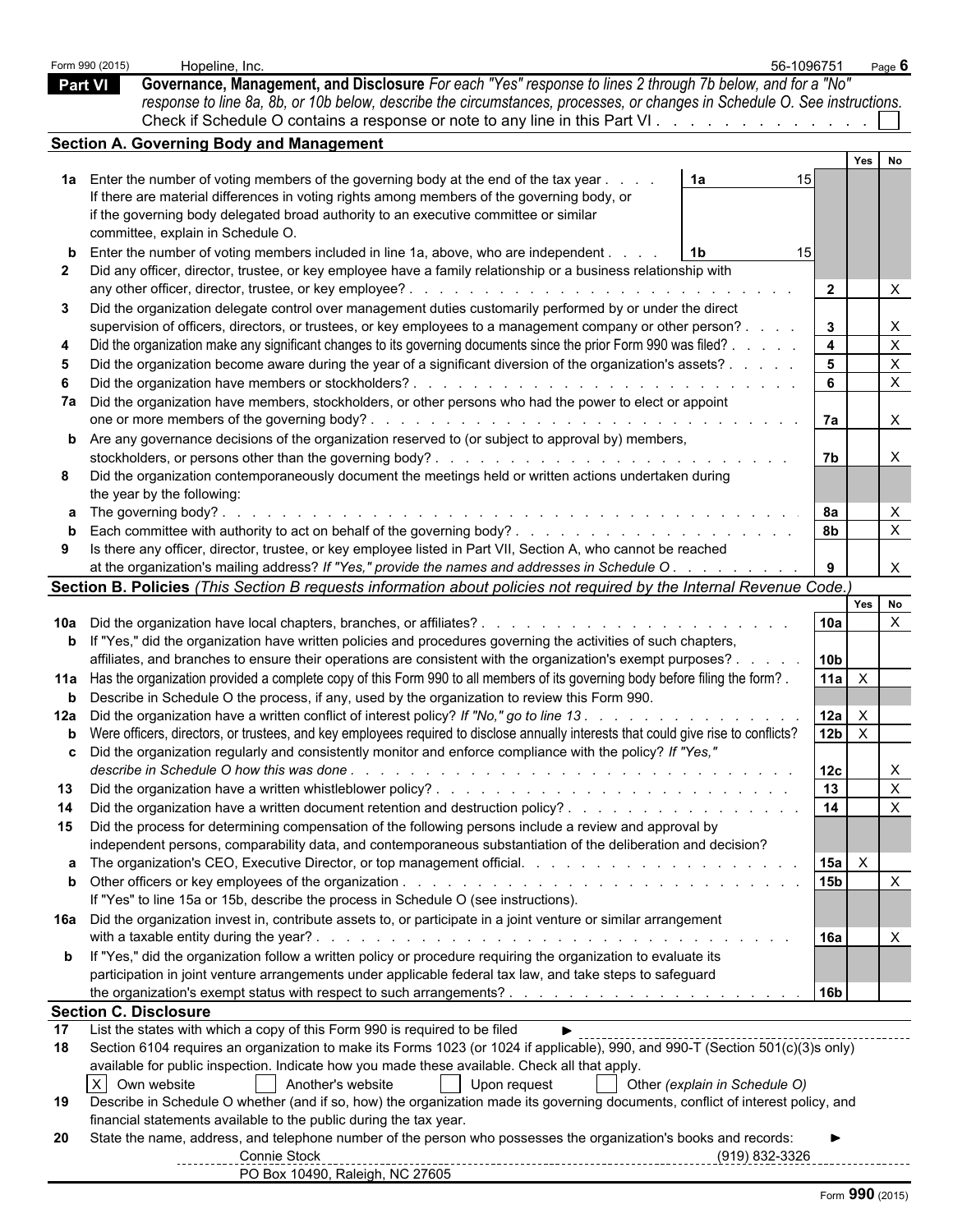| Form 990 (2015)   | Hopeline, Inc.                                                                                                                 | 56-1096751 | Page |
|-------------------|--------------------------------------------------------------------------------------------------------------------------------|------------|------|
| <b>Part VII</b>   | <b>Compensation of Officers, Directors, Trustees, Key Employees, Highest Compensated</b>                                       |            |      |
|                   | <b>Employees, and Independent Contractors</b><br>Check if Schedule O contains a response or note to any line in this Part VII. |            |      |
| <b>Section A.</b> | Officers, Directors, Trustees, Key Employees, and Highest Compensated Employees                                                |            |      |
|                   |                                                                                                                                |            |      |

**1a** Complete this table for all persons required to be listed. Report compensation for the calendar year ending with or within the organization's tax year.

List all of the organization's **current** officers, directors, trustees (whether individuals or organizations), regardless of amount of compensation. Enter -0- in columns (D), (E), and (F) if no compensation was paid.

List all of the organization's **current** key employees, if any. See instructions for definition of "key employee."

List the organization's five **current** highest compensated employees (other than an officer, director, trustee, or key employee) who received reportable compensation (Box 5 of Form W-2 and/or Box 7 of Form 1099-MISC) of more than \$100,000 from the organization and any related organizations.

List all of the organization's **former** officers, key employees, and highest compensated employees who received more than \$100,000 of reportable compensation from the organization and any related organizations.

List all of the organization's **former directors or trustees** that received, in the capacity as a former director or trustee of the organization, more than \$10,000 of reportable compensation from the organization and any related organizations.

List persons in the following order: individual trustees or directors; institutional trustees; officers; key employees; highest compensated employees; and former such persons.

Check this box if neither the organization nor any related organization compensated any current officer, director, or trustee.

|                                            |                                                                                  |                                                                          |                       |         | (C)          |                                 |        |                                                |                                  |                                                                                   |
|--------------------------------------------|----------------------------------------------------------------------------------|--------------------------------------------------------------------------|-----------------------|---------|--------------|---------------------------------|--------|------------------------------------------------|----------------------------------|-----------------------------------------------------------------------------------|
| (A)<br>Name and Title                      | (B)<br>Average                                                                   | Position<br>(do not check more than one<br>box, unless person is both an |                       |         |              |                                 |        | (D)<br>Reportable                              | (E)<br>Reportable                | (F)<br>Estimated                                                                  |
|                                            | hours per                                                                        |                                                                          |                       |         |              | officer and a director/trustee) |        | compensation                                   | compensation<br>from related     | amount of                                                                         |
|                                            | week (list any<br>hours for<br>related<br>organizations<br>below dotted<br>line) | or director<br>Individual trustee                                        | Institutional trustee | Officer | Key employee | Highest compensated<br>employee | Former | from<br>the<br>organization<br>(W-2/1099-MISC) | organizations<br>(W-2/1099-MISC) | other<br>compensation<br>from the<br>organization<br>and related<br>organizations |
| (1) Allyson McNeill                        | 1.00                                                                             |                                                                          |                       |         |              |                                 |        |                                                |                                  |                                                                                   |
| Director                                   | 0.00                                                                             | X                                                                        |                       |         |              |                                 |        |                                                |                                  |                                                                                   |
| (2)<br>Betty Arcangel                      | 5.00                                                                             |                                                                          |                       |         |              |                                 |        |                                                |                                  |                                                                                   |
| President                                  | 0.00                                                                             | X                                                                        |                       | X       |              |                                 |        |                                                |                                  |                                                                                   |
| (3) Valerie Bankhead                       | 5.00                                                                             |                                                                          |                       |         |              |                                 |        |                                                |                                  |                                                                                   |
| Vice President                             | 0.00                                                                             | X                                                                        |                       | X       |              |                                 |        |                                                |                                  |                                                                                   |
| (4) Kelly Hubbell                          | 1.00                                                                             |                                                                          |                       |         |              |                                 |        |                                                |                                  |                                                                                   |
| Director                                   | 0.00                                                                             | X                                                                        |                       |         |              |                                 |        |                                                |                                  |                                                                                   |
| (5) Pam McAfee                             | 1.00                                                                             |                                                                          |                       |         |              |                                 |        |                                                |                                  |                                                                                   |
| Director                                   | 0.00                                                                             | X                                                                        |                       |         |              |                                 |        |                                                |                                  |                                                                                   |
| (6) Dona Arrington                         | 1.00                                                                             |                                                                          |                       |         |              |                                 |        |                                                |                                  |                                                                                   |
| Director                                   | 0.00                                                                             | X                                                                        |                       |         |              |                                 |        |                                                |                                  |                                                                                   |
| (7)<br>Michelle Rhino                      | 1.00                                                                             |                                                                          |                       |         |              |                                 |        |                                                |                                  |                                                                                   |
| Director                                   | 0.00                                                                             | X                                                                        |                       |         |              |                                 |        |                                                |                                  |                                                                                   |
| (8) Carrie Thomas                          | 1.00                                                                             |                                                                          |                       |         |              |                                 |        |                                                |                                  |                                                                                   |
| Director                                   | 0.00                                                                             | X                                                                        |                       |         |              |                                 |        |                                                |                                  |                                                                                   |
| (9) Heather Haney<br>--------------------- | 5.00                                                                             |                                                                          |                       |         |              |                                 |        |                                                |                                  |                                                                                   |
| Secretary                                  | 0.00                                                                             | X                                                                        |                       | X       |              |                                 |        |                                                |                                  |                                                                                   |
| (10) Jill Walters                          | 5.00                                                                             |                                                                          |                       |         |              |                                 |        |                                                |                                  |                                                                                   |
| Treasurer                                  | 0.00                                                                             | X                                                                        |                       | X       |              |                                 |        |                                                |                                  |                                                                                   |
| (11) Mary-Reid Larcade                     | 1.00                                                                             |                                                                          |                       |         |              |                                 |        |                                                |                                  |                                                                                   |
| Director                                   | 0.00                                                                             | X                                                                        |                       |         |              |                                 |        |                                                |                                  |                                                                                   |
| (12) Joe Nanney                            | 1.00                                                                             |                                                                          |                       |         |              |                                 |        |                                                |                                  |                                                                                   |
| Director                                   | 0.00                                                                             | X                                                                        |                       |         |              |                                 |        |                                                |                                  |                                                                                   |
| (13) Yancy Strickland                      | 1.00                                                                             |                                                                          |                       |         |              |                                 |        |                                                |                                  |                                                                                   |
| Director                                   | 0.00                                                                             | X                                                                        |                       |         |              |                                 |        |                                                |                                  |                                                                                   |
| (14) Jodi Deskus                           | 1.00                                                                             |                                                                          |                       |         |              |                                 |        |                                                |                                  |                                                                                   |
| Director                                   | 0.00                                                                             | X                                                                        |                       |         |              |                                 |        |                                                |                                  |                                                                                   |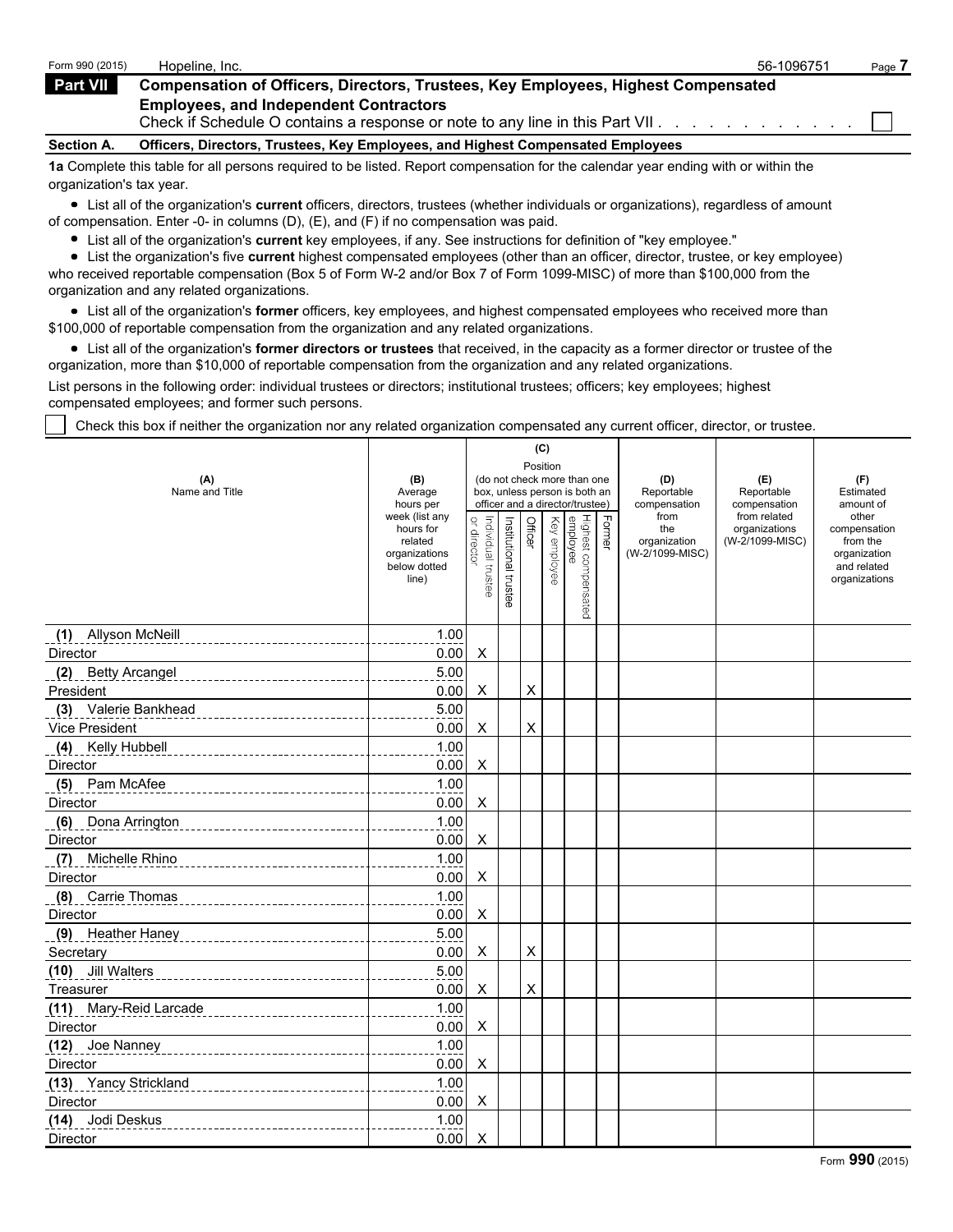| Part VII<br>Section A. Officers, Directors, Trustees, Key Employees, and Highest Compensated Employees (continued)<br>(C)<br>Position<br>(do not check more than one<br>(A)<br>(D)<br>(E)<br>(F)<br>(B)<br>Name and title<br>box, unless person is both an<br>Reportable<br>Reportable<br>Estimated<br>Average<br>officer and a director/trustee)<br>compensation<br>hours per<br>compensation<br>amount of<br>week (list any<br>from<br>from related<br>other<br>Officer<br>Institutional trustee<br>Former<br>Highest compensated<br>employee<br>Key employee<br>or directo<br>ndividual trustee<br>hours for<br>the<br>organizations<br>compensation<br>organization<br>related<br>(W-2/1099-MISC)<br>from the<br>(W-2/1099-MISC)<br>organizations<br>organization<br>and related<br>below dotted<br>line)<br>organizations<br>(15) Marita Gonsalves<br>1.00<br>0.00<br>$\boldsymbol{\mathsf{X}}$<br>Director<br>(16) Margaux R Austin<br>20.00<br>0.00<br>X<br>X<br>20,422<br>Employee<br>10.00<br>X<br>0.00<br>16,713<br>Employee<br>8.00<br>0.00<br>X<br>Employee<br>8,750<br>(19)<br>(20)<br>(21)<br>(22)<br>(23)<br>(24)<br>(25)<br>$\mathbf 0$<br>45,885<br>0<br>1b<br>$\overline{0}$<br>$\mathbf 0$<br>Total from continuation sheets to Part VII, Section A. ▶<br>0<br>45,885<br>$\Omega$<br>0<br>2 Total number of individuals (including but not limited to those listed above) who received more than \$100,000 of<br>reportable compensation from the organization<br>▶<br>0<br>Yes No<br>Did the organization list any former officer, director, or trustee, key employee, or highest compensated<br>3<br>employee on line 1a? If "Yes," complete Schedule J for such individual<br>Х<br>3<br>For any individual listed on line 1a, is the sum of reportable compensation and other compensation from<br>4<br>the organization and related organizations greater than \$150,000? If "Yes," complete Schedule J for such<br>X<br>4<br>Did any person listed on line 1a receive or accrue compensation from any unrelated organization or individual<br>5<br>X<br>for services rendered to the organization? If "Yes," complete Schedule J for such person.<br>5<br><b>Section B. Independent Contractors</b><br>Complete this table for your five highest compensated independent contractors that received more than \$100,000 of<br>$\mathbf 1$<br>compensation from the organization. Report compensation for the calendar year ending with or within the organization's tax<br>year.<br>(B)<br>(A)<br>(C)<br>Name and business address<br>Description of services<br>Compensation<br>Total number of independent contractors (including but not limited to those listed above) who received<br>more than \$100,000 of compensation from the organization<br>$\mathbf 0$<br>▶ | Form 990 (2015) | Hopeline, Inc. |  |  |  |  | 56-1096751 | Page 8 |
|-------------------------------------------------------------------------------------------------------------------------------------------------------------------------------------------------------------------------------------------------------------------------------------------------------------------------------------------------------------------------------------------------------------------------------------------------------------------------------------------------------------------------------------------------------------------------------------------------------------------------------------------------------------------------------------------------------------------------------------------------------------------------------------------------------------------------------------------------------------------------------------------------------------------------------------------------------------------------------------------------------------------------------------------------------------------------------------------------------------------------------------------------------------------------------------------------------------------------------------------------------------------------------------------------------------------------------------------------------------------------------------------------------------------------------------------------------------------------------------------------------------------------------------------------------------------------------------------------------------------------------------------------------------------------------------------------------------------------------------------------------------------------------------------------------------------------------------------------------------------------------------------------------------------------------------------------------------------------------------------------------------------------------------------------------------------------------------------------------------------------------------------------------------------------------------------------------------------------------------------------------------------------------------------------------------------------------------------------------------------------------------------------------------------------------------------------------------------------------------------------------------------------------------------------------------------------------------------------------------------------------------------------------------------------------------------------------------------------------------------------------------------------------------------------|-----------------|----------------|--|--|--|--|------------|--------|
|                                                                                                                                                                                                                                                                                                                                                                                                                                                                                                                                                                                                                                                                                                                                                                                                                                                                                                                                                                                                                                                                                                                                                                                                                                                                                                                                                                                                                                                                                                                                                                                                                                                                                                                                                                                                                                                                                                                                                                                                                                                                                                                                                                                                                                                                                                                                                                                                                                                                                                                                                                                                                                                                                                                                                                                                 |                 |                |  |  |  |  |            |        |
|                                                                                                                                                                                                                                                                                                                                                                                                                                                                                                                                                                                                                                                                                                                                                                                                                                                                                                                                                                                                                                                                                                                                                                                                                                                                                                                                                                                                                                                                                                                                                                                                                                                                                                                                                                                                                                                                                                                                                                                                                                                                                                                                                                                                                                                                                                                                                                                                                                                                                                                                                                                                                                                                                                                                                                                                 |                 |                |  |  |  |  |            |        |
|                                                                                                                                                                                                                                                                                                                                                                                                                                                                                                                                                                                                                                                                                                                                                                                                                                                                                                                                                                                                                                                                                                                                                                                                                                                                                                                                                                                                                                                                                                                                                                                                                                                                                                                                                                                                                                                                                                                                                                                                                                                                                                                                                                                                                                                                                                                                                                                                                                                                                                                                                                                                                                                                                                                                                                                                 |                 |                |  |  |  |  |            |        |
|                                                                                                                                                                                                                                                                                                                                                                                                                                                                                                                                                                                                                                                                                                                                                                                                                                                                                                                                                                                                                                                                                                                                                                                                                                                                                                                                                                                                                                                                                                                                                                                                                                                                                                                                                                                                                                                                                                                                                                                                                                                                                                                                                                                                                                                                                                                                                                                                                                                                                                                                                                                                                                                                                                                                                                                                 |                 |                |  |  |  |  |            |        |
|                                                                                                                                                                                                                                                                                                                                                                                                                                                                                                                                                                                                                                                                                                                                                                                                                                                                                                                                                                                                                                                                                                                                                                                                                                                                                                                                                                                                                                                                                                                                                                                                                                                                                                                                                                                                                                                                                                                                                                                                                                                                                                                                                                                                                                                                                                                                                                                                                                                                                                                                                                                                                                                                                                                                                                                                 |                 |                |  |  |  |  |            |        |
|                                                                                                                                                                                                                                                                                                                                                                                                                                                                                                                                                                                                                                                                                                                                                                                                                                                                                                                                                                                                                                                                                                                                                                                                                                                                                                                                                                                                                                                                                                                                                                                                                                                                                                                                                                                                                                                                                                                                                                                                                                                                                                                                                                                                                                                                                                                                                                                                                                                                                                                                                                                                                                                                                                                                                                                                 |                 |                |  |  |  |  |            |        |
|                                                                                                                                                                                                                                                                                                                                                                                                                                                                                                                                                                                                                                                                                                                                                                                                                                                                                                                                                                                                                                                                                                                                                                                                                                                                                                                                                                                                                                                                                                                                                                                                                                                                                                                                                                                                                                                                                                                                                                                                                                                                                                                                                                                                                                                                                                                                                                                                                                                                                                                                                                                                                                                                                                                                                                                                 |                 |                |  |  |  |  |            |        |
|                                                                                                                                                                                                                                                                                                                                                                                                                                                                                                                                                                                                                                                                                                                                                                                                                                                                                                                                                                                                                                                                                                                                                                                                                                                                                                                                                                                                                                                                                                                                                                                                                                                                                                                                                                                                                                                                                                                                                                                                                                                                                                                                                                                                                                                                                                                                                                                                                                                                                                                                                                                                                                                                                                                                                                                                 |                 |                |  |  |  |  |            |        |
|                                                                                                                                                                                                                                                                                                                                                                                                                                                                                                                                                                                                                                                                                                                                                                                                                                                                                                                                                                                                                                                                                                                                                                                                                                                                                                                                                                                                                                                                                                                                                                                                                                                                                                                                                                                                                                                                                                                                                                                                                                                                                                                                                                                                                                                                                                                                                                                                                                                                                                                                                                                                                                                                                                                                                                                                 |                 |                |  |  |  |  |            |        |
|                                                                                                                                                                                                                                                                                                                                                                                                                                                                                                                                                                                                                                                                                                                                                                                                                                                                                                                                                                                                                                                                                                                                                                                                                                                                                                                                                                                                                                                                                                                                                                                                                                                                                                                                                                                                                                                                                                                                                                                                                                                                                                                                                                                                                                                                                                                                                                                                                                                                                                                                                                                                                                                                                                                                                                                                 |                 |                |  |  |  |  |            |        |
|                                                                                                                                                                                                                                                                                                                                                                                                                                                                                                                                                                                                                                                                                                                                                                                                                                                                                                                                                                                                                                                                                                                                                                                                                                                                                                                                                                                                                                                                                                                                                                                                                                                                                                                                                                                                                                                                                                                                                                                                                                                                                                                                                                                                                                                                                                                                                                                                                                                                                                                                                                                                                                                                                                                                                                                                 |                 |                |  |  |  |  |            |        |
|                                                                                                                                                                                                                                                                                                                                                                                                                                                                                                                                                                                                                                                                                                                                                                                                                                                                                                                                                                                                                                                                                                                                                                                                                                                                                                                                                                                                                                                                                                                                                                                                                                                                                                                                                                                                                                                                                                                                                                                                                                                                                                                                                                                                                                                                                                                                                                                                                                                                                                                                                                                                                                                                                                                                                                                                 |                 |                |  |  |  |  |            |        |
|                                                                                                                                                                                                                                                                                                                                                                                                                                                                                                                                                                                                                                                                                                                                                                                                                                                                                                                                                                                                                                                                                                                                                                                                                                                                                                                                                                                                                                                                                                                                                                                                                                                                                                                                                                                                                                                                                                                                                                                                                                                                                                                                                                                                                                                                                                                                                                                                                                                                                                                                                                                                                                                                                                                                                                                                 |                 |                |  |  |  |  |            |        |
|                                                                                                                                                                                                                                                                                                                                                                                                                                                                                                                                                                                                                                                                                                                                                                                                                                                                                                                                                                                                                                                                                                                                                                                                                                                                                                                                                                                                                                                                                                                                                                                                                                                                                                                                                                                                                                                                                                                                                                                                                                                                                                                                                                                                                                                                                                                                                                                                                                                                                                                                                                                                                                                                                                                                                                                                 |                 |                |  |  |  |  |            |        |
|                                                                                                                                                                                                                                                                                                                                                                                                                                                                                                                                                                                                                                                                                                                                                                                                                                                                                                                                                                                                                                                                                                                                                                                                                                                                                                                                                                                                                                                                                                                                                                                                                                                                                                                                                                                                                                                                                                                                                                                                                                                                                                                                                                                                                                                                                                                                                                                                                                                                                                                                                                                                                                                                                                                                                                                                 |                 |                |  |  |  |  |            |        |
|                                                                                                                                                                                                                                                                                                                                                                                                                                                                                                                                                                                                                                                                                                                                                                                                                                                                                                                                                                                                                                                                                                                                                                                                                                                                                                                                                                                                                                                                                                                                                                                                                                                                                                                                                                                                                                                                                                                                                                                                                                                                                                                                                                                                                                                                                                                                                                                                                                                                                                                                                                                                                                                                                                                                                                                                 |                 |                |  |  |  |  |            |        |
|                                                                                                                                                                                                                                                                                                                                                                                                                                                                                                                                                                                                                                                                                                                                                                                                                                                                                                                                                                                                                                                                                                                                                                                                                                                                                                                                                                                                                                                                                                                                                                                                                                                                                                                                                                                                                                                                                                                                                                                                                                                                                                                                                                                                                                                                                                                                                                                                                                                                                                                                                                                                                                                                                                                                                                                                 |                 |                |  |  |  |  |            |        |
|                                                                                                                                                                                                                                                                                                                                                                                                                                                                                                                                                                                                                                                                                                                                                                                                                                                                                                                                                                                                                                                                                                                                                                                                                                                                                                                                                                                                                                                                                                                                                                                                                                                                                                                                                                                                                                                                                                                                                                                                                                                                                                                                                                                                                                                                                                                                                                                                                                                                                                                                                                                                                                                                                                                                                                                                 |                 |                |  |  |  |  |            |        |
|                                                                                                                                                                                                                                                                                                                                                                                                                                                                                                                                                                                                                                                                                                                                                                                                                                                                                                                                                                                                                                                                                                                                                                                                                                                                                                                                                                                                                                                                                                                                                                                                                                                                                                                                                                                                                                                                                                                                                                                                                                                                                                                                                                                                                                                                                                                                                                                                                                                                                                                                                                                                                                                                                                                                                                                                 |                 |                |  |  |  |  |            |        |
|                                                                                                                                                                                                                                                                                                                                                                                                                                                                                                                                                                                                                                                                                                                                                                                                                                                                                                                                                                                                                                                                                                                                                                                                                                                                                                                                                                                                                                                                                                                                                                                                                                                                                                                                                                                                                                                                                                                                                                                                                                                                                                                                                                                                                                                                                                                                                                                                                                                                                                                                                                                                                                                                                                                                                                                                 |                 |                |  |  |  |  |            |        |
| 0<br>0<br>0<br>0                                                                                                                                                                                                                                                                                                                                                                                                                                                                                                                                                                                                                                                                                                                                                                                                                                                                                                                                                                                                                                                                                                                                                                                                                                                                                                                                                                                                                                                                                                                                                                                                                                                                                                                                                                                                                                                                                                                                                                                                                                                                                                                                                                                                                                                                                                                                                                                                                                                                                                                                                                                                                                                                                                                                                                                |                 |                |  |  |  |  |            |        |
|                                                                                                                                                                                                                                                                                                                                                                                                                                                                                                                                                                                                                                                                                                                                                                                                                                                                                                                                                                                                                                                                                                                                                                                                                                                                                                                                                                                                                                                                                                                                                                                                                                                                                                                                                                                                                                                                                                                                                                                                                                                                                                                                                                                                                                                                                                                                                                                                                                                                                                                                                                                                                                                                                                                                                                                                 |                 |                |  |  |  |  |            |        |
|                                                                                                                                                                                                                                                                                                                                                                                                                                                                                                                                                                                                                                                                                                                                                                                                                                                                                                                                                                                                                                                                                                                                                                                                                                                                                                                                                                                                                                                                                                                                                                                                                                                                                                                                                                                                                                                                                                                                                                                                                                                                                                                                                                                                                                                                                                                                                                                                                                                                                                                                                                                                                                                                                                                                                                                                 |                 |                |  |  |  |  |            |        |
|                                                                                                                                                                                                                                                                                                                                                                                                                                                                                                                                                                                                                                                                                                                                                                                                                                                                                                                                                                                                                                                                                                                                                                                                                                                                                                                                                                                                                                                                                                                                                                                                                                                                                                                                                                                                                                                                                                                                                                                                                                                                                                                                                                                                                                                                                                                                                                                                                                                                                                                                                                                                                                                                                                                                                                                                 |                 |                |  |  |  |  |            |        |
|                                                                                                                                                                                                                                                                                                                                                                                                                                                                                                                                                                                                                                                                                                                                                                                                                                                                                                                                                                                                                                                                                                                                                                                                                                                                                                                                                                                                                                                                                                                                                                                                                                                                                                                                                                                                                                                                                                                                                                                                                                                                                                                                                                                                                                                                                                                                                                                                                                                                                                                                                                                                                                                                                                                                                                                                 |                 |                |  |  |  |  |            |        |
| 0                                                                                                                                                                                                                                                                                                                                                                                                                                                                                                                                                                                                                                                                                                                                                                                                                                                                                                                                                                                                                                                                                                                                                                                                                                                                                                                                                                                                                                                                                                                                                                                                                                                                                                                                                                                                                                                                                                                                                                                                                                                                                                                                                                                                                                                                                                                                                                                                                                                                                                                                                                                                                                                                                                                                                                                               |                 |                |  |  |  |  |            |        |
|                                                                                                                                                                                                                                                                                                                                                                                                                                                                                                                                                                                                                                                                                                                                                                                                                                                                                                                                                                                                                                                                                                                                                                                                                                                                                                                                                                                                                                                                                                                                                                                                                                                                                                                                                                                                                                                                                                                                                                                                                                                                                                                                                                                                                                                                                                                                                                                                                                                                                                                                                                                                                                                                                                                                                                                                 |                 |                |  |  |  |  |            |        |
|                                                                                                                                                                                                                                                                                                                                                                                                                                                                                                                                                                                                                                                                                                                                                                                                                                                                                                                                                                                                                                                                                                                                                                                                                                                                                                                                                                                                                                                                                                                                                                                                                                                                                                                                                                                                                                                                                                                                                                                                                                                                                                                                                                                                                                                                                                                                                                                                                                                                                                                                                                                                                                                                                                                                                                                                 |                 |                |  |  |  |  |            |        |
|                                                                                                                                                                                                                                                                                                                                                                                                                                                                                                                                                                                                                                                                                                                                                                                                                                                                                                                                                                                                                                                                                                                                                                                                                                                                                                                                                                                                                                                                                                                                                                                                                                                                                                                                                                                                                                                                                                                                                                                                                                                                                                                                                                                                                                                                                                                                                                                                                                                                                                                                                                                                                                                                                                                                                                                                 |                 |                |  |  |  |  |            |        |
|                                                                                                                                                                                                                                                                                                                                                                                                                                                                                                                                                                                                                                                                                                                                                                                                                                                                                                                                                                                                                                                                                                                                                                                                                                                                                                                                                                                                                                                                                                                                                                                                                                                                                                                                                                                                                                                                                                                                                                                                                                                                                                                                                                                                                                                                                                                                                                                                                                                                                                                                                                                                                                                                                                                                                                                                 |                 |                |  |  |  |  |            |        |
|                                                                                                                                                                                                                                                                                                                                                                                                                                                                                                                                                                                                                                                                                                                                                                                                                                                                                                                                                                                                                                                                                                                                                                                                                                                                                                                                                                                                                                                                                                                                                                                                                                                                                                                                                                                                                                                                                                                                                                                                                                                                                                                                                                                                                                                                                                                                                                                                                                                                                                                                                                                                                                                                                                                                                                                                 |                 |                |  |  |  |  |            |        |
|                                                                                                                                                                                                                                                                                                                                                                                                                                                                                                                                                                                                                                                                                                                                                                                                                                                                                                                                                                                                                                                                                                                                                                                                                                                                                                                                                                                                                                                                                                                                                                                                                                                                                                                                                                                                                                                                                                                                                                                                                                                                                                                                                                                                                                                                                                                                                                                                                                                                                                                                                                                                                                                                                                                                                                                                 |                 |                |  |  |  |  |            |        |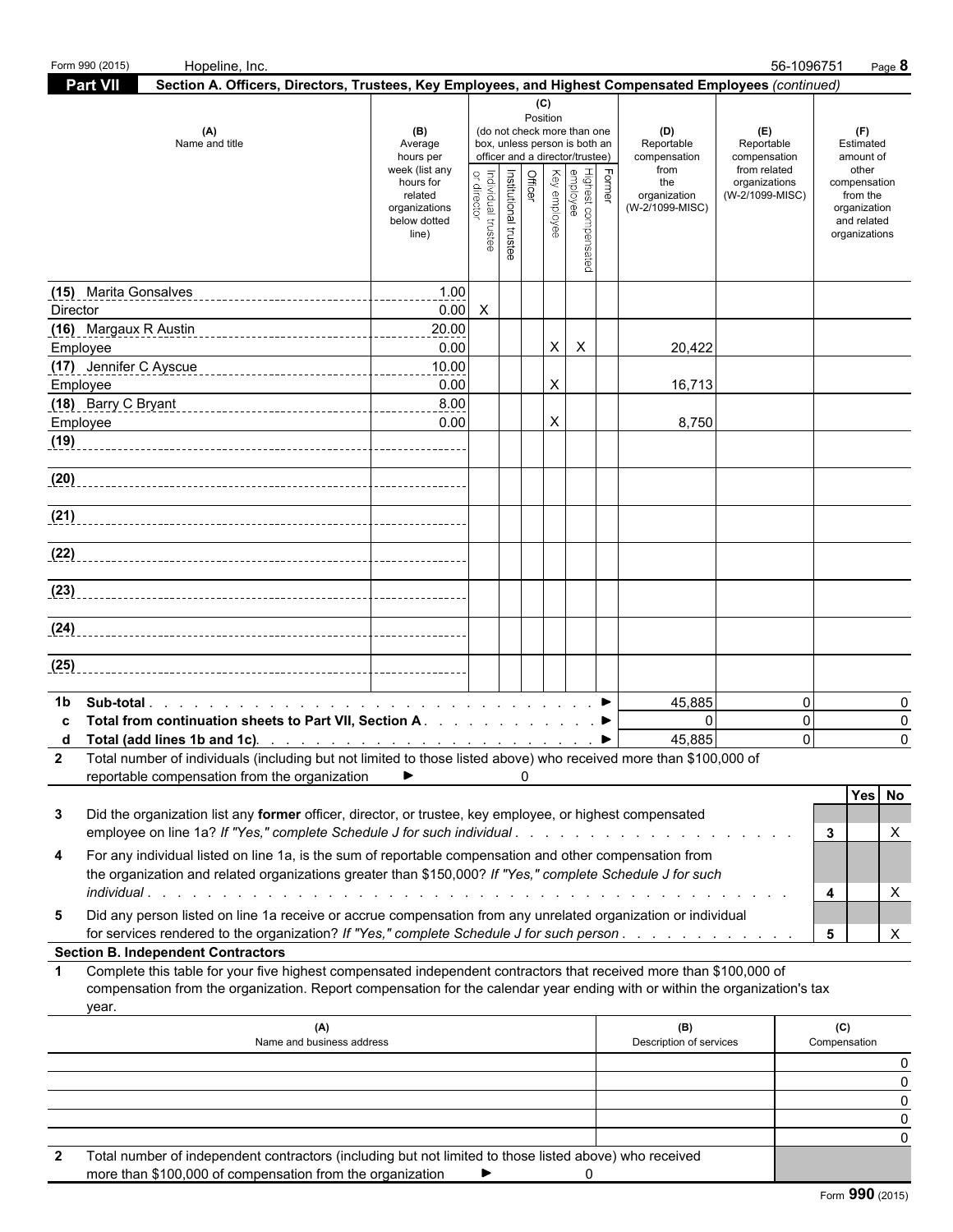| Form 990 (2015)                                                 |                            | Hopeline, Inc.                                                                                                                                                                                                                                                                                                                                                                                                                                                                                                                                                          |                                                               |                                                                         |                                                                                  |                                                    | 56-1096751                              | Page 9                                                           |
|-----------------------------------------------------------------|----------------------------|-------------------------------------------------------------------------------------------------------------------------------------------------------------------------------------------------------------------------------------------------------------------------------------------------------------------------------------------------------------------------------------------------------------------------------------------------------------------------------------------------------------------------------------------------------------------------|---------------------------------------------------------------|-------------------------------------------------------------------------|----------------------------------------------------------------------------------|----------------------------------------------------|-----------------------------------------|------------------------------------------------------------------|
| Part VIII                                                       |                            | <b>Statement of Revenue</b>                                                                                                                                                                                                                                                                                                                                                                                                                                                                                                                                             |                                                               |                                                                         |                                                                                  |                                                    |                                         |                                                                  |
|                                                                 |                            |                                                                                                                                                                                                                                                                                                                                                                                                                                                                                                                                                                         |                                                               |                                                                         |                                                                                  |                                                    |                                         |                                                                  |
|                                                                 |                            |                                                                                                                                                                                                                                                                                                                                                                                                                                                                                                                                                                         |                                                               |                                                                         | (A)<br>Total revenue                                                             | (B)<br>Related or<br>exempt<br>function<br>revenue | (C)<br>Unrelated<br>business<br>revenue | (D)<br>Revenue<br>excluded from<br>tax under sections<br>512-514 |
| 1a<br>Contributions, Gifts, Grants<br>and Other Similar Amounts | b<br>c<br>d<br>е<br>a<br>h | Federated campaigns<br>Membership dues<br>Fundraising events 1c<br>Related organizations<br>Government grants (contributions)<br>All other contributions, gifts, grants, and<br>similar amounts not included above<br>Noncash contributions included in lines 1a-1f:<br>Total. Add lines 1a–1f ▶                                                                                                                                                                                                                                                                        | 1a<br>1 <sub>b</sub><br> 1d <br> 1e <br> 1f <br>$\mathfrak s$ | $\Omega$<br>11,075<br>35,881<br>2,500<br>27,591<br>$\mathbf{0}$         | 77,047                                                                           |                                                    |                                         |                                                                  |
| Program Service Revenue<br>2a                                   | h<br>a                     | All other program service revenue                                                                                                                                                                                                                                                                                                                                                                                                                                                                                                                                       |                                                               | <b>Business Code</b>                                                    | $\Omega$<br>$\Omega$<br>$\Omega$<br>$\Omega$<br>$\Omega$<br>$\Omega$<br>$\Omega$ |                                                    |                                         |                                                                  |
| 3<br>4<br>5<br>6a                                               |                            | Investment income (including dividends, interest, and<br>other similar amounts). $\ldots$ $\ldots$ $\ldots$ $\ldots$ $\ldots$ $\ldots$<br>Income from investment of tax-exempt bond proceeds ▶<br>(i) Real<br>Gross rents                                                                                                                                                                                                                                                                                                                                               |                                                               | $\blacktriangleright$<br>(ii) Personal                                  | $\Omega$<br>$\Omega$<br>$\Omega$                                                 |                                                    |                                         |                                                                  |
|                                                                 | b<br>c<br>d                | Less: rental expenses<br>Rental income or (loss)  <br>Net rental income or (loss) <u>.</u><br>(i) Securities<br>7a Gross amount from sales of<br>assets other than inventory<br><b>b</b> Less: cost or other basis<br>and sales expenses<br><b>c</b> Gain or (loss) $\ldots$ $\ldots$ $\ldots$                                                                                                                                                                                                                                                                          | $\overline{0}$<br>$\Omega$<br>0<br>$\Omega$                   | $\Omega$<br>$\blacktriangleright$<br>(ii) Other<br>$\Omega$<br>$\Omega$ | $\Omega$                                                                         |                                                    |                                         |                                                                  |
| Other Revenue<br>8a<br>9а<br>10a<br>11a                         | b<br>c                     | Gross income from fundraising<br>of contributions reported on line 1c).<br>See Part IV, line 18. $\ldots$ $\ldots$ $\ldots$ <b>a</b><br>Less: direct expenses<br>Net income or (loss) from fundraising events<br>Gross income from gaming activities.<br>See Part IV, line 19. a<br>Less: direct expenses b<br>Net income or (loss) from gaming activities <u>. ▶</u><br>Gross sales of inventory, less<br>returns and allowances <b>a</b><br>Less: $\cosh$ of goods sold b $\lfloor$<br><b>c</b> Net income or (loss) from sales of inventory<br>Miscellaneous Revenue | $\mathbf b$                                                   | <b>Business Code</b>                                                    |                                                                                  |                                                    |                                         |                                                                  |
| 12                                                              | b<br>α<br>е                | All other revenue<br>Total. Add lines 11a–11d ▶                                                                                                                                                                                                                                                                                                                                                                                                                                                                                                                         |                                                               |                                                                         | $\Omega$<br>77,047                                                               | $\Omega$                                           | $\mathbf{0}$                            |                                                                  |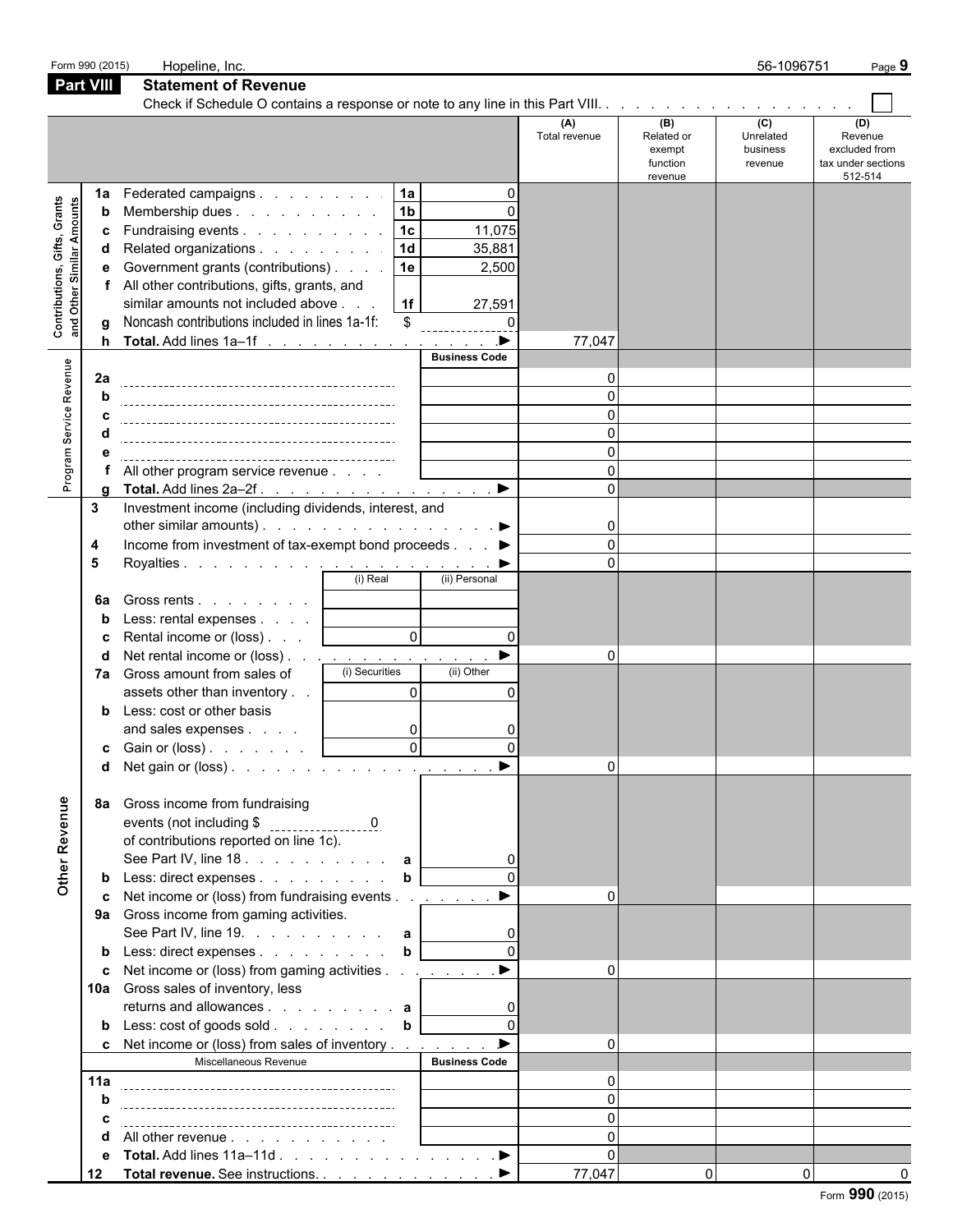|              | <b>Part IX</b><br><b>Statement of Functional Expenses</b>                                                                  |                    |                             |                                    |                         |
|--------------|----------------------------------------------------------------------------------------------------------------------------|--------------------|-----------------------------|------------------------------------|-------------------------|
|              | Section 501(c)(3) and 501(c)(4) organizations must complete all columns. All other organizations must complete column (A). |                    |                             |                                    |                         |
|              |                                                                                                                            |                    |                             |                                    |                         |
|              | Do not include amounts reported on lines 6b, 7b,                                                                           | (A)                | (B)                         | (C)                                | (D)                     |
|              | 8b, 9b, and 10b of Part VIII.                                                                                              | Total expenses     | Program service<br>expenses | Management and<br>general expenses | Fundraising<br>expenses |
| $\mathbf 1$  | Grants and other assistance to domestic organizations                                                                      |                    |                             |                                    |                         |
|              | domestic governments. See Part IV, line 21                                                                                 | $\Omega$           |                             |                                    |                         |
| $\mathbf{2}$ | Grants and other assistance to domestic                                                                                    |                    |                             |                                    |                         |
|              | individuals. See Part IV, line 22.                                                                                         | 0                  |                             |                                    |                         |
| 3            | Grants and other assistance to foreign                                                                                     |                    |                             |                                    |                         |
|              | organizations, foreign governments, and foreign                                                                            |                    |                             |                                    |                         |
|              | individuals. See Part IV, lines 15 and 16                                                                                  | 0                  |                             |                                    |                         |
| 4            | Benefits paid to or for members                                                                                            | $\Omega$           |                             |                                    |                         |
| 5            | Compensation of current officers, directors,                                                                               |                    |                             |                                    |                         |
|              | trustees, and key employees                                                                                                | 43,671             | 38,867                      | 4,367                              | 437                     |
| 6            | Compensation not included above, to disqualified                                                                           |                    |                             |                                    |                         |
|              | persons (as defined under section 4958(f)(1)) and                                                                          |                    |                             |                                    |                         |
|              | persons described in section 4958(c)(3)(B)                                                                                 | $\overline{0}$     |                             |                                    |                         |
| 7            | Other salaries and wages                                                                                                   | $\Omega$           |                             |                                    |                         |
| 8            | Pension plan accruals and contributions (include                                                                           |                    |                             |                                    |                         |
|              | section 401(k) and 403(b) employer contributions).                                                                         | 0                  |                             |                                    |                         |
| 9            | Other employee benefits                                                                                                    | 200                | 178                         | 20                                 | 2                       |
| 10           | Payroll taxes                                                                                                              | 3,341              | 2,973                       | 334                                | 34                      |
| 11           | Fees for services (non-employees):                                                                                         |                    |                             |                                    |                         |
| a            | Management.                                                                                                                | $\mathbf{0}$       |                             |                                    |                         |
| b            |                                                                                                                            | $\Omega$           |                             |                                    |                         |
|              |                                                                                                                            | 1,150              | 1,024                       | 115                                | 11                      |
|              |                                                                                                                            | $\Omega$           |                             |                                    |                         |
|              | Professional fundraising services. See Part IV, line 17.                                                                   | $\Omega$           |                             |                                    |                         |
|              | Investment management fees                                                                                                 | $\Omega$           |                             |                                    |                         |
| g            | Other. (If line 11g amount exceeds 10% of line 25, column                                                                  |                    |                             |                                    |                         |
|              | (A) amount, list line 11g expenses on Schedule O.)                                                                         |                    |                             |                                    |                         |
| 12           | Advertising and promotion                                                                                                  | 4,343              | 3,865                       | 434                                | 44                      |
| 13           | Office expenses                                                                                                            | 862                | 767                         | 86                                 | 9                       |
| 14           | Information technology                                                                                                     | $\overline{0}$     |                             |                                    |                         |
| 15           |                                                                                                                            | $\Omega$<br>10,077 |                             | 1,007                              | 101                     |
| 16<br>17     | Occupancy.                                                                                                                 | $\Omega$           | 8,969                       |                                    |                         |
| 18           | Payments of travel or entertainment expenses                                                                               |                    |                             |                                    |                         |
|              | for any federal, state, or local public officials                                                                          | 0                  |                             |                                    |                         |
| 19           | Conferences, conventions, and meetings                                                                                     | $\Omega$           |                             |                                    |                         |
| 20           |                                                                                                                            | $\Omega$           |                             |                                    |                         |
| 21           | Payments to affiliates                                                                                                     | $\Omega$           |                             |                                    |                         |
| 22           | Depreciation, depletion, and amortization                                                                                  | $\mathbf{0}$       | $\mathbf{0}$                | $\Omega$                           |                         |
| 23           | Insurance.                                                                                                                 | 1,113              | 991                         | 111                                | 11                      |
| 24           | Other expenses. Itemize expenses not covered                                                                               |                    |                             |                                    |                         |
|              | above (List miscellaneous expenses in line 24e. If                                                                         |                    |                             |                                    |                         |
|              | line 24e amount exceeds 10% of line 25, column                                                                             |                    |                             |                                    |                         |
|              | (A) amount, list line 24e expenses on Schedule O.)                                                                         |                    |                             |                                    |                         |
| a            | Telephone                                                                                                                  | 5,068              | 4,511                       | 507                                | 50                      |
| b            |                                                                                                                            | 2,925              | 2,603                       | 293                                | 29                      |
|              | Contractors, Bank Fees, Dues, Training, MandE                                                                              | 1,539              | 1,370                       | 154                                | 15                      |
|              | <b>Employee Reimbursements for Travel and Phone</b>                                                                        | 692                | 616                         | 69                                 | $\overline{7}$          |
| е            | All other expenses<br>-------------------------------------                                                                | 352                | 314                         | 35                                 | $\sqrt{3}$              |
| 25           | Total functional expenses. Add lines 1 through 24e                                                                         | 75,333             | 67,048                      | 7,532                              | 753                     |
| 26           | Joint costs. Complete this line only if the                                                                                |                    |                             |                                    |                         |
|              | organization reported in column (B) joint costs                                                                            |                    |                             |                                    |                         |
|              | from a combined educational campaign and                                                                                   |                    |                             |                                    |                         |
|              | fundraising solicitation. Check here ▶   if                                                                                |                    |                             |                                    |                         |
|              | following SOP 98-2 (ASC 958-720)                                                                                           |                    |                             |                                    |                         |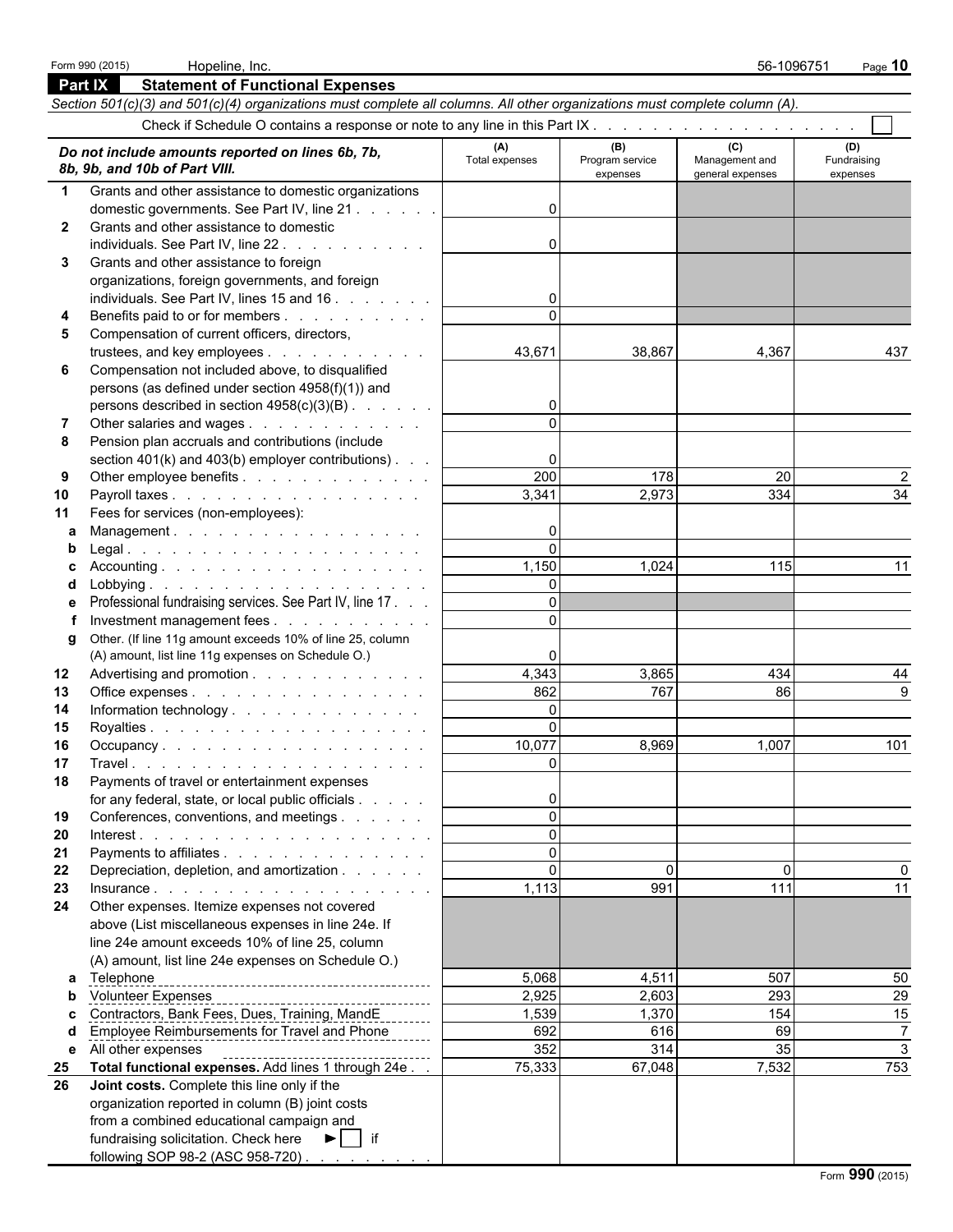|                                                                          |                                                                                                                                                                                                                      | Hopeline, Inc.                                                                                                                                    |                          |                         | 56-1096751<br>Page 11 |
|--------------------------------------------------------------------------|----------------------------------------------------------------------------------------------------------------------------------------------------------------------------------------------------------------------|---------------------------------------------------------------------------------------------------------------------------------------------------|--------------------------|-------------------------|-----------------------|
|                                                                          |                                                                                                                                                                                                                      | <b>Balance Sheet</b>                                                                                                                              |                          |                         |                       |
|                                                                          |                                                                                                                                                                                                                      |                                                                                                                                                   |                          |                         |                       |
|                                                                          |                                                                                                                                                                                                                      |                                                                                                                                                   | (A)<br>Beginning of year |                         | (B)<br>End of year    |
|                                                                          |                                                                                                                                                                                                                      | Cash-non-interest-bearing                                                                                                                         | 49,361                   | $\overline{1}$          | 50,367                |
|                                                                          |                                                                                                                                                                                                                      | Savings and temporary cash investments                                                                                                            |                          | $\overline{2}$          |                       |
|                                                                          |                                                                                                                                                                                                                      |                                                                                                                                                   | $\Omega$                 | $\overline{3}$          |                       |
|                                                                          |                                                                                                                                                                                                                      |                                                                                                                                                   |                          | $\overline{\mathbf{4}}$ |                       |
|                                                                          | 5                                                                                                                                                                                                                    | Loans and other receivables from current and former officers, directors,                                                                          |                          |                         |                       |
|                                                                          |                                                                                                                                                                                                                      | trustees, key employees, and highest compensated employees.                                                                                       |                          |                         |                       |
|                                                                          |                                                                                                                                                                                                                      |                                                                                                                                                   |                          | 5                       |                       |
|                                                                          |                                                                                                                                                                                                                      | Loans and other receivables from other disqualified persons (as defined under section                                                             |                          |                         |                       |
|                                                                          | Form 990 (2015)<br>Part X<br>$\mathbf{2}$<br>-3<br>6<br>-7<br>8<br>9<br>10a<br>b<br>11<br>12<br>13<br>14<br>15<br>16<br>17<br>18<br>19<br>20<br>21<br>22<br>23<br>24<br>25<br>26<br>27<br>28<br>29<br>30<br>31<br>32 | 4958(f)(1)), persons described in section 4958(c)(3)(B), and contributing employers and                                                           |                          |                         |                       |
|                                                                          |                                                                                                                                                                                                                      | sponsoring organizations of section 501(c)(9) voluntary employees' beneficiary                                                                    |                          |                         |                       |
|                                                                          |                                                                                                                                                                                                                      | organizations (see instructions). Complete Part II of Schedule L.                                                                                 |                          | 6                       |                       |
|                                                                          |                                                                                                                                                                                                                      |                                                                                                                                                   |                          | $\overline{7}$          |                       |
|                                                                          |                                                                                                                                                                                                                      |                                                                                                                                                   |                          | 8                       |                       |
|                                                                          |                                                                                                                                                                                                                      | Prepaid expenses and deferred charges                                                                                                             | 628                      | 9                       | 628                   |
|                                                                          |                                                                                                                                                                                                                      | Land, buildings, and equipment: cost or                                                                                                           |                          |                         |                       |
|                                                                          |                                                                                                                                                                                                                      | other basis. Complete Part VI of Schedule D<br>$\vert$ 10a                                                                                        |                          |                         |                       |
|                                                                          |                                                                                                                                                                                                                      | $\Omega$<br>10 <sub>b</sub><br>Less: accumulated depreciation                                                                                     |                          | 10 <sub>c</sub>         |                       |
|                                                                          |                                                                                                                                                                                                                      | Investments—publicly traded securities                                                                                                            |                          | 11                      |                       |
|                                                                          |                                                                                                                                                                                                                      | Investments—other securities. See Part IV, line 11                                                                                                | $\Omega$                 | 12                      |                       |
|                                                                          |                                                                                                                                                                                                                      | Investments---program-related. See Part IV, line 11                                                                                               | $\Omega$                 | 13                      | $\Omega$              |
|                                                                          |                                                                                                                                                                                                                      |                                                                                                                                                   |                          | 14                      | $\Omega$              |
|                                                                          |                                                                                                                                                                                                                      |                                                                                                                                                   |                          | 15                      | $\Omega$              |
|                                                                          |                                                                                                                                                                                                                      | Total assets. Add lines 1 through 15 (must equal line 34)                                                                                         | 49,989                   | 16                      | 50,995                |
|                                                                          |                                                                                                                                                                                                                      | Accounts payable and accrued expenses                                                                                                             | 1,568                    | 17                      | 958                   |
|                                                                          |                                                                                                                                                                                                                      |                                                                                                                                                   |                          | 18                      |                       |
|                                                                          |                                                                                                                                                                                                                      |                                                                                                                                                   |                          | 19                      |                       |
|                                                                          |                                                                                                                                                                                                                      |                                                                                                                                                   |                          | 20                      |                       |
|                                                                          |                                                                                                                                                                                                                      |                                                                                                                                                   |                          | 21                      |                       |
|                                                                          |                                                                                                                                                                                                                      | Escrow or custodial account liability. Complete Part IV of Schedule D                                                                             |                          |                         |                       |
|                                                                          |                                                                                                                                                                                                                      | Loans and other payables to current and former officers, directors,                                                                               |                          |                         |                       |
|                                                                          |                                                                                                                                                                                                                      | trustees, key employees, highest compensated employees, and                                                                                       |                          |                         |                       |
|                                                                          |                                                                                                                                                                                                                      | disqualified persons. Complete Part II of Schedule L.                                                                                             |                          | 22<br>$\overline{23}$   |                       |
|                                                                          |                                                                                                                                                                                                                      | Secured mortgages and notes payable to unrelated third parties                                                                                    | $\Omega$                 |                         |                       |
|                                                                          |                                                                                                                                                                                                                      | Unsecured notes and loans payable to unrelated third parties                                                                                      | $\Omega$                 | 24                      | 0                     |
|                                                                          |                                                                                                                                                                                                                      | Other liabilities (including federal income tax, payables to related third                                                                        |                          |                         |                       |
|                                                                          |                                                                                                                                                                                                                      | parties, and other liabilities not included on lines 17-24). Complete                                                                             |                          |                         |                       |
|                                                                          |                                                                                                                                                                                                                      |                                                                                                                                                   |                          | 25                      | 0                     |
|                                                                          |                                                                                                                                                                                                                      | Total liabilities. Add lines 17 through 25.                                                                                                       | 1,568                    | 26                      | 958                   |
|                                                                          |                                                                                                                                                                                                                      | Organizations that follow SFAS 117 (ASC 958), check here $\blacktriangleright$ $\mid$ X and<br>complete lines 27 through 29, and lines 33 and 34. |                          |                         |                       |
| Assets<br>Liabilities<br><b>Balances</b><br>or Fund<br><b>Net Assets</b> |                                                                                                                                                                                                                      |                                                                                                                                                   | 48,421                   | 27                      | 50,037                |
|                                                                          |                                                                                                                                                                                                                      |                                                                                                                                                   |                          | 28                      |                       |
|                                                                          |                                                                                                                                                                                                                      |                                                                                                                                                   |                          | 29                      |                       |
|                                                                          |                                                                                                                                                                                                                      | Organizations that do not follow SFAS 117 (ASC958), check here<br>$\blacktriangleright$   and                                                     |                          |                         |                       |
|                                                                          |                                                                                                                                                                                                                      | complete lines 30 through 34.                                                                                                                     |                          |                         |                       |
|                                                                          |                                                                                                                                                                                                                      | Capital stock or trust principal, or current funds                                                                                                |                          | 30                      |                       |
|                                                                          |                                                                                                                                                                                                                      | Paid-in or capital surplus, or land, building, or equipment fund                                                                                  |                          | 31                      |                       |
|                                                                          |                                                                                                                                                                                                                      | Retained earnings, endowment, accumulated income, or other funds                                                                                  |                          | 32                      |                       |
|                                                                          | 33                                                                                                                                                                                                                   |                                                                                                                                                   | 48,421                   | 33                      | 50,037                |
|                                                                          | 34                                                                                                                                                                                                                   | Total liabilities and net assets/fund balances                                                                                                    | 49,989                   | 34                      | 50,995                |

Form **990** (2015)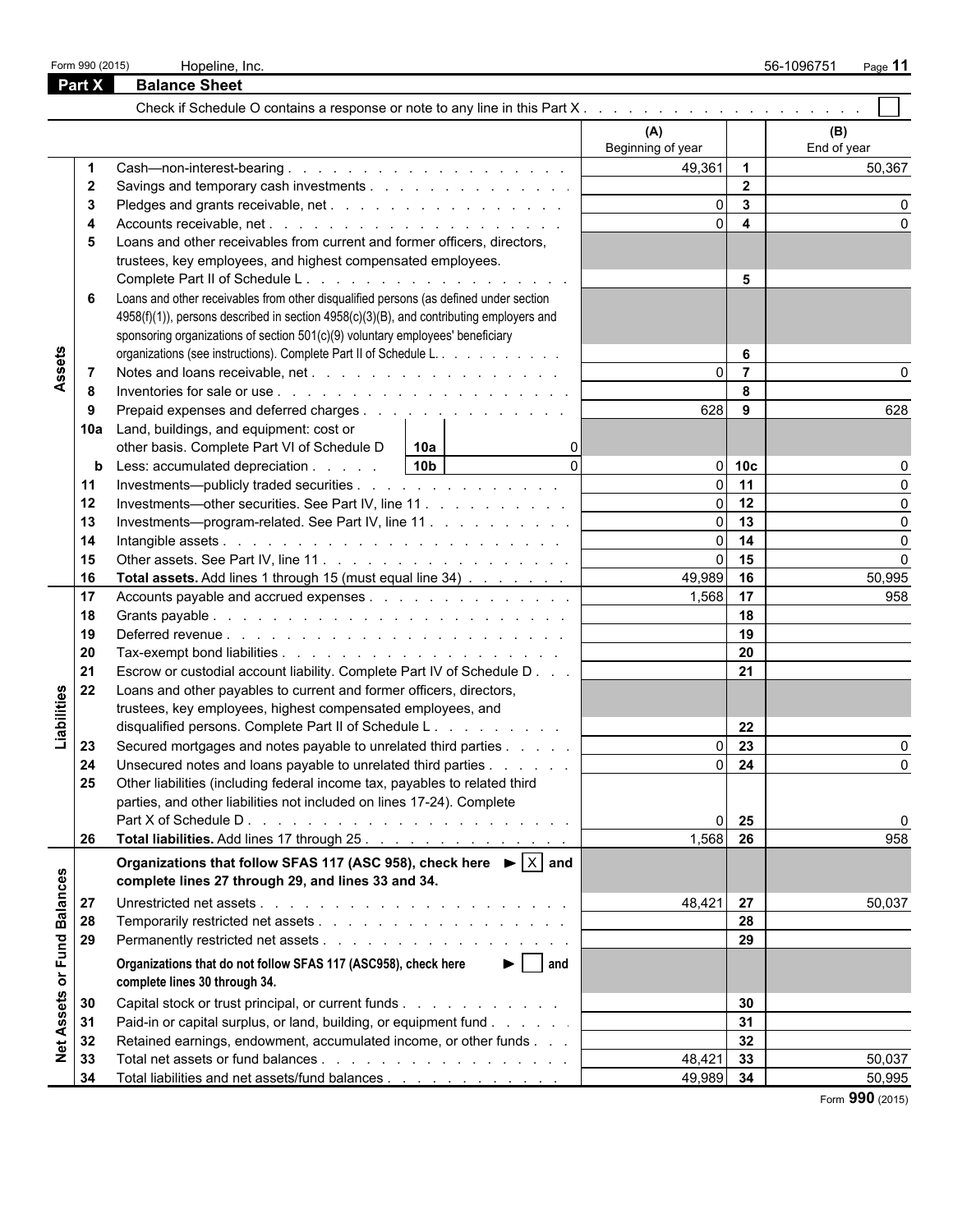| <b>Part XI</b><br><b>Reconciliation of Net Assets</b><br>Check if Schedule O contains a response or note to any line in this Part XI<br>$\vert$ 1<br>77,047<br>$\overline{\mathbf{2}}$<br>75,333<br>$\mathbf{3}$<br>1,714<br>$\overline{4}$<br>Net assets or fund balances at beginning of year (must equal Part X, line 33, column (A))<br>48,421<br>$5\phantom{1}$<br>6<br>$\overline{7}$<br>8<br>$-98$<br>Other changes in net assets or fund balances (explain in Schedule O).<br>9<br>Net assets or fund balances at end of year. Combine lines 3 through 9 (must equal Part X, line 33,<br>10<br>10<br>50,037<br><b>Financial Statements and Reporting</b><br><b>Part XII</b><br>Check if Schedule O contains a response or note to any line in this Part XII.<br>Yes  <br><b>No</b><br>$X$ Accrual<br>Other<br>Accounting method used to prepare the Form 990:<br>Cash<br>If the organization changed its method of accounting from a prior year or checked "Other," explain in<br>Schedule O.<br>Were the organization's financial statements compiled or reviewed by an independent accountant? .<br>$\times$<br>2а<br>2а<br>If "Yes," check a box below to indicate whether the financial statements for the year were compiled or<br>reviewed on a separate basis, consolidated basis, or both:<br>X Separate basis<br>Consolidated basis<br>Both consolidated and separate basis<br>Were the organization's financial statements audited by an independent accountant?<br>2 <sub>b</sub><br>X<br>b<br>If "Yes," check a box below to indicate whether the financial statements for the year were audited on a<br>separate basis, consolidated basis, or both:<br>Separate basis<br><b>Consolidated basis</b><br>Both consolidated and separate basis<br>If "Yes" to line 2a or 2b, does the organization have a committee that assumes responsibility for oversight of<br>c<br>the audit, review, or compilation of its financial statements and selection of an independent accountant?.<br>2c<br>$\times$<br>If the organization changed either its oversight process or selection process during the tax year, explain in<br>Schedule O.<br>As a result of a federal award, was the organization required to undergo an audit or audits as set forth in<br>За<br>$\mathsf{X}$<br>За<br>If "Yes," did the organization undergo the required audit or audits? If the organization did not undergo the<br>b<br>required audit or audits, explain why in Schedule O and describe any steps taken to undergo such audits<br>3b<br>Form 990 (2015) | Form 990 (2015)<br>Hopeline, Inc. | 56-1096751<br>Page $12$ |
|-------------------------------------------------------------------------------------------------------------------------------------------------------------------------------------------------------------------------------------------------------------------------------------------------------------------------------------------------------------------------------------------------------------------------------------------------------------------------------------------------------------------------------------------------------------------------------------------------------------------------------------------------------------------------------------------------------------------------------------------------------------------------------------------------------------------------------------------------------------------------------------------------------------------------------------------------------------------------------------------------------------------------------------------------------------------------------------------------------------------------------------------------------------------------------------------------------------------------------------------------------------------------------------------------------------------------------------------------------------------------------------------------------------------------------------------------------------------------------------------------------------------------------------------------------------------------------------------------------------------------------------------------------------------------------------------------------------------------------------------------------------------------------------------------------------------------------------------------------------------------------------------------------------------------------------------------------------------------------------------------------------------------------------------------------------------------------------------------------------------------------------------------------------------------------------------------------------------------------------------------------------------------------------------------------------------------------------------------------------------------------------------------------------------------------------------------------------------------------------------------------------------------------------------------------------|-----------------------------------|-------------------------|
|                                                                                                                                                                                                                                                                                                                                                                                                                                                                                                                                                                                                                                                                                                                                                                                                                                                                                                                                                                                                                                                                                                                                                                                                                                                                                                                                                                                                                                                                                                                                                                                                                                                                                                                                                                                                                                                                                                                                                                                                                                                                                                                                                                                                                                                                                                                                                                                                                                                                                                                                                             |                                   |                         |
|                                                                                                                                                                                                                                                                                                                                                                                                                                                                                                                                                                                                                                                                                                                                                                                                                                                                                                                                                                                                                                                                                                                                                                                                                                                                                                                                                                                                                                                                                                                                                                                                                                                                                                                                                                                                                                                                                                                                                                                                                                                                                                                                                                                                                                                                                                                                                                                                                                                                                                                                                             |                                   |                         |
|                                                                                                                                                                                                                                                                                                                                                                                                                                                                                                                                                                                                                                                                                                                                                                                                                                                                                                                                                                                                                                                                                                                                                                                                                                                                                                                                                                                                                                                                                                                                                                                                                                                                                                                                                                                                                                                                                                                                                                                                                                                                                                                                                                                                                                                                                                                                                                                                                                                                                                                                                             |                                   |                         |
|                                                                                                                                                                                                                                                                                                                                                                                                                                                                                                                                                                                                                                                                                                                                                                                                                                                                                                                                                                                                                                                                                                                                                                                                                                                                                                                                                                                                                                                                                                                                                                                                                                                                                                                                                                                                                                                                                                                                                                                                                                                                                                                                                                                                                                                                                                                                                                                                                                                                                                                                                             |                                   |                         |
|                                                                                                                                                                                                                                                                                                                                                                                                                                                                                                                                                                                                                                                                                                                                                                                                                                                                                                                                                                                                                                                                                                                                                                                                                                                                                                                                                                                                                                                                                                                                                                                                                                                                                                                                                                                                                                                                                                                                                                                                                                                                                                                                                                                                                                                                                                                                                                                                                                                                                                                                                             |                                   |                         |
|                                                                                                                                                                                                                                                                                                                                                                                                                                                                                                                                                                                                                                                                                                                                                                                                                                                                                                                                                                                                                                                                                                                                                                                                                                                                                                                                                                                                                                                                                                                                                                                                                                                                                                                                                                                                                                                                                                                                                                                                                                                                                                                                                                                                                                                                                                                                                                                                                                                                                                                                                             |                                   |                         |
|                                                                                                                                                                                                                                                                                                                                                                                                                                                                                                                                                                                                                                                                                                                                                                                                                                                                                                                                                                                                                                                                                                                                                                                                                                                                                                                                                                                                                                                                                                                                                                                                                                                                                                                                                                                                                                                                                                                                                                                                                                                                                                                                                                                                                                                                                                                                                                                                                                                                                                                                                             |                                   |                         |
|                                                                                                                                                                                                                                                                                                                                                                                                                                                                                                                                                                                                                                                                                                                                                                                                                                                                                                                                                                                                                                                                                                                                                                                                                                                                                                                                                                                                                                                                                                                                                                                                                                                                                                                                                                                                                                                                                                                                                                                                                                                                                                                                                                                                                                                                                                                                                                                                                                                                                                                                                             |                                   |                         |
|                                                                                                                                                                                                                                                                                                                                                                                                                                                                                                                                                                                                                                                                                                                                                                                                                                                                                                                                                                                                                                                                                                                                                                                                                                                                                                                                                                                                                                                                                                                                                                                                                                                                                                                                                                                                                                                                                                                                                                                                                                                                                                                                                                                                                                                                                                                                                                                                                                                                                                                                                             |                                   |                         |
|                                                                                                                                                                                                                                                                                                                                                                                                                                                                                                                                                                                                                                                                                                                                                                                                                                                                                                                                                                                                                                                                                                                                                                                                                                                                                                                                                                                                                                                                                                                                                                                                                                                                                                                                                                                                                                                                                                                                                                                                                                                                                                                                                                                                                                                                                                                                                                                                                                                                                                                                                             |                                   |                         |
|                                                                                                                                                                                                                                                                                                                                                                                                                                                                                                                                                                                                                                                                                                                                                                                                                                                                                                                                                                                                                                                                                                                                                                                                                                                                                                                                                                                                                                                                                                                                                                                                                                                                                                                                                                                                                                                                                                                                                                                                                                                                                                                                                                                                                                                                                                                                                                                                                                                                                                                                                             |                                   |                         |
|                                                                                                                                                                                                                                                                                                                                                                                                                                                                                                                                                                                                                                                                                                                                                                                                                                                                                                                                                                                                                                                                                                                                                                                                                                                                                                                                                                                                                                                                                                                                                                                                                                                                                                                                                                                                                                                                                                                                                                                                                                                                                                                                                                                                                                                                                                                                                                                                                                                                                                                                                             |                                   |                         |
|                                                                                                                                                                                                                                                                                                                                                                                                                                                                                                                                                                                                                                                                                                                                                                                                                                                                                                                                                                                                                                                                                                                                                                                                                                                                                                                                                                                                                                                                                                                                                                                                                                                                                                                                                                                                                                                                                                                                                                                                                                                                                                                                                                                                                                                                                                                                                                                                                                                                                                                                                             |                                   |                         |
|                                                                                                                                                                                                                                                                                                                                                                                                                                                                                                                                                                                                                                                                                                                                                                                                                                                                                                                                                                                                                                                                                                                                                                                                                                                                                                                                                                                                                                                                                                                                                                                                                                                                                                                                                                                                                                                                                                                                                                                                                                                                                                                                                                                                                                                                                                                                                                                                                                                                                                                                                             |                                   |                         |
|                                                                                                                                                                                                                                                                                                                                                                                                                                                                                                                                                                                                                                                                                                                                                                                                                                                                                                                                                                                                                                                                                                                                                                                                                                                                                                                                                                                                                                                                                                                                                                                                                                                                                                                                                                                                                                                                                                                                                                                                                                                                                                                                                                                                                                                                                                                                                                                                                                                                                                                                                             |                                   |                         |
|                                                                                                                                                                                                                                                                                                                                                                                                                                                                                                                                                                                                                                                                                                                                                                                                                                                                                                                                                                                                                                                                                                                                                                                                                                                                                                                                                                                                                                                                                                                                                                                                                                                                                                                                                                                                                                                                                                                                                                                                                                                                                                                                                                                                                                                                                                                                                                                                                                                                                                                                                             |                                   |                         |
|                                                                                                                                                                                                                                                                                                                                                                                                                                                                                                                                                                                                                                                                                                                                                                                                                                                                                                                                                                                                                                                                                                                                                                                                                                                                                                                                                                                                                                                                                                                                                                                                                                                                                                                                                                                                                                                                                                                                                                                                                                                                                                                                                                                                                                                                                                                                                                                                                                                                                                                                                             |                                   |                         |
|                                                                                                                                                                                                                                                                                                                                                                                                                                                                                                                                                                                                                                                                                                                                                                                                                                                                                                                                                                                                                                                                                                                                                                                                                                                                                                                                                                                                                                                                                                                                                                                                                                                                                                                                                                                                                                                                                                                                                                                                                                                                                                                                                                                                                                                                                                                                                                                                                                                                                                                                                             |                                   |                         |
|                                                                                                                                                                                                                                                                                                                                                                                                                                                                                                                                                                                                                                                                                                                                                                                                                                                                                                                                                                                                                                                                                                                                                                                                                                                                                                                                                                                                                                                                                                                                                                                                                                                                                                                                                                                                                                                                                                                                                                                                                                                                                                                                                                                                                                                                                                                                                                                                                                                                                                                                                             |                                   |                         |
|                                                                                                                                                                                                                                                                                                                                                                                                                                                                                                                                                                                                                                                                                                                                                                                                                                                                                                                                                                                                                                                                                                                                                                                                                                                                                                                                                                                                                                                                                                                                                                                                                                                                                                                                                                                                                                                                                                                                                                                                                                                                                                                                                                                                                                                                                                                                                                                                                                                                                                                                                             |                                   |                         |
|                                                                                                                                                                                                                                                                                                                                                                                                                                                                                                                                                                                                                                                                                                                                                                                                                                                                                                                                                                                                                                                                                                                                                                                                                                                                                                                                                                                                                                                                                                                                                                                                                                                                                                                                                                                                                                                                                                                                                                                                                                                                                                                                                                                                                                                                                                                                                                                                                                                                                                                                                             |                                   |                         |
|                                                                                                                                                                                                                                                                                                                                                                                                                                                                                                                                                                                                                                                                                                                                                                                                                                                                                                                                                                                                                                                                                                                                                                                                                                                                                                                                                                                                                                                                                                                                                                                                                                                                                                                                                                                                                                                                                                                                                                                                                                                                                                                                                                                                                                                                                                                                                                                                                                                                                                                                                             |                                   |                         |
|                                                                                                                                                                                                                                                                                                                                                                                                                                                                                                                                                                                                                                                                                                                                                                                                                                                                                                                                                                                                                                                                                                                                                                                                                                                                                                                                                                                                                                                                                                                                                                                                                                                                                                                                                                                                                                                                                                                                                                                                                                                                                                                                                                                                                                                                                                                                                                                                                                                                                                                                                             |                                   |                         |

|  |  | $\frac{1}{2}$ orm 990 (2015) |
|--|--|------------------------------|
|--|--|------------------------------|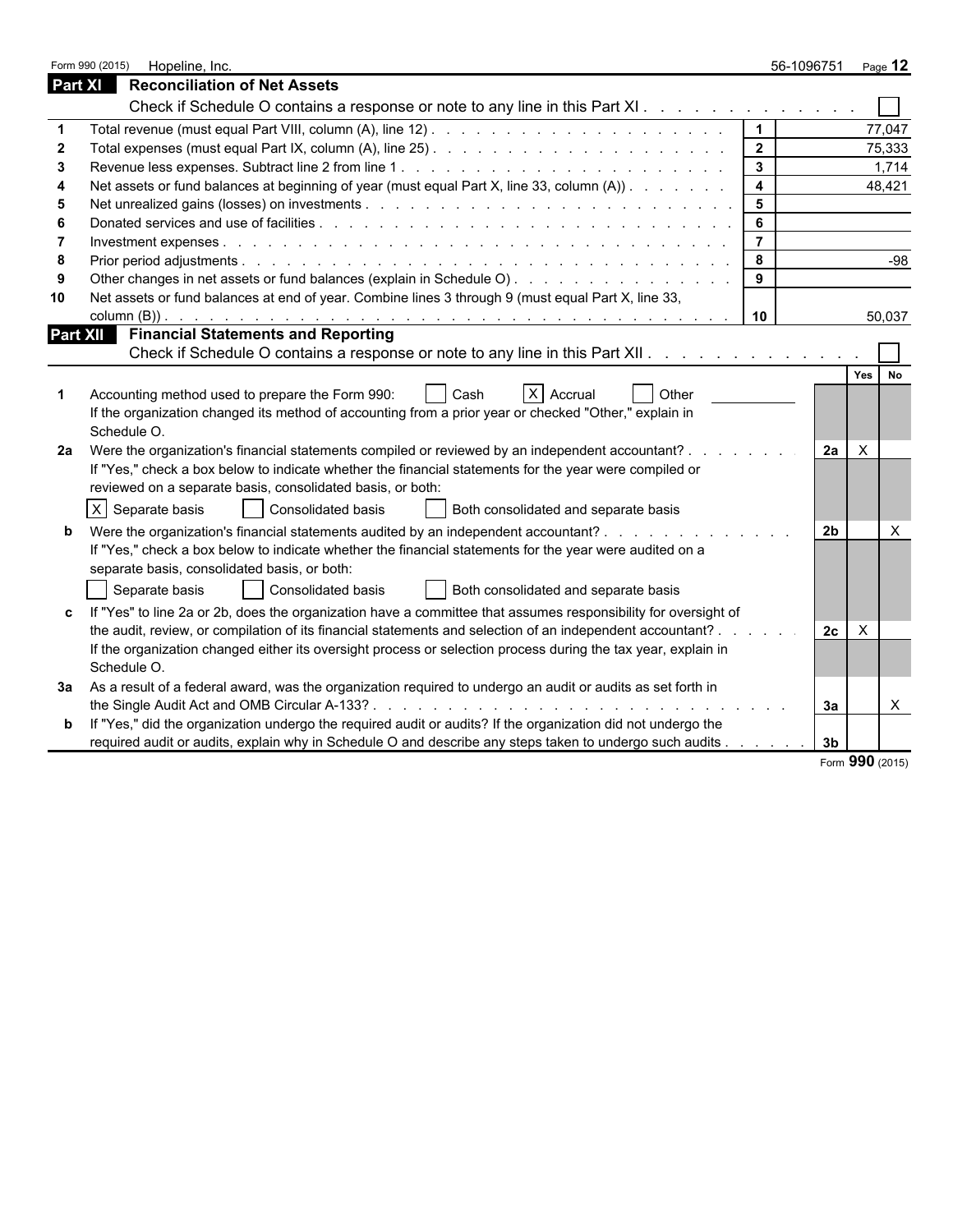| <b>SCHEDULE A</b>                                                                                         |                                                                                                                       | <b>Public Charity Status and Public Support</b>                                                                                                                                                                                                                                                                                                                                                                                                                                  |     |                                                                   |                                                         | OMB No. 1545-0047                                     |  |
|-----------------------------------------------------------------------------------------------------------|-----------------------------------------------------------------------------------------------------------------------|----------------------------------------------------------------------------------------------------------------------------------------------------------------------------------------------------------------------------------------------------------------------------------------------------------------------------------------------------------------------------------------------------------------------------------------------------------------------------------|-----|-------------------------------------------------------------------|---------------------------------------------------------|-------------------------------------------------------|--|
| (Form 990 or 990-EZ)                                                                                      |                                                                                                                       | Complete if the organization is a section $501(c)(3)$ organization or a section                                                                                                                                                                                                                                                                                                                                                                                                  |     |                                                                   |                                                         | 15                                                    |  |
|                                                                                                           |                                                                                                                       | 4947(a)(1) nonexempt charitable trust.                                                                                                                                                                                                                                                                                                                                                                                                                                           |     |                                                                   |                                                         |                                                       |  |
| Department of the Treasury                                                                                |                                                                                                                       | Attach to Form 990 or Form 990-EZ.                                                                                                                                                                                                                                                                                                                                                                                                                                               |     |                                                                   |                                                         | <b>Open to Public</b>                                 |  |
| Internal Revenue Service<br>Name of the organization                                                      |                                                                                                                       | Information about Schedule A (Form 990 or 990-EZ) and its instructions is at www.irs.gov/form990.                                                                                                                                                                                                                                                                                                                                                                                |     |                                                                   | <b>Employer identification number</b>                   | <b>Inspection</b>                                     |  |
| Hopeline, Inc.                                                                                            |                                                                                                                       |                                                                                                                                                                                                                                                                                                                                                                                                                                                                                  |     |                                                                   |                                                         | 56-1096751                                            |  |
| Part I                                                                                                    |                                                                                                                       | Reason for Public Charity Status (All organizations must complete this part.) See instructions.                                                                                                                                                                                                                                                                                                                                                                                  |     |                                                                   |                                                         |                                                       |  |
| The organization is not a private foundation because it is: (For lines 1 through 11, check only one box.) |                                                                                                                       |                                                                                                                                                                                                                                                                                                                                                                                                                                                                                  |     |                                                                   |                                                         |                                                       |  |
| 1                                                                                                         |                                                                                                                       | A church, convention of churches, or association of churches described in section 170(b)(1)(A)(i).                                                                                                                                                                                                                                                                                                                                                                               |     |                                                                   |                                                         |                                                       |  |
| 2<br>3                                                                                                    |                                                                                                                       | A school described in section 170(b)(1)(A)(ii). (Attach Schedule E (Form 990 or 990-EZ).)<br>A hospital or a cooperative hospital service organization described in section $170(b)(1)(A)(iii)$ .                                                                                                                                                                                                                                                                                |     |                                                                   |                                                         |                                                       |  |
| 4                                                                                                         |                                                                                                                       | A medical research organization operated in conjunction with a hospital described in section 170(b)(1)(A)(iii). Enter the                                                                                                                                                                                                                                                                                                                                                        |     |                                                                   |                                                         |                                                       |  |
| hospital's name, city, and state:                                                                         |                                                                                                                       |                                                                                                                                                                                                                                                                                                                                                                                                                                                                                  |     |                                                                   |                                                         |                                                       |  |
| 5<br>section 170(b)(1)(A)(iv). (Complete Part II.)                                                        |                                                                                                                       | An organization operated for the benefit of a college or university owned or operated by a governmental unit described in                                                                                                                                                                                                                                                                                                                                                        |     |                                                                   |                                                         |                                                       |  |
| 6                                                                                                         |                                                                                                                       | A federal, state, or local government or governmental unit described in section 170(b)(1)(A)(v).                                                                                                                                                                                                                                                                                                                                                                                 |     |                                                                   |                                                         |                                                       |  |
| X<br>7                                                                                                    | described in section 170(b)(1)(A)(vi). (Complete Part II.)                                                            | An organization that normally receives a substantial part of its support from a governmental unit or from the general public                                                                                                                                                                                                                                                                                                                                                     |     |                                                                   |                                                         |                                                       |  |
| 8                                                                                                         |                                                                                                                       | A community trust described in section 170(b)(1)(A)(vi). (Complete Part II.)                                                                                                                                                                                                                                                                                                                                                                                                     |     |                                                                   |                                                         |                                                       |  |
| 9                                                                                                         |                                                                                                                       | An organization that normally receives: (1) more than 33 1/3% of its support from contributions, membership fees, and gross<br>receipts from activities related to its exempt functions—subject to certain exceptions, and (2) no more than 33 1/3% of its<br>support from gross investment income and unrelated business taxable income (less section 511 tax) from businesses<br>acquired by the organization after June 30, 1975. See section 509(a)(2). (Complete Part III.) |     |                                                                   |                                                         |                                                       |  |
| 10                                                                                                        |                                                                                                                       | An organization organized and operated exclusively to test for public safety. See section 509(a)(4).                                                                                                                                                                                                                                                                                                                                                                             |     |                                                                   |                                                         |                                                       |  |
| 11                                                                                                        |                                                                                                                       | An organization organized and operated exclusively for the benefit of, to perform the functions of, or to carry out the purposes<br>of one or more publicly supported organizations described in section 509(a)(1) or section 509(a)(2). See section 509(a)(3).<br>Check the box in lines 11a through 11d that describes the type of supporting organization and complete lines 11e, 11f, and 11g.                                                                               |     |                                                                   |                                                         |                                                       |  |
| a                                                                                                         |                                                                                                                       | Type I. A supporting organization operated, supervised, or controlled by its supported organization(s), typically by giving<br>the supported organization(s) the power to regularly appoint or elect a majority of the directors or trustees of the supporting                                                                                                                                                                                                                   |     |                                                                   |                                                         |                                                       |  |
| b                                                                                                         | organization. You must complete Part IV, Sections A and B.                                                            | Type II. A supporting organization supervised or controlled in connection with its supported organization(s), by having                                                                                                                                                                                                                                                                                                                                                          |     |                                                                   |                                                         |                                                       |  |
|                                                                                                           | organization(s). You must complete Part IV, Sections A and C.                                                         | control or management of the supporting organization vested in the same persons that control or manage the supported                                                                                                                                                                                                                                                                                                                                                             |     |                                                                   |                                                         |                                                       |  |
| c                                                                                                         |                                                                                                                       | Type III functionally integrated. A supporting organization operated in connection with, and functionally integrated with,                                                                                                                                                                                                                                                                                                                                                       |     |                                                                   |                                                         |                                                       |  |
| d                                                                                                         |                                                                                                                       | its supported organization(s) (see instructions). You must complete Part IV, Sections A, D, and E.<br>Type III non-functionally integrated. A supporting organization operated in connection with its supported organization(s)                                                                                                                                                                                                                                                  |     |                                                                   |                                                         |                                                       |  |
|                                                                                                           |                                                                                                                       | that is not functionally integrated. The organization generally must satisfy a distribution requirement and an attentiveness                                                                                                                                                                                                                                                                                                                                                     |     |                                                                   |                                                         |                                                       |  |
| е                                                                                                         |                                                                                                                       | requirement (see instructions). You must complete Part IV, Sections A and D, and Part V.<br>Check this box if the organization received a written determination from the IRS that it is a Type I, Type II, Type III                                                                                                                                                                                                                                                              |     |                                                                   |                                                         |                                                       |  |
|                                                                                                           |                                                                                                                       | functionally integrated, or Type III non-functionally integrated supporting organization.                                                                                                                                                                                                                                                                                                                                                                                        |     |                                                                   |                                                         |                                                       |  |
| f<br>a                                                                                                    | Enter the number of supported organizations<br>Provide the following information about the supported organization(s). |                                                                                                                                                                                                                                                                                                                                                                                                                                                                                  |     |                                                                   |                                                         | $\overline{0}$                                        |  |
| (i) Name of supported organization                                                                        | $(ii)$ EIN                                                                                                            | (iii) Type of organization<br>(described on lines 1-9<br>above (see instructions))                                                                                                                                                                                                                                                                                                                                                                                               |     | (iv) Is the organization<br>listed in your governing<br>document? | (v) Amount of monetary<br>support (see<br>instructions) | (vi) Amount of<br>other support (see<br>instructions) |  |
|                                                                                                           |                                                                                                                       |                                                                                                                                                                                                                                                                                                                                                                                                                                                                                  | Yes | No                                                                |                                                         |                                                       |  |
| (A)                                                                                                       |                                                                                                                       |                                                                                                                                                                                                                                                                                                                                                                                                                                                                                  |     |                                                                   |                                                         |                                                       |  |
| (B)                                                                                                       |                                                                                                                       |                                                                                                                                                                                                                                                                                                                                                                                                                                                                                  |     |                                                                   |                                                         |                                                       |  |
| (C)                                                                                                       |                                                                                                                       |                                                                                                                                                                                                                                                                                                                                                                                                                                                                                  |     |                                                                   |                                                         |                                                       |  |
| (D)                                                                                                       |                                                                                                                       |                                                                                                                                                                                                                                                                                                                                                                                                                                                                                  |     |                                                                   |                                                         |                                                       |  |
| (E)                                                                                                       |                                                                                                                       |                                                                                                                                                                                                                                                                                                                                                                                                                                                                                  |     |                                                                   |                                                         |                                                       |  |
| <b>Total</b>                                                                                              |                                                                                                                       |                                                                                                                                                                                                                                                                                                                                                                                                                                                                                  |     |                                                                   |                                                         |                                                       |  |
|                                                                                                           |                                                                                                                       |                                                                                                                                                                                                                                                                                                                                                                                                                                                                                  |     |                                                                   |                                                         | 0                                                     |  |

**For Paperwork Reduction Act Notice, see the Instructions for Schedule A (Form 990 or 990-EZ) 2015 Form 990 or 990-EZ)** 2015 **Form 990 or 990-EZ.** HTA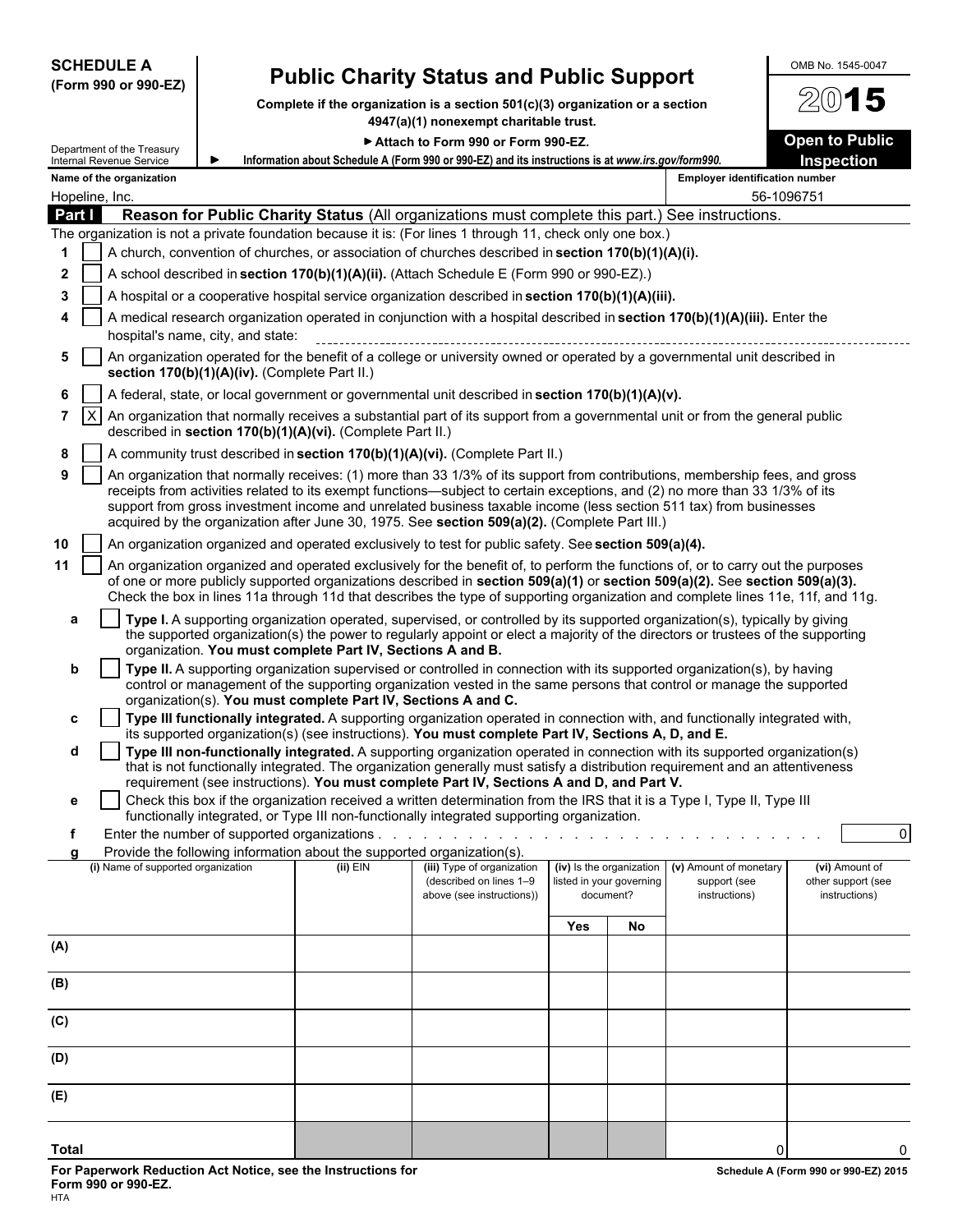|                   | Schedule A (Form 990 or 990-EZ) 2015<br>Hopeline, Inc.                                                                                                                                                                                                                                                                                                                                                                                                                                                               |          |          |            |            | 56-1096751 | Page 2                         |
|-------------------|----------------------------------------------------------------------------------------------------------------------------------------------------------------------------------------------------------------------------------------------------------------------------------------------------------------------------------------------------------------------------------------------------------------------------------------------------------------------------------------------------------------------|----------|----------|------------|------------|------------|--------------------------------|
|                   | Part II<br>Support Schedule for Organizations Described in Sections 170(b)(1)(A)(iv) and 170(b)(1)(A)(vi)<br>(Complete only if you checked the box on line 5, 7, or 8 of Part I or if the organization failed to qualify under<br>Part III. If the organization fails to qualify under the tests listed below, please complete Part III.)                                                                                                                                                                            |          |          |            |            |            |                                |
|                   | <b>Section A. Public Support</b>                                                                                                                                                                                                                                                                                                                                                                                                                                                                                     |          |          |            |            |            |                                |
|                   | Calendar year (or fiscal year beginning in) ▶                                                                                                                                                                                                                                                                                                                                                                                                                                                                        | (a) 2011 | (b) 2012 | $(c)$ 2013 | (d) $2014$ | $(e)$ 2015 | (f) Total                      |
| 1<br>$\mathbf{2}$ | Gifts, grants, contributions, and<br>membership fees received. (Do not<br>include any "unusual grants.")<br>Tax revenues levied for the organization's<br>benefit and either paid to or expended on                                                                                                                                                                                                                                                                                                                  | 77,470   | 75,172   | 101,821    | 86,333     | 77,047     | 417,843                        |
| 3                 | its behalf.<br>The value of services or facilities<br>furnished by a governmental unit to the<br>organization without charge                                                                                                                                                                                                                                                                                                                                                                                         |          |          |            |            |            | 0<br>0                         |
| 4<br>5            | Total. Add lines 1 through 3<br>The portion of total contributions by each<br>person (other than a governmental unit<br>or publicly supported organization)<br>included on line 1 that exceeds 2%<br>of the amount shown on line 11,<br>column (f) $\ldots$ $\ldots$ $\ldots$ $\ldots$ $\ldots$                                                                                                                                                                                                                      | 77,470   | 75,172   | 101,821    | 86,333     | 77,047     | 417,843                        |
| 6                 | Public support. Subtract line 5 from line 4.                                                                                                                                                                                                                                                                                                                                                                                                                                                                         |          |          |            |            |            | 417,843                        |
|                   | <b>Section B. Total Support</b>                                                                                                                                                                                                                                                                                                                                                                                                                                                                                      |          |          |            |            |            |                                |
|                   | Calendar year (or fiscal year beginning in) ▶                                                                                                                                                                                                                                                                                                                                                                                                                                                                        | (a) 2011 | (b) 2012 | $(c)$ 2013 | $(d)$ 2014 | (e) 2015   | (f) Total                      |
| 7<br>8            | Amounts from line 4.<br>Gross income from interest, dividends,<br>payments received on securities loans,<br>rents, royalties and income from similar                                                                                                                                                                                                                                                                                                                                                                 | 77,470   | 75,172   | 101,821    | 86,333     | 77,047     | 417,843<br>0                   |
| 9<br>10           | Net income from unrelated business<br>activities, whether or not the business is<br>regularly carried on<br>Other income. Do not include gain or<br>loss from the sale of capital assets                                                                                                                                                                                                                                                                                                                             |          |          |            |            |            | 0                              |
|                   | (Explain in Part VI.)                                                                                                                                                                                                                                                                                                                                                                                                                                                                                                |          |          |            |            |            | 0                              |
|                   | 11 Total support. Add lines 7 through 10.                                                                                                                                                                                                                                                                                                                                                                                                                                                                            |          |          |            |            |            | 417,843                        |
| 12                | Gross receipts from related activities, etc. (see instructions).<br>13 First five years. If the Form 990 is for the organization's first, second, third, fourth, or fifth tax year as a section 501(c)(3)                                                                                                                                                                                                                                                                                                            |          |          |            |            | 12         |                                |
|                   | <b>Section C. Computation of Public Support Percentage</b>                                                                                                                                                                                                                                                                                                                                                                                                                                                           |          |          |            |            |            |                                |
| 14                | Public support percentage for 2015 (line 6, column (f) divided by line 11, column (f)).                                                                                                                                                                                                                                                                                                                                                                                                                              |          |          |            |            | 14         | 100.00%                        |
| 15                |                                                                                                                                                                                                                                                                                                                                                                                                                                                                                                                      |          |          |            |            | 15         | 100.00%                        |
|                   | 16a 33 1/3% support test-2015. If the organization did not check the box on line 13, and line 14 is 33 1/3% or more,                                                                                                                                                                                                                                                                                                                                                                                                 |          |          |            |            |            | $\blacktriangleright$ $\mid$ X |
|                   | <b>b</b> 33 1/3% support test-2014. If the organization did not check a box on line 13 or 16a, and line 15 is 33 1/3% or more, check this                                                                                                                                                                                                                                                                                                                                                                            |          |          |            |            |            |                                |
|                   | 17a 10%-facts-and-circumstances test-2015. If the organization did not check a box on line 13, 16a, or 16b, and line 14<br>is 10% or more, and if the organization meets the "facts-and-circumstances" test, check this box and stop here. Explain in<br>Part VI how the organization meets the "facts-and-circumstances" test. The organization qualifies as a publicly supported<br><b>b</b> 10%-facts-and-circumstances test-2014. If the organization did not check a box on line 13, 16a, 16b, or 17a, and line |          |          |            |            |            |                                |
|                   | 15 is 10% or more, and if the organization meets the "facts-and-circumstances" test, check this box and stop here. Explain in<br>Part VI how the organization meets the "facts-and-circumstances" test. The organization qualifies as a publicly                                                                                                                                                                                                                                                                     |          |          |            |            |            |                                |
| 18                | <b>Private foundation.</b> If the organization did not check a box on line 13, 16a, 16b, 17a, or 17b, check this box and see                                                                                                                                                                                                                                                                                                                                                                                         |          |          |            |            |            |                                |
|                   |                                                                                                                                                                                                                                                                                                                                                                                                                                                                                                                      |          |          |            |            |            |                                |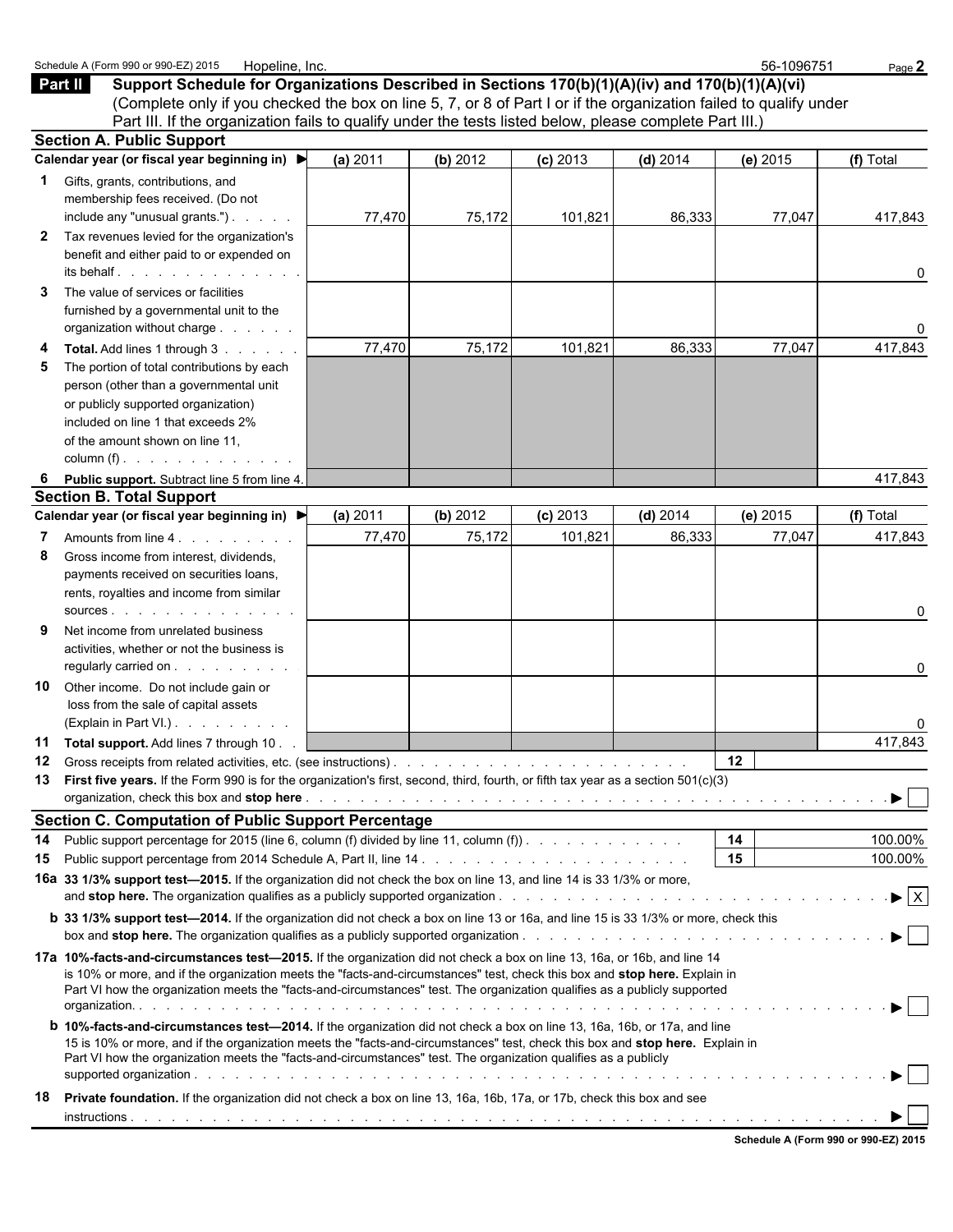|    | (Complete only if you checked the box on line 9 of Part I or if the organization failed to qualify under Part II.                                                                                                             |          |          |            |              |          |               |
|----|-------------------------------------------------------------------------------------------------------------------------------------------------------------------------------------------------------------------------------|----------|----------|------------|--------------|----------|---------------|
|    | If the organization fails to qualify under the tests listed below, please complete Part II.)                                                                                                                                  |          |          |            |              |          |               |
|    | <b>Section A. Public Support</b>                                                                                                                                                                                              |          |          |            |              |          |               |
|    | Calendar year (or fiscal year beginning in) ▶                                                                                                                                                                                 | (a) 2011 | (b) 2012 | $(c)$ 2013 | $(d)$ 2014   | (e) 2015 | (f) Total     |
| 1  | Gifts, grants, contributions, and membership fees                                                                                                                                                                             |          |          |            |              |          |               |
| 2  | received. (Do not include any "unusual grants.")<br>Gross receipts from admissions, merchandise                                                                                                                               |          |          |            |              |          | 0             |
|    | sold or services performed, or facilities                                                                                                                                                                                     |          |          |            |              |          |               |
|    | furnished in any activity that is related to the                                                                                                                                                                              |          |          |            |              |          |               |
|    | organization's tax-exempt purpose                                                                                                                                                                                             |          |          |            |              |          | 0             |
| 3  | Gross receipts from activities that are not an                                                                                                                                                                                |          |          |            |              |          |               |
|    | unrelated trade or business under section 513.                                                                                                                                                                                |          |          |            |              |          | 0             |
| 4  | Tax revenues levied for the organization's                                                                                                                                                                                    |          |          |            |              |          |               |
|    | benefit and either paid to or expended on                                                                                                                                                                                     |          |          |            |              |          |               |
|    | its behalf in the set of the set of the set of the set of the set of the set of the set of the set of the set o                                                                                                               |          |          |            |              |          | 0             |
| 5  | The value of services or facilities                                                                                                                                                                                           |          |          |            |              |          |               |
|    | furnished by a governmental unit to the                                                                                                                                                                                       |          |          |            |              |          |               |
|    | organization without charge                                                                                                                                                                                                   | $\Omega$ | $\Omega$ |            | $\Omega$     |          | 0<br>$\Omega$ |
| 6  | <b>Total.</b> Add lines 1 through 5.                                                                                                                                                                                          |          |          |            |              | $\Omega$ |               |
|    | 7a Amounts included on lines 1, 2, and 3                                                                                                                                                                                      |          |          |            |              |          | 0             |
|    | received from disqualified persons<br><b>b</b> Amounts included on lines 2 and 3 received                                                                                                                                     |          |          |            |              |          |               |
|    | from other than disqualified persons that                                                                                                                                                                                     |          |          |            |              |          |               |
|    | exceed the greater of \$5,000 or 1% of the                                                                                                                                                                                    |          |          |            |              |          |               |
|    | amount on line 13 for the year                                                                                                                                                                                                |          |          |            |              |          |               |
|    | c Add lines 7a and 7b. $\ldots$ $\ldots$ $\ldots$                                                                                                                                                                             | $\Omega$ | $\Omega$ | $\Omega$   | $\mathbf{0}$ | $\Omega$ | $\Omega$      |
| 8  | <b>Public support (Subtract line 7c from</b>                                                                                                                                                                                  |          |          |            |              |          |               |
|    | $line 6.)$ .                                                                                                                                                                                                                  |          |          |            |              |          |               |
|    | <b>Section B. Total Support</b>                                                                                                                                                                                               |          |          |            |              |          |               |
|    | Calendar year (or fiscal year beginning in) ▶                                                                                                                                                                                 | (a) 2011 | (b) 2012 | $(c)$ 2013 | $(d)$ 2014   | (e) 2015 | (f) Total     |
| 9  | Amounts from line 6.                                                                                                                                                                                                          | $\Omega$ | $\Omega$ | $\Omega$   | $\Omega$     | $\Omega$ | 0             |
|    | <b>10a</b> Gross income from interest, dividends,                                                                                                                                                                             |          |          |            |              |          |               |
|    | payments received on securities loans,                                                                                                                                                                                        |          |          |            |              |          |               |
|    | rents, royalties and income from similar sources.                                                                                                                                                                             |          |          |            |              |          | 0             |
|    | <b>b</b> Unrelated business taxable income (less                                                                                                                                                                              |          |          |            |              |          |               |
|    | section 511 taxes) from businesses                                                                                                                                                                                            |          |          |            |              |          |               |
|    | acquired after June 30, 1975                                                                                                                                                                                                  |          |          |            |              |          | 0             |
|    | c Add lines $10a$ and $10b$ .                                                                                                                                                                                                 | $\Omega$ | $\Omega$ |            | $\mathbf{0}$ | 0        | $\Omega$      |
|    | 11 Net income from unrelated business                                                                                                                                                                                         |          |          |            |              |          |               |
|    | activities not included in line 10b, whether                                                                                                                                                                                  |          |          |            |              |          |               |
|    | or not the business is regularly carried on.                                                                                                                                                                                  |          |          |            |              |          | 0             |
|    | 12 Other income. Do not include gain or                                                                                                                                                                                       |          |          |            |              |          |               |
|    | loss from the sale of capital assets                                                                                                                                                                                          |          |          |            |              |          |               |
|    | (Explain in Part VI.).                                                                                                                                                                                                        |          |          |            |              |          | 0             |
|    | 13 Total support. (Add lines 9, 10c, 11,                                                                                                                                                                                      |          |          |            |              |          |               |
|    | and 12.). $\ldots$ $\ldots$ $\ldots$ $\ldots$                                                                                                                                                                                 | $\Omega$ | ΩI       |            | 0            | 0        | 0             |
|    | 14 First five years. If the Form 990 is for the organization's first, second, third, fourth, or fifth tax year as a section 501(c)(3)                                                                                         |          |          |            |              |          |               |
|    | organization, check this box and stop here enterpresent and the content of the content of the content of the content of the content of the content of the content of the content of the content of the content of the content |          |          |            |              |          |               |
|    | <b>Section C. Computation of Public Support Percentage</b>                                                                                                                                                                    |          |          |            |              |          |               |
|    | 15 Public support percentage for 2015 (line 8, column (f) divided by line 13, column (f)).                                                                                                                                    |          |          |            |              | 15       | 0.00%         |
|    |                                                                                                                                                                                                                               |          |          |            |              | 16       | 0.00%         |
|    | Section D. Computation of Investment Income Percentage                                                                                                                                                                        |          |          |            |              |          |               |
| 17 | Investment income percentage for 2015 (line 10c, column (f) divided by line 13, column (f)). $\ldots$                                                                                                                         |          |          |            |              | 17       | 0.00%         |
| 18 | 19a 33 1/3% support tests—2015. If the organization did not check the box on line 14, and line 15 is more than 33 1/3%, and line 17 is                                                                                        |          |          |            |              | 18       | 0.00%         |
|    |                                                                                                                                                                                                                               |          |          |            |              |          |               |
|    | b 33 1/3% support tests-2014. If the organization did not check a box on line 14 or line 19a, and line 16 is more than 33 1/3%, and                                                                                           |          |          |            |              |          |               |
|    | line 18 is not more than 33 1/3%, check this box and stop here. The organization qualifies as a publicly supported organization                                                                                               |          |          |            |              |          |               |
|    |                                                                                                                                                                                                                               |          |          |            |              |          |               |
|    |                                                                                                                                                                                                                               |          |          |            |              |          |               |

**Part III** Support Schedule for Organizations Described in Section 509(a)(2)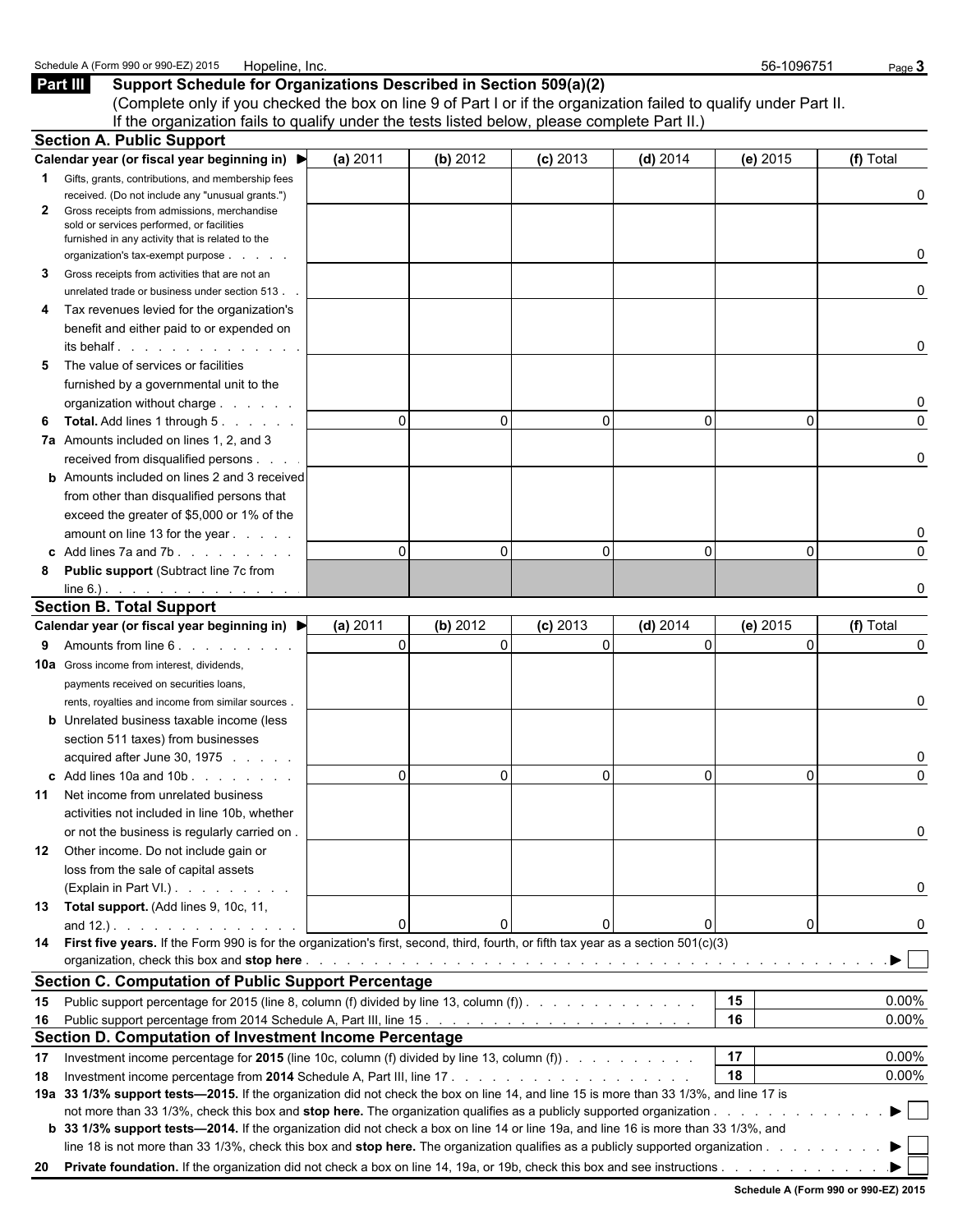## **Part IV Supporting Organizations**

(Complete only if you checked a box in line 11 on Part I. If you checked 11a of Part I, complete Sections A and B. If you checked 11b of Part I, complete Sections A and C. If you checked 11c of Part I, complete Sections A, D, and E. If you checked 11d of Part I, complete Sections A and D, and complete Part V.)

## **Section A. All Supporting Organizations**

- **1** Are all of the organization's supported organizations listed by name in the organization's governing documents? *If* "*No,*" *describe in Part VI how the supported organizations are designated. If designated by class or purpose, describe the designation. If historic and continuing relationship, explain.* **1**
- **2** Did the organization have any supported organization that does not have an IRS determination of status under section 509(a)(1) or (2)? *If* "*Yes,*" *explain in Part VI how the organization determined that the supported organization was described in section 509(a)(1) or (2).*
- **3a** Did the organization have a supported organization described in section 501(c)(4), (5), or (6)? *If* "*Yes,*" *answer (b) and (c) below.* **3a**
- **b** Did the organization confirm that each supported organization qualified under section 501(c)(4), (5), or (6) and satisfied the public support tests under section 509(a)(2)? *If* "*Yes,*" *describe in Part VI when and how the organization made the determination.* **3b**
- **c** Did the organization ensure that all support to such organizations was used exclusively for section 170(c)(2) (B) purposes? *If* "*Yes,*" *explain in Part VI what controls the organization put in place to ensure such use.* **3c**
- **4a** Was any supported organization not organized in the United States ("foreign supported organization")? *If "Yes," and if you checked 11a or 11b in Part I, answer (b) and (c) below.* **4a**
- **b** Did the organization have ultimate control and discretion in deciding whether to make grants to the foreign supported organization? *If* "*Yes,*" *describe in Part VI how the organization had such control and discretion despite being controlled or supervised by or in connection with its supported organizations.* **4b**
- **c** Did the organization support any foreign supported organization that does not have an IRS determination under sections 501(c)(3) and 509(a)(1) or (2)? *If* "*Yes,*" *explain in Part VI what controls the organization used to ensure that all support to the foreign supported organization was used exclusively for section 170(c)(2)(B) purposes.* **4c**
- **5a** Did the organization add, substitute, or remove any supported organizations during the tax year? *If* "*Yes,*" *answer (b) and (c) below (if applicable). Also, provide detail in Part VI, including (i) the names and EIN numbers of the supported organizations added, substituted, or removed; (ii) the reasons for each such action; (iii) the authority under the organization's organizing document authorizing such action; and (iv) how the action was accomplished (such as by amendment to the organizing document).* **5a**
- **b Type I or Type II only.** Was any added or substituted supported organization part of a class already designated in the organization's organizing document? **5b**
- **c Substitutions only.** Was the substitution the result of an event beyond the organization's control? **5c**
- **6** Did the organization provide support (whether in the form of grants or the provision of services or facilities) to anyone other than (i) its supported organizations, (ii) individuals that are part of the charitable class benefited by one or more of its supported organizations, or (iii) other supporting organizations that also support or benefit one or more of the filing organization's supported organizations? *If "Yes," provide detail in Part VI.* **6**
- **7** Did the organization provide a grant, loan, compensation, or other similar payment to a substantial contributor (defined in section 4958(c)(3)(C)), a family member of a substantial contributor, or a 35% controlled entity with regard to a substantial contributor? *If "Yes," complete Part I of Schedule L (Form 990 or 990-EZ).* **7**
- **8** Did the organization make a loan to a disqualified person (as defined in section 4958) not described in line 7? *If "Yes," complete Part I of Schedule L (Form 990 or 990-EZ).* **8**
- **9a** Was the organization controlled directly or indirectly at any time during the tax year by one or more disqualified persons as defined in section 4946 (other than foundation managers and organizations described in section 509(a)(1) or (2))? *If* "*Yes*," *provide detail in Part VI.*
- **b** Did one or more disqualified persons (as defined in line 9a) hold a controlling interest in any entity in which the supporting organization had an interest? *If* "*Yes,*" *provide detail in Part VI.* **9b**
- **c** Did a disqualified person (as defined in line 9a) have an ownership interest in, or derive any personal benefit from, assets in which the supporting organization also had an interest? *If* "*Yes,*" *provide detail in Part VI.* **9c**
- **10a** Was the organization subject to the excess business holdings rules of section 4943 because of section 4943(f) (regarding certain Type II supporting organizations, and all Type III non-functionally integrated supporting organizations)? If "Yes," answer 10b below.
	- **b** Did the organization have any excess business holdings in the tax year? *(Use Schedule C, Form 4720, to determine whether the organization had excess business holdings.)*

|                | Yes No |  |
|----------------|--------|--|
|                |        |  |
| 1              |        |  |
|                |        |  |
| $\overline{2}$ |        |  |
|                |        |  |
| <u>3a</u>      |        |  |
|                |        |  |
| <u>3b</u>      |        |  |
|                |        |  |
| 3c             |        |  |
|                |        |  |
| 4a             |        |  |
|                |        |  |
| 4 <sub>b</sub> |        |  |
|                |        |  |
| 4c             |        |  |
|                |        |  |
| <u>5a</u>      |        |  |
|                |        |  |
| <u>5b</u>      |        |  |
| 5c             |        |  |
|                |        |  |
| 6              |        |  |
|                |        |  |
| 7              |        |  |
|                |        |  |
| 8              |        |  |
|                |        |  |
| 9a             |        |  |
|                |        |  |
| 9b             |        |  |
| <u>9c</u>      |        |  |
|                |        |  |
| <u>10a</u>     |        |  |
|                |        |  |
| 10b            |        |  |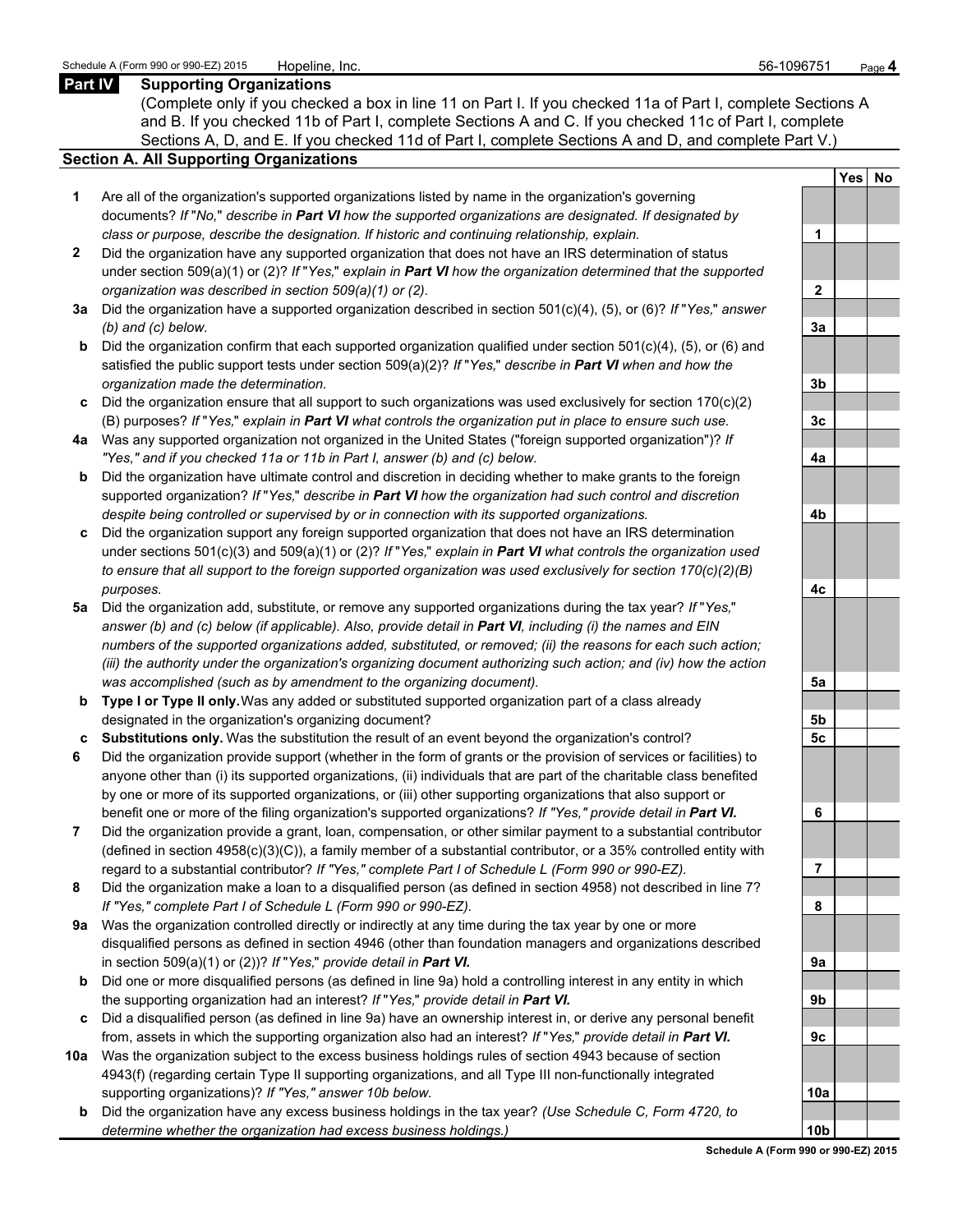|         | Schedule A (Form 990 or 990-EZ) 2015<br>Hopeline, Inc.                                                                                                                                                                                 | 56-1096751             |            | Page $5$ |
|---------|----------------------------------------------------------------------------------------------------------------------------------------------------------------------------------------------------------------------------------------|------------------------|------------|----------|
| Part IV | <b>Supporting Organizations (continued)</b>                                                                                                                                                                                            |                        |            |          |
|         |                                                                                                                                                                                                                                        |                        |            | Yes No   |
| 11      | Has the organization accepted a gift or contribution from any of the following persons?                                                                                                                                                |                        |            |          |
| а       | A person who directly or indirectly controls, either alone or together with persons described in (b) and (c)<br>below, the governing body of a supported organization?                                                                 |                        |            |          |
| b       | A family member of a person described in (a) above?                                                                                                                                                                                    | 11a<br>11 <sub>b</sub> |            |          |
| c       | A 35% controlled entity of a person described in (a) or (b) above? If "Yes" to a, b, or c, provide detail in Part VI.                                                                                                                  | 11c                    |            |          |
|         | <b>Section B. Type I Supporting Organizations</b>                                                                                                                                                                                      |                        |            |          |
|         |                                                                                                                                                                                                                                        |                        | Yes        | No       |
| 1       | Did the directors, trustees, or membership of one or more supported organizations have the power to                                                                                                                                    |                        |            |          |
|         | regularly appoint or elect at least a majority of the organization's directors or trustees at all times during the                                                                                                                     |                        |            |          |
|         | tax year? If "No," describe in Part VI how the supported organization(s) effectively operated, supervised, or                                                                                                                          |                        |            |          |
|         | controlled the organization's activities. If the organization had more than one supported organization,                                                                                                                                |                        |            |          |
|         | describe how the powers to appoint and/or remove directors or trustees were allocated among the supported                                                                                                                              |                        |            |          |
|         | organizations and what conditions or restrictions, if any, applied to such powers during the tax year.                                                                                                                                 | 1                      |            |          |
| 2       | Did the organization operate for the benefit of any supported organization other than the supported                                                                                                                                    |                        |            |          |
|         | organization(s) that operated, supervised, or controlled the supporting organization? If "Yes," explain in Part                                                                                                                        |                        |            |          |
|         | VI how providing such benefit carried out the purposes of the supported organization(s) that operated,                                                                                                                                 |                        |            |          |
|         | supervised, or controlled the supporting organization.<br><b>Section C. Type II Supporting Organizations</b>                                                                                                                           | $\mathbf{2}$           |            |          |
|         |                                                                                                                                                                                                                                        |                        | <b>Yes</b> | No       |
| 1       | Were a majority of the organization's directors or trustees during the tax year also a majority of the directors                                                                                                                       |                        |            |          |
|         | or trustees of each of the organization's supported organization(s)? If "No," describe in Part VI how control                                                                                                                          |                        |            |          |
|         | or management of the supporting organization was vested in the same persons that controlled or managed                                                                                                                                 |                        |            |          |
|         | the supported organization(s).                                                                                                                                                                                                         | 1                      |            |          |
|         | <b>Section D. All Type III Supporting Organizations</b>                                                                                                                                                                                |                        |            |          |
|         |                                                                                                                                                                                                                                        |                        | <b>Yes</b> | No       |
| 1       | Did the organization provide to each of its supported organizations, by the last day of the fifth month of the                                                                                                                         |                        |            |          |
|         | organization's tax year, (i) a written notice describing the type and amount of support provided during the prior tax                                                                                                                  |                        |            |          |
|         | year, (ii) a copy of the Form 990 that was most recently filed as of the date of notification, and (iii) copies of the                                                                                                                 |                        |            |          |
|         | organization's governing documents in effect on the date of notification, to the extent not previously provided?                                                                                                                       | 1                      |            |          |
| 2       | Were any of the organization's officers, directors, or trustees either (i) appointed or elected by the supported<br>organization(s) or (ii) serving on the governing body of a supported organization? If "No," explain in Part VI how |                        |            |          |
|         | the organization maintained a close and continuous working relationship with the supported organization(s).                                                                                                                            | $\mathbf{2}$           |            |          |
| 3       | By reason of the relationship described in (2), did the organization's supported organizations have a                                                                                                                                  |                        |            |          |
|         | significant voice in the organization's investment policies and in directing the use of the organization's                                                                                                                             |                        |            |          |
|         | income or assets at all times during the tax year? If "Yes," describe in Part VI the role the organization's                                                                                                                           |                        |            |          |
|         | supported organizations played in this regard.                                                                                                                                                                                         | 3                      |            |          |
|         | <b>Section E. Type III Functionally-Integrated Supporting Organizations</b>                                                                                                                                                            |                        |            |          |
| 1       | Check the box next to the method that the organization used to satisfy the Integral Part Test during the year (see instructions):                                                                                                      |                        |            |          |
| a       | The organization satisfied the Activities Test. Complete line 2 below.                                                                                                                                                                 |                        |            |          |
| b       | The organization is the parent of each of its supported organizations. Complete line 3 below.                                                                                                                                          |                        |            |          |
| c       | The organization supported a governmental entity. Describe in Part VI how you supported a government entity (see instructions).                                                                                                        |                        |            |          |
| 2       | Activities Test. Answer (a) and (b) below.                                                                                                                                                                                             |                        |            | Yes No   |
| а       | Did substantially all of the organization's activities during the tax year directly further the exempt purposes of                                                                                                                     |                        |            |          |
|         | the supported organization(s) to which the organization was responsive? If "Yes," then in Part VI identify                                                                                                                             |                        |            |          |
|         | those supported organizations and explain how these activities directly furthered their exempt purposes,                                                                                                                               |                        |            |          |
|         | how the organization was responsive to those supported organizations, and how the organization determined                                                                                                                              |                        |            |          |
|         | that these activities constituted substantially all of its activities.                                                                                                                                                                 | 2a                     |            |          |
| b       | Did the activities described in (a) constitute activities that, but for the organization's involvement, one or more                                                                                                                    |                        |            |          |
|         | of the organization's supported organization(s) would have been engaged in? If "Yes," explain in Part VI the                                                                                                                           |                        |            |          |
|         | reasons for the organization's position that its supported organization(s) would have engaged in these                                                                                                                                 |                        |            |          |
|         | activities but for the organization's involvement.                                                                                                                                                                                     | 2b                     |            |          |
| 3       | Parent of Supported Organizations. Answer (a) and (b) below.                                                                                                                                                                           |                        |            |          |
| а       | Did the organization have the power to regularly appoint or elect a majority of the officers, directors, or                                                                                                                            |                        |            |          |
|         | trustees of each of the supported organizations? Provide details in Part VI.<br>Did the organization exercise a substantial degree of direction over the policies, programs, and activities of each                                    | 3a                     |            |          |
| b       |                                                                                                                                                                                                                                        |                        |            |          |

of its supported organizations? *If* "*Yes,*" *describe in Part VI the role played by the organization in this regard.* **3b**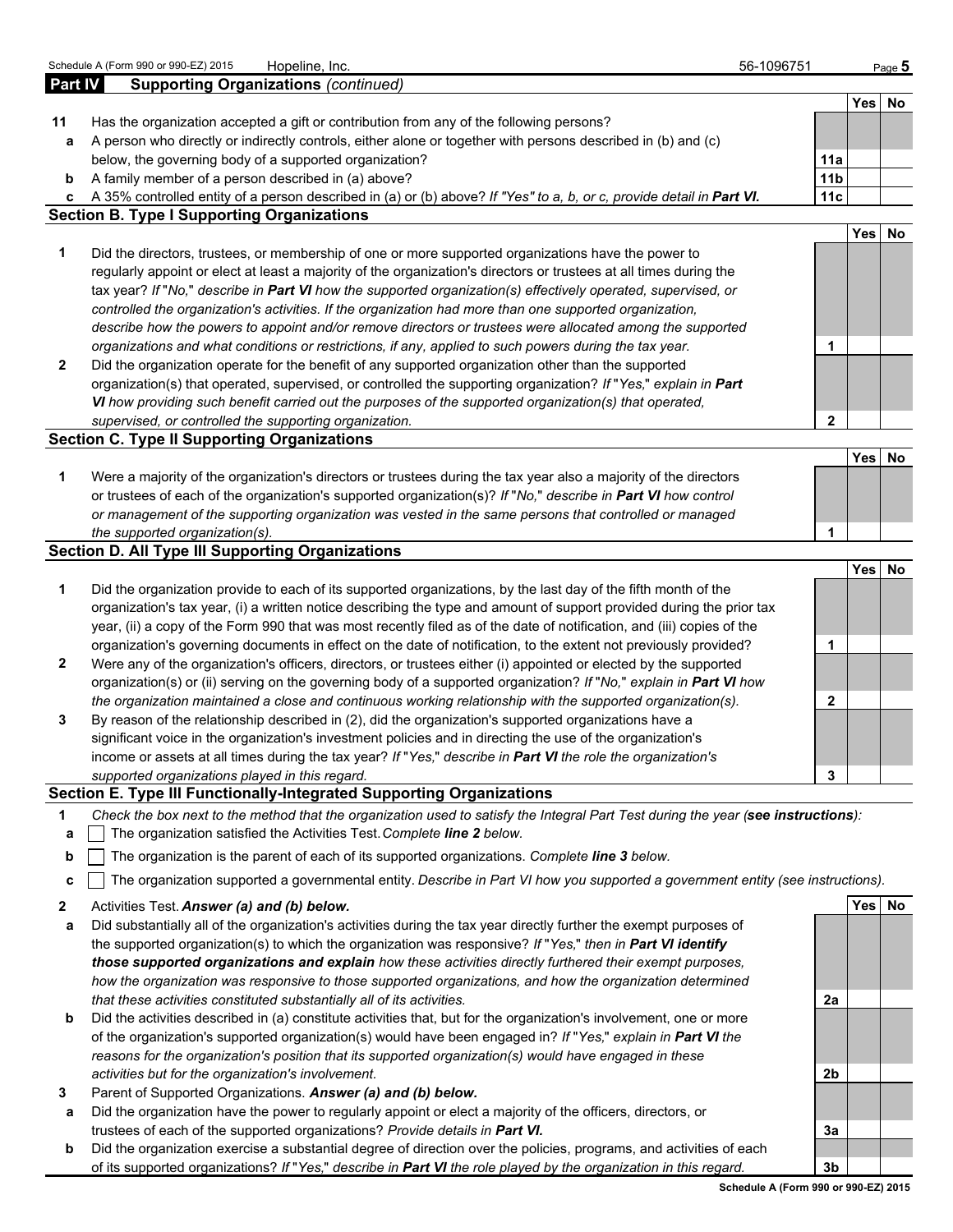| <b>Part V</b><br>Type III Non-Functionally Integrated 509(a)(3) Supporting Organizations                                      |                         |                |                                |  |
|-------------------------------------------------------------------------------------------------------------------------------|-------------------------|----------------|--------------------------------|--|
| Check here if the organization satisfied the Integral Part Test as a qualifying trust on Nov. 20, 1970. See instructions. All |                         |                |                                |  |
| other Type III non-functionally integrated supporting organizations must complete Sections A through E.                       |                         |                |                                |  |
| <b>Section A - Adjusted Net Income</b>                                                                                        |                         | (A) Prior Year | (B) Current Year<br>(optional) |  |
| 1 Net short-term capital gain                                                                                                 | 1                       |                |                                |  |
| 2 Recoveries of prior-year distributions                                                                                      | $\mathbf{2}$            |                |                                |  |
| 3 Other gross income (see instructions)                                                                                       | 3                       |                |                                |  |
| 4 Add lines 1 through 3                                                                                                       | 4                       | $\Omega$       | 0                              |  |
| 5 Depreciation and depletion                                                                                                  | 5                       |                |                                |  |
| 6 Portion of operating expenses paid or incurred for production or                                                            |                         |                |                                |  |
| collection of gross income or for management, conservation, or                                                                |                         |                |                                |  |
| maintenance of property held for production of income (see instructions)                                                      | 6                       |                |                                |  |
| 7 Other expenses (see instructions)                                                                                           | $\overline{\mathbf{r}}$ |                |                                |  |
| 8 Adjusted Net Income (subtract lines 5, 6 and 7 from line 4)                                                                 | 8                       | $\Omega$       | 0                              |  |
| <b>Section B - Minimum Asset Amount</b>                                                                                       |                         | (A) Prior Year | (B) Current Year<br>(optional) |  |
| 1 Aggregate fair market value of all non-exempt-use assets (see                                                               |                         |                |                                |  |
| instructions for short tax year or assets held for part of year):                                                             |                         |                |                                |  |
| a Average monthly value of securities                                                                                         | 1a                      |                |                                |  |
| <b>b</b> Average monthly cash balances                                                                                        | 1 <sub>b</sub>          |                |                                |  |
| c Fair market value of other non-exempt-use assets                                                                            | 1c                      |                |                                |  |
| d Total (add lines 1a, 1b, and 1c)                                                                                            | 1d                      | $\Omega$       | 0                              |  |
| e Discount claimed for blockage or other                                                                                      |                         |                |                                |  |
| factors (explain in detail in Part VI):                                                                                       |                         |                |                                |  |
| 2 Acquisition indebtedness applicable to non-exempt-use assets                                                                | $\mathbf 2$             |                |                                |  |
| 3 Subtract line 2 from line 1d                                                                                                | 3                       | $\mathbf 0$    | 0                              |  |
| 4 Cash deemed held for exempt use. Enter 1-1/2% of line 3 (for greater amount,                                                |                         |                |                                |  |
| see instructions)                                                                                                             | 4                       | 0              | 0                              |  |
| 5 Net value of non-exempt-use assets (subtract line 4 from line 3)                                                            | 5                       | $\mathbf 0$    | 0                              |  |
| 6 Multiply line 5 by .035                                                                                                     | 6                       | $\pmb{0}$      | 0                              |  |
| 7 Recoveries of prior-year distributions                                                                                      | $\overline{7}$          | 0              | 0                              |  |
| 8 Minimum Asset Amount (add line 7 to line 6)                                                                                 | 8                       | $\Omega$       | $\Omega$                       |  |
| <b>Section C - Distributable Amount</b>                                                                                       |                         |                | <b>Current Year</b>            |  |
| 1 Adjusted net income for prior year (from Section A, line 8, Column A)                                                       | 1                       |                | 0                              |  |
| 2 Enter 85% of line 1                                                                                                         | $\overline{\mathbf{2}}$ |                | 0                              |  |
| 3 Minimum asset amount for prior year (from Section B, line 8, Column A)                                                      | 3                       |                | 0                              |  |
| 4 Enter greater of line 2 or line 3                                                                                           | 4                       |                | 0                              |  |
| 5 Income tax imposed in prior year                                                                                            | 5                       |                |                                |  |
| 6 Distributable Amount. Subtract line 5 from line 4, unless subject to                                                        |                         |                |                                |  |
| emergency temporary reduction (see instructions)                                                                              | 6                       |                | 0                              |  |

**7** Check here if the current year is the organization's first as a non-functionally-integrated Type III supporting organization (see instructions).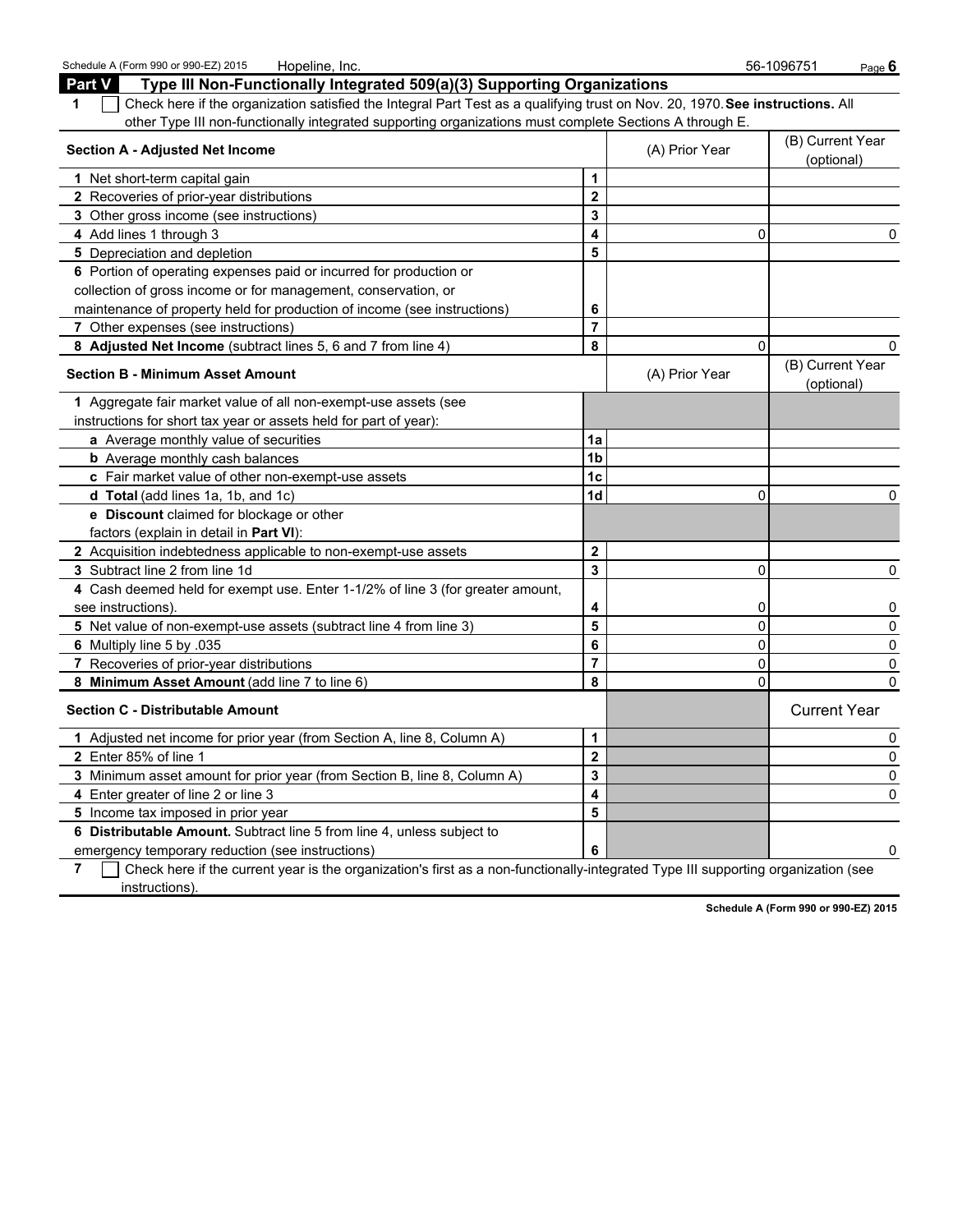|                | Schedule A (Form 990 or 990-EZ) 2015<br>Hopeline, Inc.                                     |                             |                                               | 56-1096751<br>Page 7                                    |  |
|----------------|--------------------------------------------------------------------------------------------|-----------------------------|-----------------------------------------------|---------------------------------------------------------|--|
| Part V         | Type III Non-Functionally Integrated 509(a)(3) Supporting Organizations (continued)        |                             |                                               |                                                         |  |
|                | <b>Section D - Distributions</b>                                                           |                             |                                               | <b>Current Year</b>                                     |  |
| 1.             | Amounts paid to supported organizations to accomplish exempt purposes                      |                             |                                               |                                                         |  |
|                | 2 Amounts paid to perform activity that directly furthers exempt purposes of supported     |                             |                                               |                                                         |  |
|                | organizations, in excess of income from activity                                           |                             |                                               |                                                         |  |
|                | 3 Administrative expenses paid to accomplish exempt purposes of supported organizations    |                             |                                               |                                                         |  |
| 4              | Amounts paid to acquire exempt-use assets                                                  |                             |                                               |                                                         |  |
| 5              | Qualified set-aside amounts (prior IRS approval required)                                  |                             |                                               |                                                         |  |
| 6              | Other distributions (describe in Part VI). See instructions.                               |                             |                                               |                                                         |  |
| 7              | Total annual distributions. Add lines 1 through 6.                                         |                             |                                               |                                                         |  |
| 8              | Distributions to attentive supported organizations to which the organization is responsive |                             |                                               |                                                         |  |
|                | (provide details in Part VI). See instructions.                                            |                             |                                               |                                                         |  |
| 9              | Distributable amount for 2015 from Section C, line 6                                       |                             |                                               |                                                         |  |
| 10             | Line 8 amount divided by Line 9 amount                                                     |                             |                                               | 0.000                                                   |  |
|                | <b>Section E - Distribution Allocations (see instructions)</b>                             | <b>Excess Distributions</b> | (ii)<br><b>Underdistributions</b><br>Pre-2015 | (iii)<br><b>Distributable</b><br><b>Amount for 2015</b> |  |
| 1              | Distributable amount for 2015 from Section C, line 6                                       |                             |                                               |                                                         |  |
| $\mathbf{2}$   | Underdistributions, if any, for years prior to 2015                                        |                             |                                               |                                                         |  |
|                | (reasonable cause required-see instructions)                                               |                             |                                               |                                                         |  |
| 3              | Excess distributions carryover, if any, to 2015:                                           |                             |                                               |                                                         |  |
| a              |                                                                                            |                             |                                               |                                                         |  |
| b              |                                                                                            |                             |                                               |                                                         |  |
| c              |                                                                                            |                             |                                               |                                                         |  |
| d              | From 2013. $\ldots$ $\ldots$ $\ldots$<br>$\Omega$                                          |                             |                                               |                                                         |  |
| е              | From 2014.<br>and a state of the state                                                     |                             |                                               |                                                         |  |
|                | Total of lines 3a through e                                                                | $\Omega$                    |                                               |                                                         |  |
|                | Applied to underdistributions of prior years                                               |                             | O                                             |                                                         |  |
| h.             | Applied to 2015 distributable amount                                                       |                             |                                               |                                                         |  |
| j.             | Carryover from 2010 not applied (see instructions)                                         |                             |                                               |                                                         |  |
|                | Remainder. Subtract lines 3g, 3h, and 3i from 3f.                                          | $\Omega$                    |                                               |                                                         |  |
| 4              | Distributions for 2015 from Section                                                        |                             |                                               |                                                         |  |
|                | D, line 7:<br>\$                                                                           |                             |                                               |                                                         |  |
|                | a Applied to underdistributions of prior years                                             |                             | O                                             |                                                         |  |
| b              | Applied to 2015 distributable amount                                                       |                             |                                               |                                                         |  |
|                | c Remainder. Subtract lines 4a and 4b from 4.                                              | 0                           |                                               |                                                         |  |
| 5              | Remaining underdistributions for years prior to 2015, if                                   |                             |                                               |                                                         |  |
|                | any. Subtract lines 3g and 4a from line 2 (if amount                                       |                             |                                               |                                                         |  |
|                | greater than zero, see instructions).                                                      |                             | 01                                            |                                                         |  |
| 6              | Remaining underdistributions for 2015. Subtract lines 3h                                   |                             |                                               |                                                         |  |
|                | and 4b from line 1 (if amount greater than zero, see                                       |                             |                                               |                                                         |  |
|                | instructions).<br>Excess distributions carryover to 2016. Add lines 3j                     |                             |                                               | 0                                                       |  |
| $\overline{7}$ |                                                                                            |                             |                                               |                                                         |  |
| 8              | and 4c.<br>Breakdown of line 7:                                                            | 0                           |                                               |                                                         |  |
|                |                                                                                            |                             |                                               |                                                         |  |
| a<br>b         |                                                                                            |                             |                                               |                                                         |  |
| c              | Excess from 2013.<br>0                                                                     |                             |                                               |                                                         |  |
| d              | Excess from 2014.<br>0                                                                     |                             |                                               |                                                         |  |
| е              | Excess from 2015.<br>$\Omega$                                                              |                             |                                               |                                                         |  |
|                |                                                                                            |                             |                                               |                                                         |  |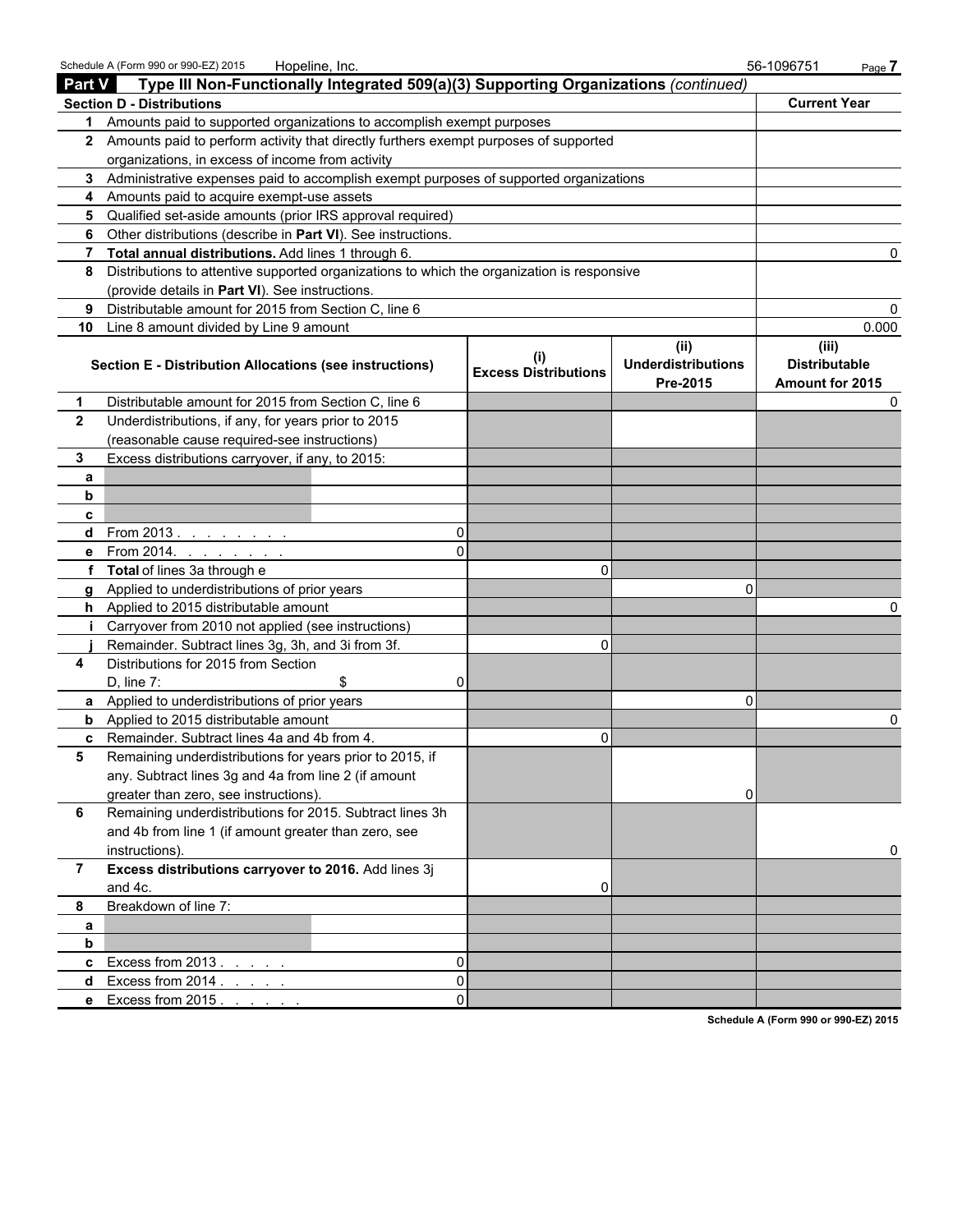|                | Schedule A (Form 990 or 990-EZ) 2015<br>Hopeline, Inc.                                                                                                                                                                                                                                                                                                                                                                                                                                   | 56-1096751 | Page 8 |
|----------------|------------------------------------------------------------------------------------------------------------------------------------------------------------------------------------------------------------------------------------------------------------------------------------------------------------------------------------------------------------------------------------------------------------------------------------------------------------------------------------------|------------|--------|
| <b>Part VI</b> | Supplemental Information. Provide the explanations required by Part II, line 10; Part II, line 17a or 17b; Part<br>III, line 12; Part IV, Section A, lines 1, 2, 3b, 3c, 4b, 4c, 5a, 6, 9a, 9b, 9c, 11a, 11b, and 11c; Part IV, Section<br>B, lines 1 and 2; Part IV, Section C, line 1; Part IV, Section D, lines 2 and 3; Part IV, Section E, lines 1c, 2a, 2b,<br>3a and 3b; Part V, line 1; Part V, Section B, line 1e; Part V, Section D, lines 5, 6, and 8; and Part V, Section E, |            |        |
|                | lines 2, 5, and 6. Also complete this part for any additional information. (See instructions.)                                                                                                                                                                                                                                                                                                                                                                                           |            |        |
|                |                                                                                                                                                                                                                                                                                                                                                                                                                                                                                          |            |        |
|                |                                                                                                                                                                                                                                                                                                                                                                                                                                                                                          |            |        |
|                |                                                                                                                                                                                                                                                                                                                                                                                                                                                                                          |            |        |
|                |                                                                                                                                                                                                                                                                                                                                                                                                                                                                                          |            |        |
|                |                                                                                                                                                                                                                                                                                                                                                                                                                                                                                          |            |        |
|                |                                                                                                                                                                                                                                                                                                                                                                                                                                                                                          |            |        |
|                |                                                                                                                                                                                                                                                                                                                                                                                                                                                                                          |            |        |
|                |                                                                                                                                                                                                                                                                                                                                                                                                                                                                                          |            |        |
|                |                                                                                                                                                                                                                                                                                                                                                                                                                                                                                          |            |        |
|                |                                                                                                                                                                                                                                                                                                                                                                                                                                                                                          |            |        |
|                |                                                                                                                                                                                                                                                                                                                                                                                                                                                                                          |            |        |
|                |                                                                                                                                                                                                                                                                                                                                                                                                                                                                                          |            |        |
|                |                                                                                                                                                                                                                                                                                                                                                                                                                                                                                          |            |        |
|                |                                                                                                                                                                                                                                                                                                                                                                                                                                                                                          |            |        |
|                |                                                                                                                                                                                                                                                                                                                                                                                                                                                                                          |            |        |
|                |                                                                                                                                                                                                                                                                                                                                                                                                                                                                                          |            |        |
|                |                                                                                                                                                                                                                                                                                                                                                                                                                                                                                          |            |        |
|                |                                                                                                                                                                                                                                                                                                                                                                                                                                                                                          |            |        |
|                |                                                                                                                                                                                                                                                                                                                                                                                                                                                                                          |            |        |
|                |                                                                                                                                                                                                                                                                                                                                                                                                                                                                                          |            |        |
|                |                                                                                                                                                                                                                                                                                                                                                                                                                                                                                          |            |        |
|                |                                                                                                                                                                                                                                                                                                                                                                                                                                                                                          |            |        |
|                |                                                                                                                                                                                                                                                                                                                                                                                                                                                                                          |            |        |
|                |                                                                                                                                                                                                                                                                                                                                                                                                                                                                                          |            |        |
|                |                                                                                                                                                                                                                                                                                                                                                                                                                                                                                          |            |        |
|                |                                                                                                                                                                                                                                                                                                                                                                                                                                                                                          |            |        |
|                |                                                                                                                                                                                                                                                                                                                                                                                                                                                                                          |            |        |
|                |                                                                                                                                                                                                                                                                                                                                                                                                                                                                                          |            |        |
|                |                                                                                                                                                                                                                                                                                                                                                                                                                                                                                          |            |        |
|                |                                                                                                                                                                                                                                                                                                                                                                                                                                                                                          |            |        |
|                |                                                                                                                                                                                                                                                                                                                                                                                                                                                                                          |            |        |
|                |                                                                                                                                                                                                                                                                                                                                                                                                                                                                                          |            |        |
|                |                                                                                                                                                                                                                                                                                                                                                                                                                                                                                          |            |        |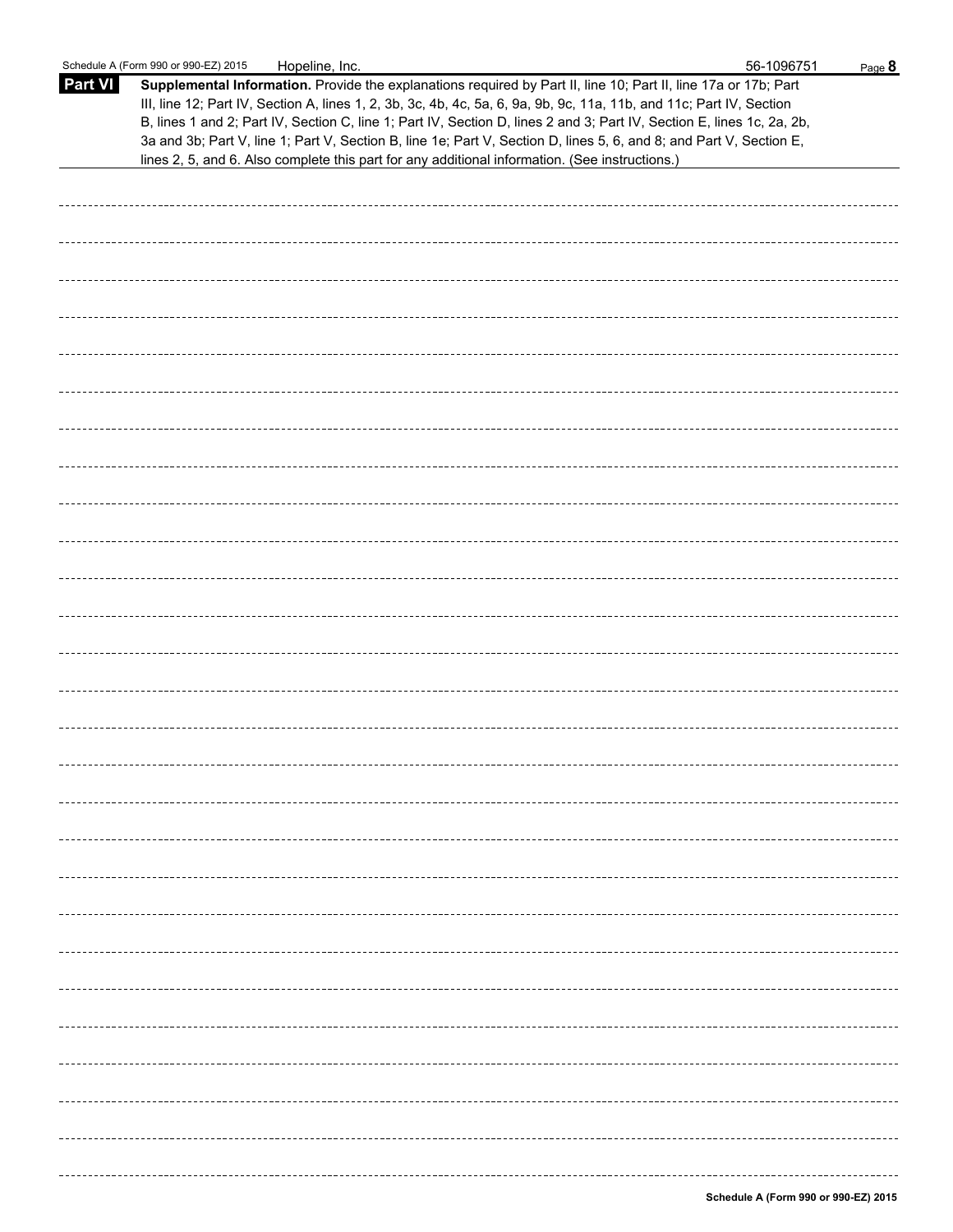**(Form 990, 990-EZ,**

## **Schedule B Schedule of Contributors CONDING 1545-0047**

|  |  |  |  | Attach to Form 990, Form 990-EZ, or Form 990-PF. |
|--|--|--|--|--------------------------------------------------|
|--|--|--|--|--------------------------------------------------|

Department of the Treasury<br>Internal Revenue Service **Name of the organization** 

**or 990-PF)**

| Information about Schedule B (Form 990, 990-EZ, or 990-PF) and its instructions is at www.irs.gov/form990. |                                       |
|------------------------------------------------------------------------------------------------------------|---------------------------------------|
|                                                                                                            | <b>Employer identification number</b> |

| <b>Natile Of the Organization</b> | EIIIpiover identification |
|-----------------------------------|---------------------------|
| Hopeline, Inc.                    | 56-1096751                |
|                                   |                           |

**Organization type** (check one):

| Filers of:         | Section:                                                                  |
|--------------------|---------------------------------------------------------------------------|
| Form 990 or 990-EZ | $ X $ 501(c)( 3 ) (enter number) organization                             |
|                    | 4947(a)(1) nonexempt charitable trust not treated as a private foundation |
|                    | 527 political organization                                                |
| Form 990-PF        | 501(c)(3) exempt private foundation                                       |
|                    | 4947(a)(1) nonexempt charitable trust treated as a private foundation     |
|                    | 501(c)(3) taxable private foundation                                      |
|                    |                                                                           |

Check if your organization is covered by the **General Rule** or a **Special Rule.**

**Note.** Only a section 501(c)(7), (8), or (10) organization can check boxes for both the General Rule and a Special Rule. See instructions.

## **General Rule**

 $|X|$  For an organization filing Form 990, 990-EZ, or 990-PF that received, during the year, contributions totaling \$5,000 or more (in money or property) from any one contributor. Complete Parts I and II. See instructions for determining a contributor's total contributions.

#### **Special Rules**

| For an organization described in section $501(c)(3)$ filing Form 990 or 990-EZ that met the 331/3 % support test of the    |
|----------------------------------------------------------------------------------------------------------------------------|
| regulations under sections 509(a)(1) and 170(b)(1)(A)(vi), that checked Schedule A (Form 990 or 990-EZ), Part II, line     |
| 13, 16a, or 16b, and that received from any one contributor, during the year, total contributions of the greater of (1)    |
| \$5,000 or (2) 2% of the amount on (i) Form 990, Part VIII, line 1h, or (ii) Form 990-EZ, line 1. Complete Parts I and II. |

 For an organization described in section 501(c)(7), (8), or (10) filing Form 990 or 990-EZ that received from any one contributor, during the year, total contributions of more than \$1,000 *exclusively* for religious, charitable, scientific, literary, or educational purposes, or for the prevention of cruelty to children or animals. Complete Parts I, II, and III.

 For an organization described in section 501(c)(7), (8), or (10) filing Form 990 or 990-EZ that received from any one contributor, during the year, contributions *exclusively* for religious, charitable, etc., purposes, but no such contributions totaled more than \$1,000. If this box is checked, enter here the total contributions that were received during the year for an *exclusively* religious, charitable, etc., purpose. Do not complete any of the parts unless the **General Rule** applies to this organization because it received *nonexclusively* religious, charitable, etc., contributions totaling \$5,000 or more during the year . . . . . . . . . . . . . . . . . . . . . . . . . . . . . . . . . . . . . . . . . . . . . . . . . . . \$

**Caution.** An organization that is not covered by the General Rule and/or the Special Rules does not file Schedule B (Form 990, 990-EZ, or 990-PF), but it **must** answer "No" on Part IV, line 2, of its Form 990; or check the box on line H of its Form 990-EZ or on its Form 990-PF, Part I, line 2, to certify that it does not meet the filing requirements of Schedule B (Form 990, 990-EZ, or 990-PF).

**For Paperwork Reduction Act Notice, see the Instructions for Form 990, 990-EZ, or 990-PF. Schedule B (Form 990, 990-EZ, or 990-PF) (2015) HTA**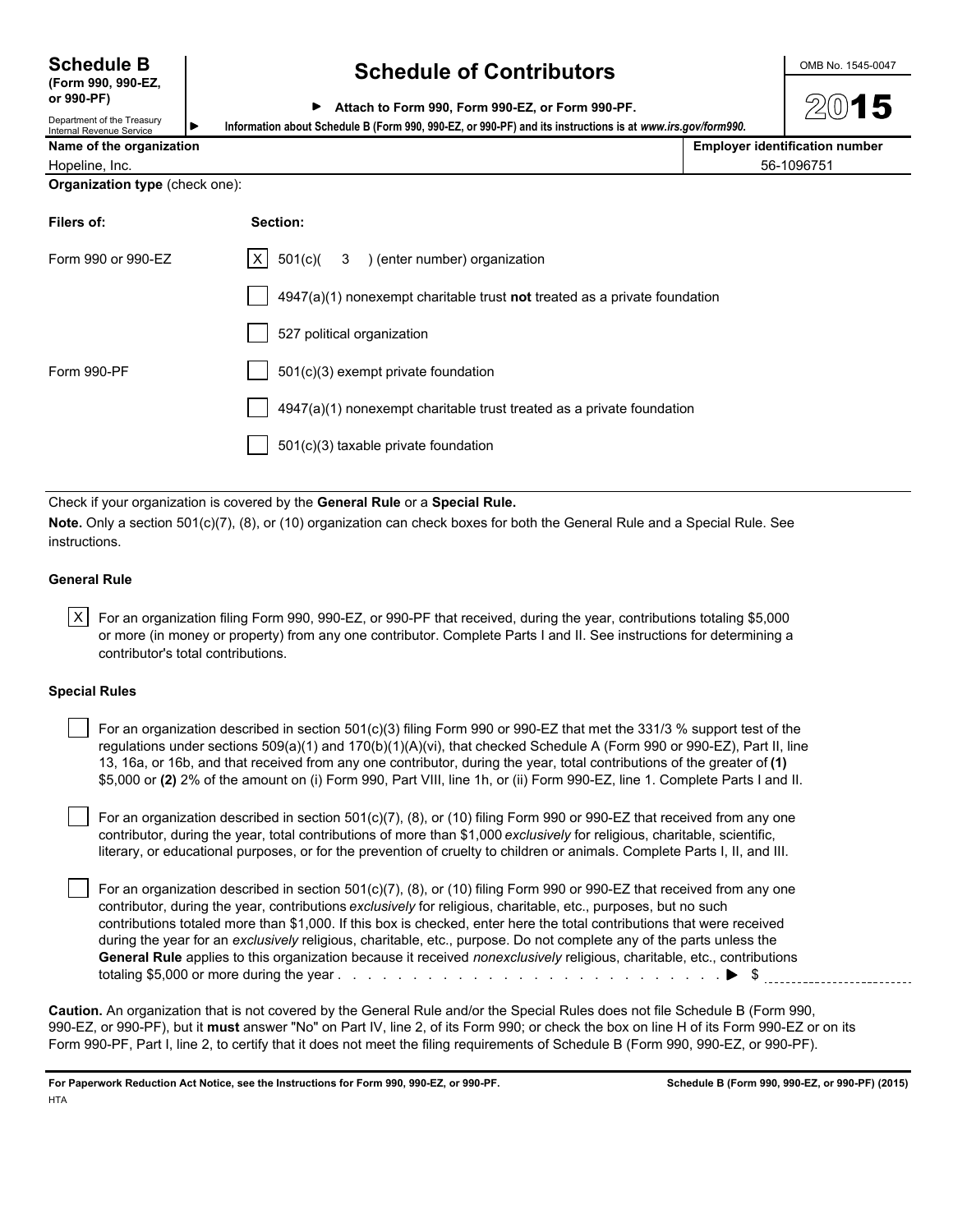| <b>Employer identification number</b> |  |
|---------------------------------------|--|
| $F^{\wedge}$ Annotra                  |  |

**Name of organization** 

Hopeline, Inc. 56-1096751

| Part I        | Contributors (see instructions). Use duplicate copies of Part I if additional space is needed.     |                                   |                                                                                                       |  |  |
|---------------|----------------------------------------------------------------------------------------------------|-----------------------------------|-------------------------------------------------------------------------------------------------------|--|--|
| (a)<br>No.    | (b)<br>Name, address, and ZIP + 4                                                                  | (c)<br><b>Total contributions</b> | (d)<br>Type of contribution                                                                           |  |  |
| $\frac{1}{1}$ | <b>RTP</b><br>Foreign State or Province: ________________________________                          |                                   | Person<br>Payroll<br><b>Noncash</b><br>(Complete Part II for<br>noncash contributions.)               |  |  |
| (a)<br>No.    | (b)<br>Name, address, and ZIP + 4                                                                  | (c)<br><b>Total contributions</b> | (d)<br>Type of contribution                                                                           |  |  |
|               |                                                                                                    |                                   | <b>Person</b><br>Payroll<br>Noncash<br>(Complete Part II for<br>noncash contributions.)               |  |  |
| (a)<br>No.    | (b)<br>Name, address, and ZIP + 4                                                                  | (c)<br><b>Total contributions</b> | (d)<br>Type of contribution                                                                           |  |  |
|               | Foreign State or Province: __________________________________                                      |                                   | <b>Person</b><br>Payroll<br><b>Noncash</b><br>(Complete Part II for<br>noncash contributions.)        |  |  |
| (a)<br>No.    | (b)<br>Name, address, and ZIP + 4                                                                  | (c)<br><b>Total contributions</b> | (d)<br>Type of contribution                                                                           |  |  |
|               | Foreign State or Province: _______________________________                                         |                                   | <b>Person</b><br>Payroll<br><b>Noncash</b><br>(Complete Part II for<br>noncash contributions.)        |  |  |
| (a)<br>No.    | (b)<br>Name, address, and ZIP + 4                                                                  | (c)<br><b>Total contributions</b> | (d)<br>Type of contribution                                                                           |  |  |
|               |                                                                                                    | \$<br>_______________________     | <b>Person</b><br><b>Payroll</b><br><b>Noncash</b><br>(Complete Part II for<br>noncash contributions.) |  |  |
| (a)<br>No.    | (b)<br>Name, address, and ZIP + 4                                                                  | (c)<br><b>Total contributions</b> | (d)<br>Type of contribution                                                                           |  |  |
|               | ----------------------------------<br>Foreign State or Province: _________________________________ | \$                                | <b>Person</b><br><b>Payroll</b><br><b>Noncash</b><br>(Complete Part II for<br>noncash contributions.) |  |  |

**Schedule B (Form 990, 990-EZ, or 990-PF) (2015)**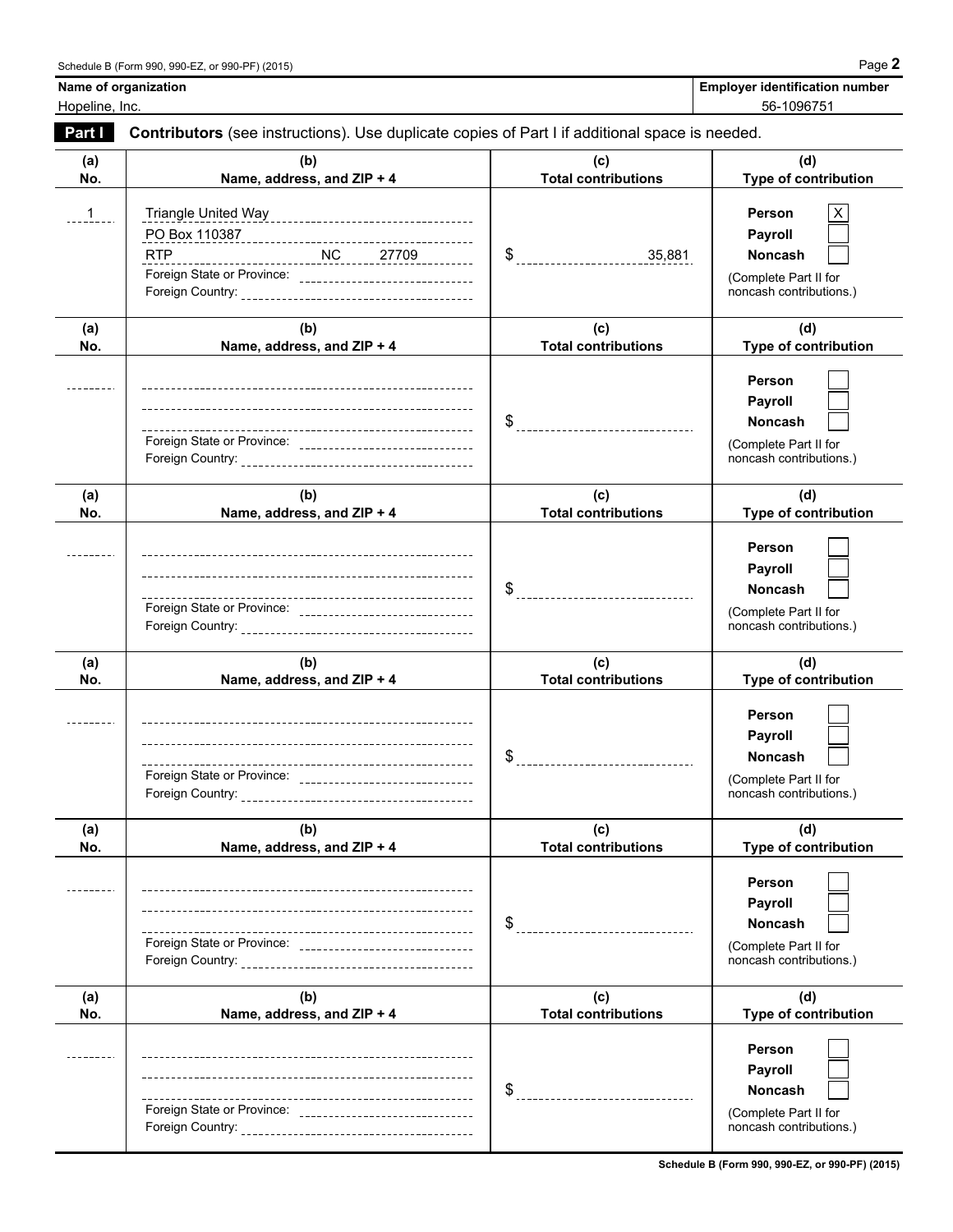**Name of organization** Hopeline, Inc.

| <b>Employer identification number</b> |
|---------------------------------------|
| 56-1096751                            |
|                                       |

| Part II                   | Noncash Property (see instructions). Use duplicate copies of Part II if additional space is needed. |                                                |                      |  |  |
|---------------------------|-----------------------------------------------------------------------------------------------------|------------------------------------------------|----------------------|--|--|
| (a) No.<br>from<br>Part I | (b)<br>Description of noncash property given                                                        | (c)<br>FMV (or estimate)<br>(see instructions) | (d)<br>Date received |  |  |
|                           |                                                                                                     | \$                                             |                      |  |  |
| (a) No.<br>from<br>Part I | (b)<br>Description of noncash property given                                                        | (c)<br>FMV (or estimate)<br>(see instructions) | (d)<br>Date received |  |  |
|                           |                                                                                                     | \$                                             |                      |  |  |
| (a) No.<br>from<br>Part I | (b)<br>Description of noncash property given                                                        | (c)<br>FMV (or estimate)<br>(see instructions) | (d)<br>Date received |  |  |
|                           |                                                                                                     | \$                                             |                      |  |  |
| (a) No.<br>from<br>Part I | (b)<br>Description of noncash property given                                                        | (c)<br>FMV (or estimate)<br>(see instructions) | (d)<br>Date received |  |  |
|                           |                                                                                                     | \$                                             |                      |  |  |
| (a) No.<br>from<br>Part I | (b)<br>Description of noncash property given                                                        | (c)<br>FMV (or estimate)<br>(see instructions) | (d)<br>Date received |  |  |
|                           |                                                                                                     | \$                                             |                      |  |  |
| (a) No.<br>from<br>Part I | (b)<br>Description of noncash property given                                                        | (c)<br>FMV (or estimate)<br>(see instructions) | (d)<br>Date received |  |  |
|                           |                                                                                                     | \$                                             |                      |  |  |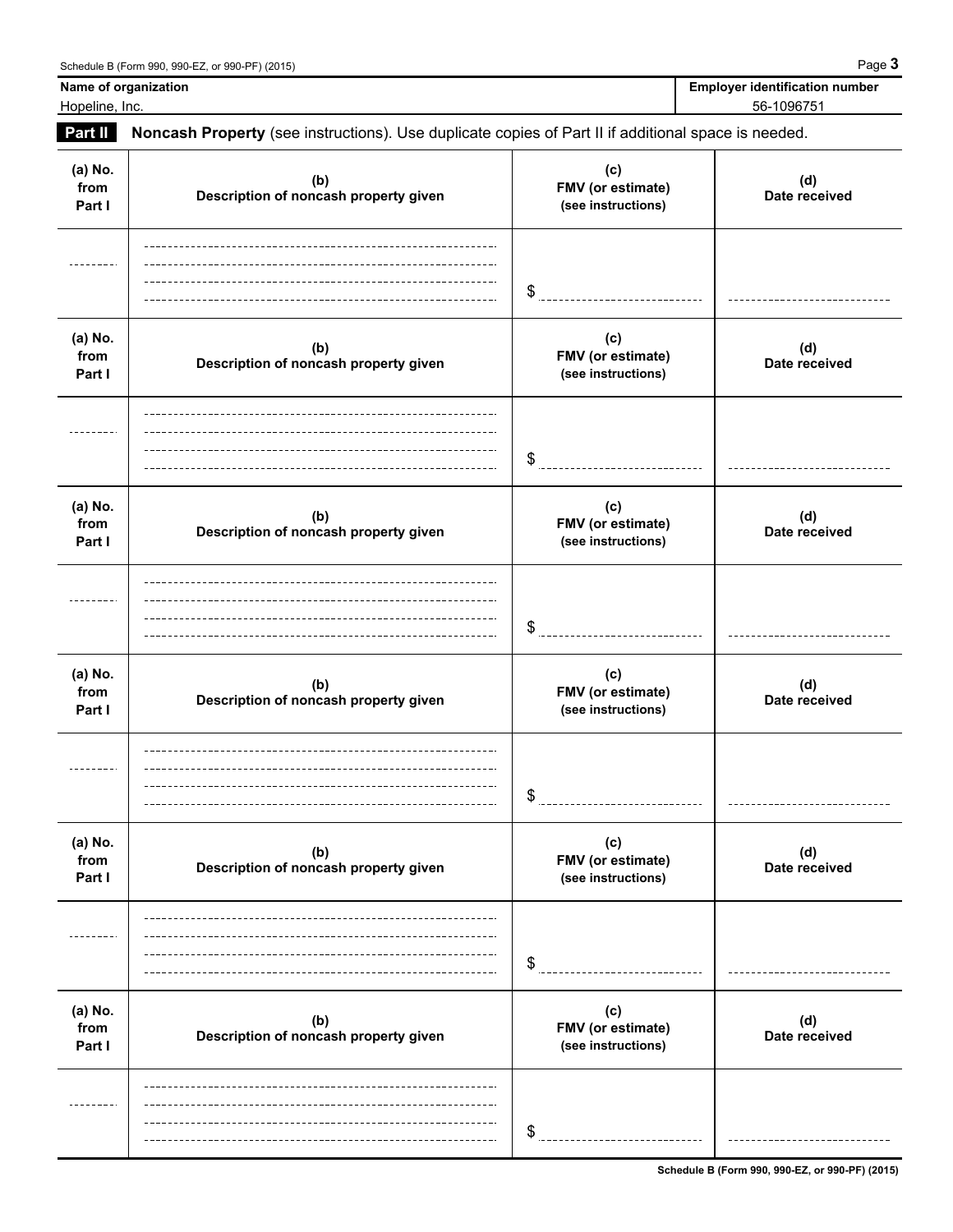| Name of organization<br>Hopeline, Inc. |                                                                                                                                                                                                                                                                                                                                                                                                                                                                                                                                                                               | <b>Employer identification number</b> |                                          |  |  |
|----------------------------------------|-------------------------------------------------------------------------------------------------------------------------------------------------------------------------------------------------------------------------------------------------------------------------------------------------------------------------------------------------------------------------------------------------------------------------------------------------------------------------------------------------------------------------------------------------------------------------------|---------------------------------------|------------------------------------------|--|--|
| Part III                               | 56-1096751<br>Exclusively religious, charitable, etc., contributions to organizations described in section 501(c)(7), (8), or<br>(10) that total more than \$1,000 for the year from any one contributor. Complete columns (a) through (e) and<br>the following line entry. For organizations completing Part III, enter the total of exclusively religious, charitable, etc.,<br>contributions of \$1,000 or less for the year. (Enter this information once. See instructions.)<br>$\triangleright$ \$ 0<br>Use duplicate copies of Part III if additional space is needed. |                                       |                                          |  |  |
| $(a)$ No.<br>from<br>Part I            | (b) Purpose of gift                                                                                                                                                                                                                                                                                                                                                                                                                                                                                                                                                           | (c) Use of gift                       | (d) Description of how gift is held      |  |  |
|                                        |                                                                                                                                                                                                                                                                                                                                                                                                                                                                                                                                                                               |                                       |                                          |  |  |
|                                        | (e) Transfer of gift<br>Transferee's name, address, and ZIP + 4<br>Relationship of transferor to transferee                                                                                                                                                                                                                                                                                                                                                                                                                                                                   |                                       |                                          |  |  |
|                                        | For. Prov.<br>Country                                                                                                                                                                                                                                                                                                                                                                                                                                                                                                                                                         |                                       |                                          |  |  |
| $(a)$ No.<br>from<br>Part I            | (b) Purpose of gift                                                                                                                                                                                                                                                                                                                                                                                                                                                                                                                                                           | (c) Use of gift                       | (d) Description of how gift is held      |  |  |
|                                        | (e) Transfer of gift<br>Transferee's name, address, and ZIP + 4<br>Relationship of transferor to transferee                                                                                                                                                                                                                                                                                                                                                                                                                                                                   |                                       |                                          |  |  |
|                                        | For. Prov.                                                                                                                                                                                                                                                                                                                                                                                                                                                                                                                                                                    |                                       |                                          |  |  |
| $(a)$ No.<br>from<br>Part I<br>(a) No. | Country<br>(b) Purpose of gift                                                                                                                                                                                                                                                                                                                                                                                                                                                                                                                                                | (c) Use of gift                       | (d) Description of how gift is held      |  |  |
|                                        |                                                                                                                                                                                                                                                                                                                                                                                                                                                                                                                                                                               | (e) Transfer of gift                  |                                          |  |  |
|                                        | Transferee's name, address, and ZIP + 4                                                                                                                                                                                                                                                                                                                                                                                                                                                                                                                                       |                                       | Relationship of transferor to transferee |  |  |
|                                        | For. Prov.<br>Country                                                                                                                                                                                                                                                                                                                                                                                                                                                                                                                                                         |                                       |                                          |  |  |
| from<br>Part I                         | (b) Purpose of gift                                                                                                                                                                                                                                                                                                                                                                                                                                                                                                                                                           | (c) Use of gift                       | (d) Description of how gift is held      |  |  |
|                                        | (e) Transfer of gift                                                                                                                                                                                                                                                                                                                                                                                                                                                                                                                                                          |                                       |                                          |  |  |
|                                        | Transferee's name, address, and ZIP + 4                                                                                                                                                                                                                                                                                                                                                                                                                                                                                                                                       |                                       | Relationship of transferor to transferee |  |  |
|                                        | For. Prov.<br>Country                                                                                                                                                                                                                                                                                                                                                                                                                                                                                                                                                         |                                       |                                          |  |  |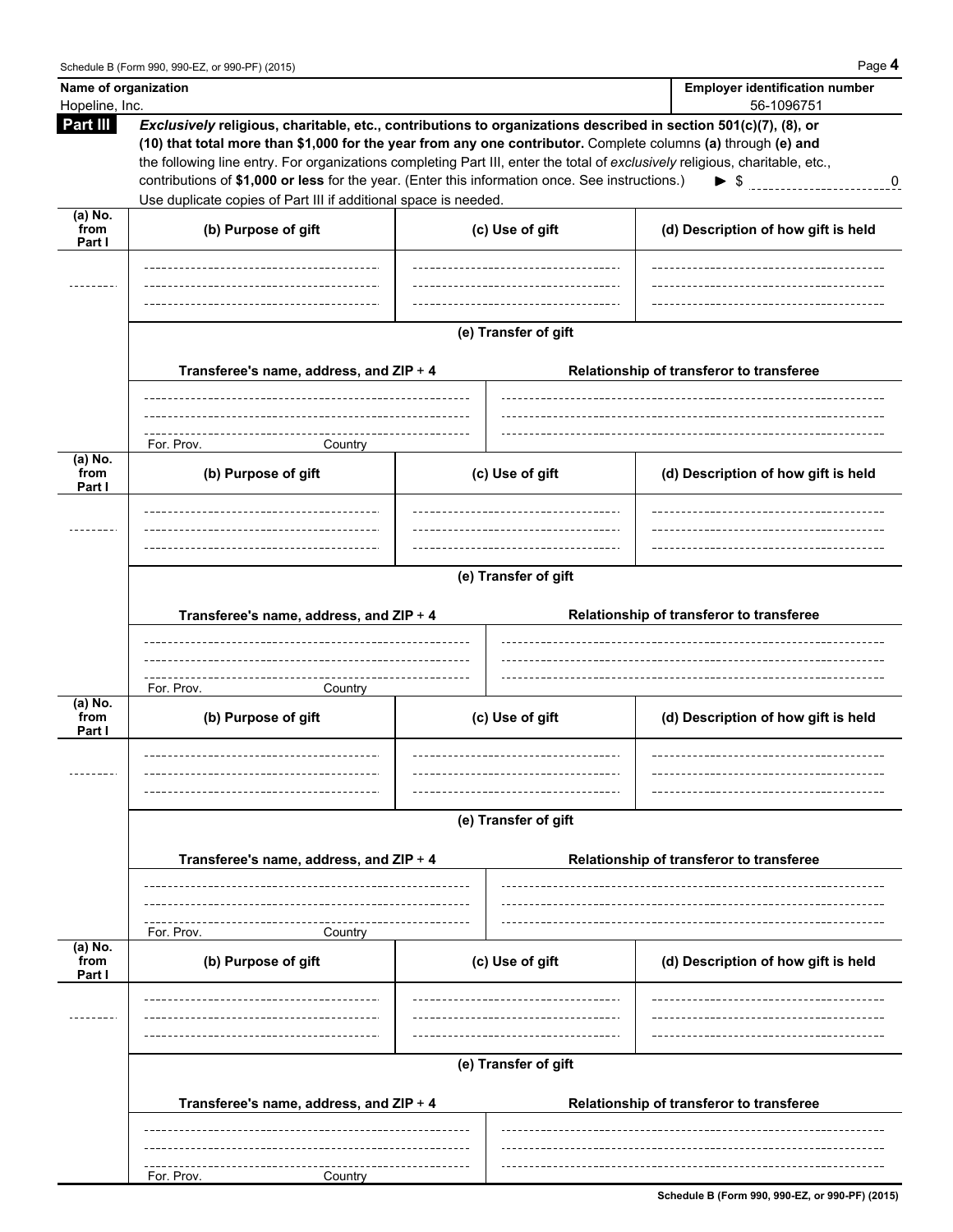| Supplemental Information to Form 990 or 990-EZ<br><b>SCHEDULE O</b><br>Complete to provide information for responses to specific questions on<br>(Form 990 or 990-EZ)<br>Form 990 or 990-EZ or to provide any additional information.<br>Attach to Form 990 or 990-EZ.<br>Department of the Treasury<br>▶<br>Information about Schedule O (Form 990 or 990-EZ) and its instructions is at www.irs.gov/form990.<br>Internal Revenue Service |  |                                       | OMB No. 1545-0047<br>$\frac{5}{2}$<br>15<br>$\overline{0}$<br><b>Open to Public</b><br>Inspection |
|--------------------------------------------------------------------------------------------------------------------------------------------------------------------------------------------------------------------------------------------------------------------------------------------------------------------------------------------------------------------------------------------------------------------------------------------|--|---------------------------------------|---------------------------------------------------------------------------------------------------|
| Name of the organization                                                                                                                                                                                                                                                                                                                                                                                                                   |  | <b>Employer identification number</b> |                                                                                                   |
| Hopeline, Inc.                                                                                                                                                                                                                                                                                                                                                                                                                             |  | 56-1096751                            |                                                                                                   |
| Form 990, None noted                                                                                                                                                                                                                                                                                                                                                                                                                       |  |                                       |                                                                                                   |
|                                                                                                                                                                                                                                                                                                                                                                                                                                            |  |                                       |                                                                                                   |
|                                                                                                                                                                                                                                                                                                                                                                                                                                            |  |                                       |                                                                                                   |
|                                                                                                                                                                                                                                                                                                                                                                                                                                            |  |                                       |                                                                                                   |
|                                                                                                                                                                                                                                                                                                                                                                                                                                            |  |                                       |                                                                                                   |
|                                                                                                                                                                                                                                                                                                                                                                                                                                            |  |                                       |                                                                                                   |
|                                                                                                                                                                                                                                                                                                                                                                                                                                            |  |                                       |                                                                                                   |
|                                                                                                                                                                                                                                                                                                                                                                                                                                            |  |                                       |                                                                                                   |
|                                                                                                                                                                                                                                                                                                                                                                                                                                            |  |                                       |                                                                                                   |
|                                                                                                                                                                                                                                                                                                                                                                                                                                            |  |                                       |                                                                                                   |
|                                                                                                                                                                                                                                                                                                                                                                                                                                            |  |                                       |                                                                                                   |
|                                                                                                                                                                                                                                                                                                                                                                                                                                            |  |                                       |                                                                                                   |
|                                                                                                                                                                                                                                                                                                                                                                                                                                            |  |                                       |                                                                                                   |
|                                                                                                                                                                                                                                                                                                                                                                                                                                            |  |                                       |                                                                                                   |
|                                                                                                                                                                                                                                                                                                                                                                                                                                            |  |                                       |                                                                                                   |
|                                                                                                                                                                                                                                                                                                                                                                                                                                            |  |                                       |                                                                                                   |